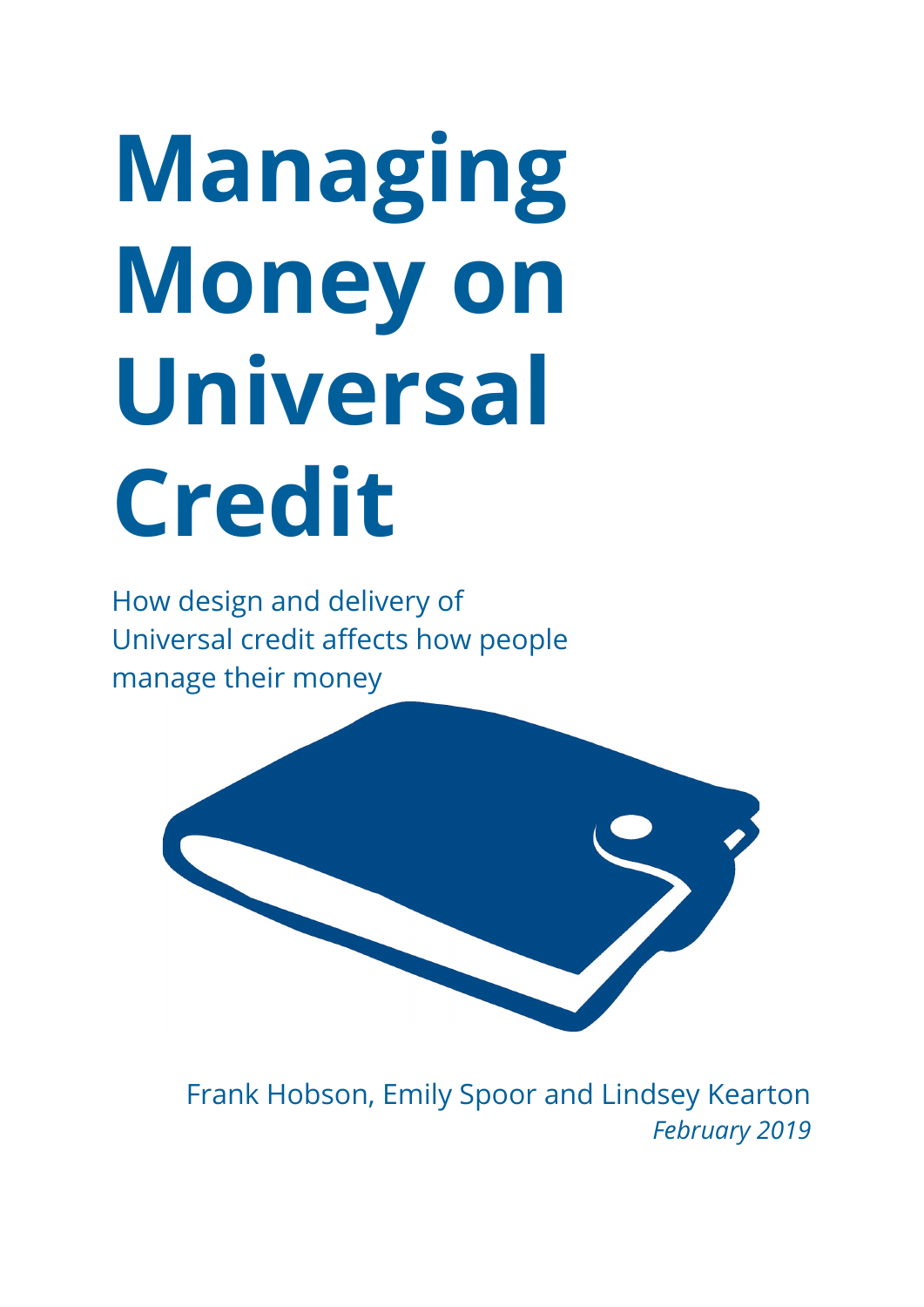# **Contents**

<span id="page-1-1"></span><span id="page-1-0"></span>

| <b>Summary</b><br><b>Summary Recommendations</b>          |    |
|-----------------------------------------------------------|----|
|                                                           | 6  |
| <b>Research method</b>                                    | 7  |
| 1. How people on Universal Credit are managing money      | 8  |
| What is different in Universal Credit                     | 8  |
| Improvements during the wait for a first payment          | 9  |
| What our data tells us                                    | 9  |
| Upcoming changes to the five week wait                    | 11 |
| Recommendations                                           | 12 |
| Universal Credit, legacy benefits and debt                | 14 |
| Higher levels of priority debt                            | 15 |
| UC claimants have less income available                   | 16 |
| Upcoming changes                                          | 17 |
| 2. How UC design works for people's' money management     | 19 |
| Advance payments during the five week wait                | 19 |
| <b>Deductions</b>                                         | 21 |
| Repayment of Advances drives the prevalence of deductions | 23 |
| Other debts result in large deductions                    | 24 |
| Financial hardship and knock on effects                   | 24 |
| Wider debts fall outside the cap                          | 27 |
| DWP discretion and people's understanding of deductions   | 27 |
| <b>Upcoming changes</b>                                   | 29 |
| Recommendations                                           | 30 |
| Monthly payments                                          | 32 |
| <b>Alternative Payment Arrangements</b>                   | 34 |
| Managed payments to landlords                             | 35 |
| Twice monthly payments                                    | 39 |
| <b>Split Payments</b>                                     | 40 |
| Recommendations                                           | 41 |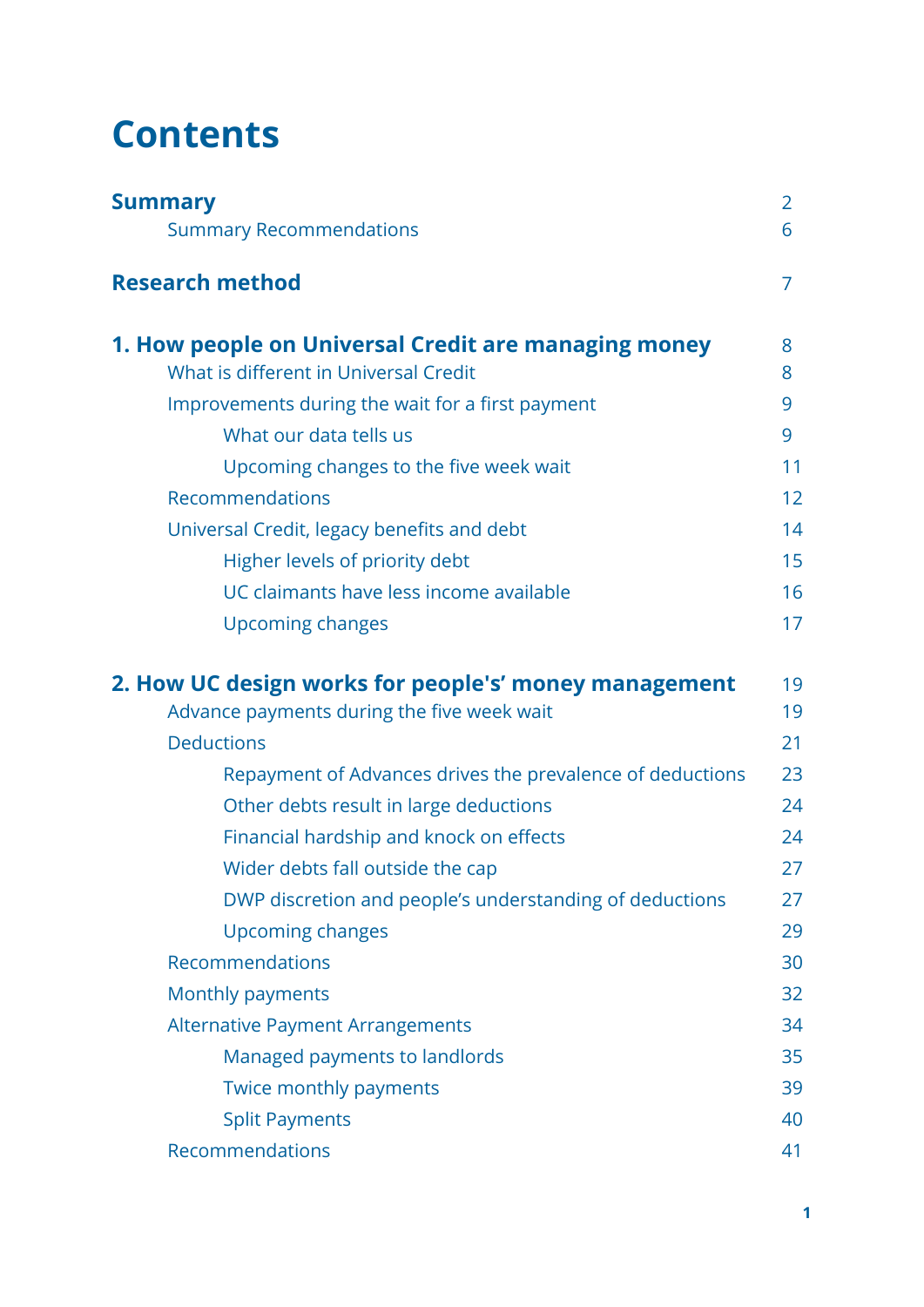# **Summary**

Universal Credit is one of the biggest changes to the welfare system since its inception. Bringing together six existing benefits, by the time it has rolled out around 7 million families will be receiving the new benefit - more than half of which are working families. This is a hugely ambitious programme, seeking to simplify the existing complicated benefit system and incentivise more people to start and progress in work.

While Universal Credit may be working for many, there are a significant numbers of people who are having problems - many of whom are in vulnerable situations and most in need of support. Since Universal Credit was rolled out we have helped over 190,000 people with issues relating to Universal Credit. Our evidence shows many people on Universal Credit are struggling to manage their money and cover essential costs particularly during the five week wait for their first payment. And while changes introduced by the Government since 2017 have started to help people they've only made a dent in the problem rather than fixed it.

Universal Credit is designed to be a single household payment, which includes housing costs, and is paid monthly. It uses HMRC real time information to respond to changes in income for many people, reducing the Universal Credit payment gradually as earnings increase. The benefits it replaces are:

- Income Based Jobseeker's Allowance
- Income Based Employment Support Allowance
- Income Support
- Working Tax Credit
- Child Tax Credit
- Housing Benefit.

Every area in the UK now has Universal Credit. The number of people claiming the benefit doubled to more than 1.4 million in 2018, and looks to increase by a further 1.6 million this year<sup>1</sup>. Currently only new claimants and existing benefit claimants who've had a change of circumstances need to apply. From later this year the Government will start testing the process for moving people on legacy benefits onto Universal Credit, a process known as 'managed migration'.

<sup>1</sup> Amber Rudd, Hansard, Universal Credit: [Transition,](https://hansard.parliament.uk/Commons/2019-01-07/debates/329ADE07-8849-46C0-8F2C-04571D568FAA/UniversalCreditTransition#contribution-A9ED78CF-4E9C-410C-8653-0E929943E72F) January 2019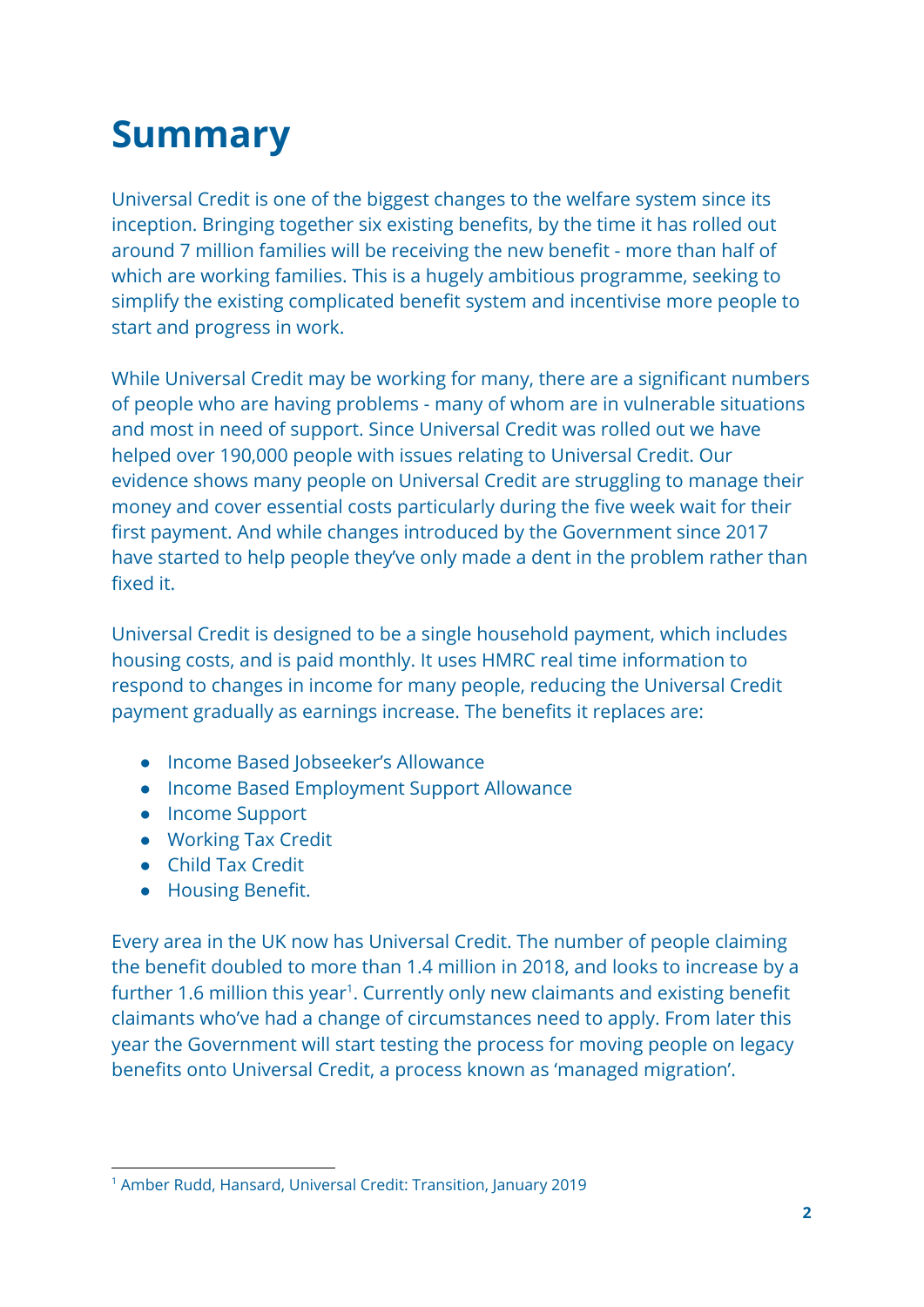We support the aims and principles of Universal Credit to simplify the benefits system. However, there a number of ways that Universal Credit is different to legacy benefits which will have a significant impact on how people are expected to manage their money. A rigid design is built around the single monthly assessment and payment period providing a one size fits all model for the vast majority of people who claim it. There is a stark difference between the fixed way the system operates and the way many people currently budget. This presents particular challenges for people currently used to receiving their income more frequently, whether through legacy benefits, work or a combination of the two, and creates a five week wait for a first payment. Advance Payments - which are currently helping 6 in 10 people<sup>2</sup> during the five week wait for their initial payment, are also the largest cause of high deductions from benefit income in the following months.

We welcome changes the Government has made to the design of Universal Credit since 2017 and the recent additional investment in the system in the 2018 Budget. These changes include those intended to help people manage their money such as:

| <b>2017 Budget changes</b>                                                                                                                            | <b>Introduction</b> |
|-------------------------------------------------------------------------------------------------------------------------------------------------------|---------------------|
| <b>Maximum Advance Payments (AP) were increased to 100%</b><br>of the estimated final award and <b>offered to everyone</b>                            | January 2018        |
| <b>Repayment periods for APs were increased, so people have</b><br>a year to pay it back - up from six months                                         | January 2018        |
| 7 'waiting days' were removed, reducing the wait for those<br>paid on time from 6 to 5 weeks                                                          | February<br>2018    |
| People moving from legacy benefits were given <b>two more</b><br>weeks of Housing Benefit during the five week wait. This is<br>known as a run-on     | April 2018          |
| <b>Upcoming changes</b>                                                                                                                               | <b>Date</b>         |
| <b>Work Allowances will be increased, providing 2.4 million</b><br>households with either disabled people and children with up<br>to £630 more a year | April 2019          |
| <b>Reducing the cap on deductions</b> from 40% to 30% of the<br>standard allowance - typically from £127.13 to £95.35                                 | October 2019        |

<sup>2</sup> Parliamentary Question [190996,](https://www.parliament.uk/business/publications/written-questions-answers-statements/written-question/Commons/2018-11-13/190906/) November 2018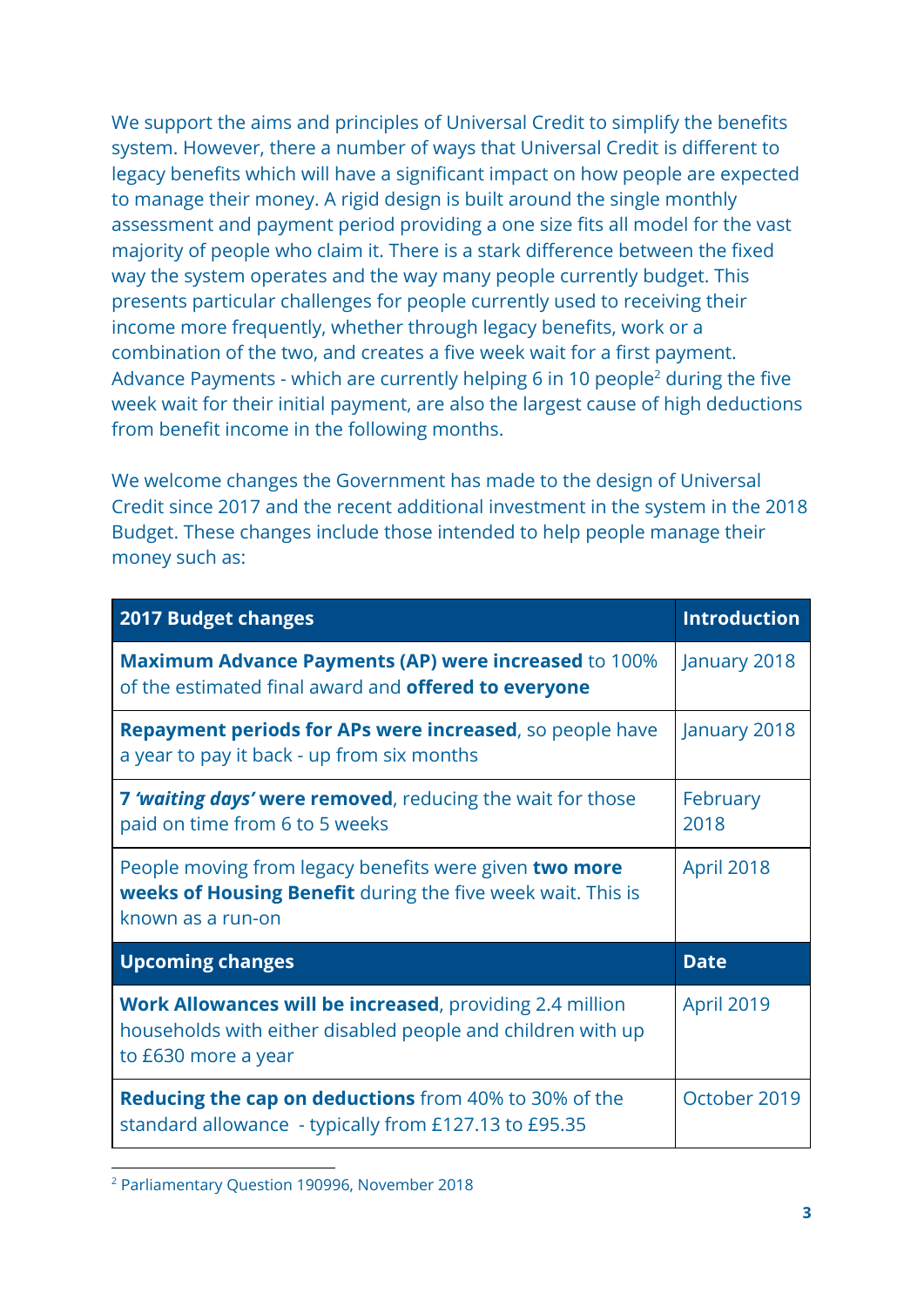| Introducing two weeks of run-on of JSA and ESA for people<br>moving from legacy benefits | <b>July 2020</b> |
|------------------------------------------------------------------------------------------|------------------|
| <b>Increasing the repayment period</b> for Advance Payments<br>from 12 to 16 months      | October 2021     |

**Our evidence suggests that changes made through to April 2018 to address these problems have started to help people cope with the wait for a first payment.** Nearly half of all UK adults have savings of less than £2,000<sup>3</sup>, and the trigger for moving onto UC is often a disruptive change of circumstances like losing a job or breaking up with a partner. So the wait for a first payment has often meant that people claiming UC aren't getting financial support when they need it. Since 2017 Budget changes were fully implemented in April 2018 we've seen reductions in the proportions of people we help who are falling behind on

bills (from 58% to 48%) or are having to borrow from family and friends (from 69% to 54%) during the initial wait for a payment. There has also been a noticeable improvement in the proportion of those who go without essentials, such as food and heating, during the wait (from 60% to 46%).

Some further improvements may come from the two week run-on of Employment and Support Allowance and Jobseeker's Allowance once it is introduced in July 2020. However, this latest change won't help the hundreds of thousands of people moving on to the benefit before that time or those in receipt of Tax Credits. People who haven't previously received benefits and make a new claim for Universal Credit will also still face a five week wait.

**The changes already enacted have made a dent in the problem, but they have not fixed the issue.** Challenges with the wait for an initial payment still leave half of the people we help unable to keep up with bills, rent or going without essentials. The debt and arrears that can build up during this period can have knock-on problems that make it harder to manage financially in the medium to long term.

Rent arrears during the wait for a first payment continue to affect around half of the people we help and debt is still more common for those on Universal Credit than those claiming legacy benefits. Compared to those claiming legacy benefits, people on Universal Credit are particularly likely to have priority debt, such as rent, council tax or utility bills, that can leave them at risk of being evicted, having their electricity or gas cut off or exposed to aggressive collection practices.

<sup>&</sup>lt;sup>3</sup> Financial Conduct Authority, The financial lives of consumers across the UK, June 2018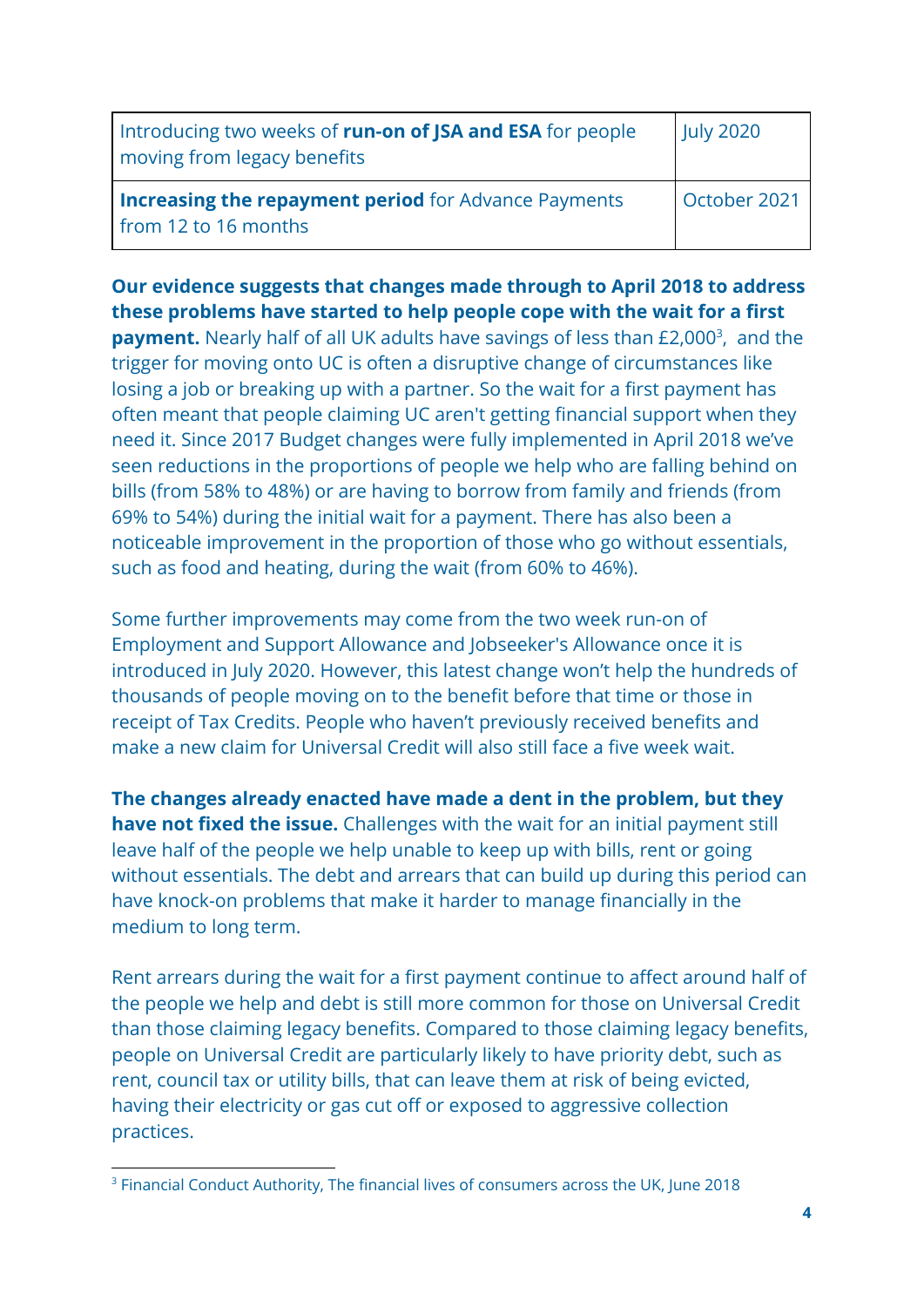Many people Citizens Advice help do not have enough to live on, and people claiming Universal Credit have less income available to repay debts than people claiming legacy benefits. Investments in work allowances from April 2019 will improve the situation, but many people still face losses as they move onto UC.

High levels of deductions also lower monthly income**.** A single person over 25 claiming Universal Credit can see up to £127 taken per month to repay existing debts.<sup>4</sup> We welcome the announcement that from October 2019 this will be reduced to £95, but we still have concerns. Deductions in Universal Credit were take from more than half of all payments in September 2018<sup>5</sup>. These are designed to help people manage their debts, keep their housing secure and their gas and electricity on. However, some people can't afford the amounts that are taken, and they often don't understand when or why they happen. Along with other debt repayments this reduces income and can increase the unpredictability of their finances over a longer period of time.

**The move to monthly payments for everyone doesn't reflect the reality of many people's lives or how they manage their money.** This is a fundamental change from the legacy system, where different benefits had their own payment schedules and were often paid weekly or fortnightly. Citizens Advice found last year that only 45% of the people we help who were in work before claiming UC were paid monthly<sup>6</sup>. Housing payments will no longer be made directly to landlords, which is a potential factor in the increase of rent arrears under Universal Credit. Payment dates aren't scheduled to align with wage slips. These changes can cause budgeting difficulties for many people moving onto the new benefit.

**Alternative Payment Arrangements (APAs) - designed for people who are struggling to manage their money - are not available widely or used effectively.** APAs are designed so that people who are struggling with some of the standard design features of Universal Credit can have some extra support. There are three APAs - one which pays housing support direct to the landlord, one which provides more frequent Universal Credit payments, and another which pays Universal Credit to both members of a couple rather than just one.

Significant design changes in Universal Credit are required, but APAs can ensure that people don't experience unnecessary hardship and budgeting challenges today. However, they have design issues which means they don't work as they

<sup>&</sup>lt;sup>4</sup>The cap is a percentage of the standard allowance, so is different couples and young people <sup>5</sup> Parliamentary Question [196809,](https://www.parliament.uk/business/publications/written-questions-answers-statements/written-question/Commons/2018-11-28/196809/) November 2018

<sup>6</sup> Citizens Advice, Universal Credit and Modern Employment: Non-traditional work, April 2018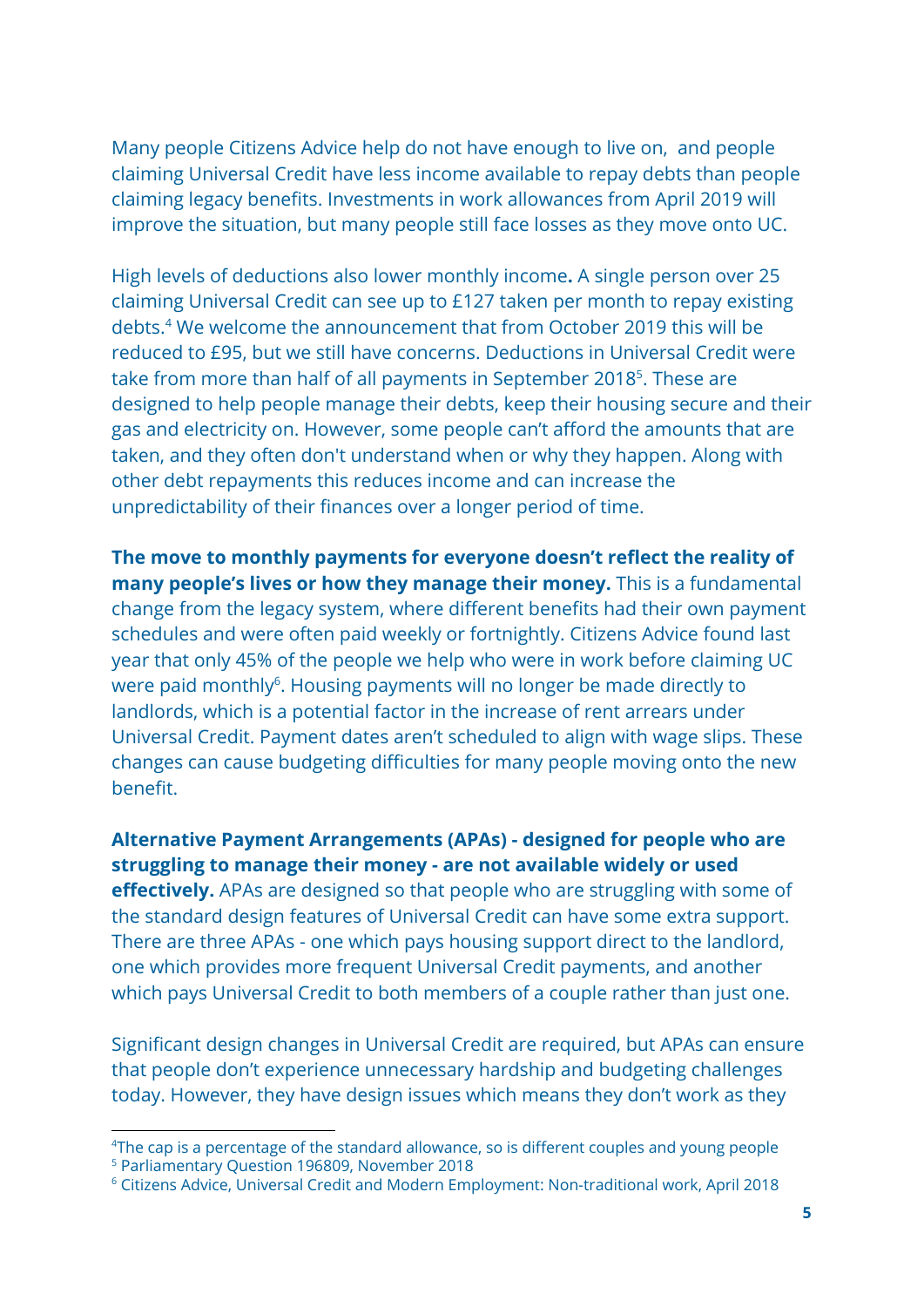should. Rigidity in the system and lack of awareness on the part of people asking for them means that APAs are often accessed only once significant arrears have built up. Take up of some APAs is very low. Only 3% of people who claim receive more frequent payments and just 20 households currently receive split payments to different family members. Only 4 in 10 of the people we help are aware about managed payments to landlords. Just 1 in 6 know payments can be made more frequently, but 6 in 10 would take this option if they knew about it and could<sup>7</sup>. This suggests they are not being widely offered to people who might benefit from them.

Despite welcome policy changes and improvements for some, too many people on Universal Credit are still struggling to manage their money. In January 2019, the Secretary of State promised a "*fresh look*" at Universal Credit, signalling a more flexible system that can be adapted to suit the way people live their lives $8$ . This is a welcome direction, but more significant reform of the system is needed so that Universal Credit pays enough money for people to live on and is designed in a way which works for everyone.

# **Summary Recommendations**

To meet the scale of challenges still affecting people who claim Universal Credit more action is needed. Some long term changes to the design of UC should be explored, but today's challenges also require action sooner than current proposals are set to be enacted.

- **1. Make sure people can access adequate financial support at the beginning of their claim** and look to improve Universal Credit design to reduce the wait.
- **2. Ensure Universal Credit provides enough to live on** by reviewing how benefit rates are set and ensuring deductions are manageable.
- **3. Help people to budget by designing Universal Credit around real lives**, providing greater flexibility in how UC is paid and income is assessed.

*For detail on these recommendations, see the yellow boxes throughout the report.*

<sup>7</sup> Citizens Advice, Universal Credit Full Service Monitoring Survey, Nov 2017 - Nov 2018, Base: 762

<sup>8</sup> Amber Rudd, Speech about the future of [Universal](https://www.gov.uk/government/speeches/universal-credit-personal-welfare) Credit, January 2019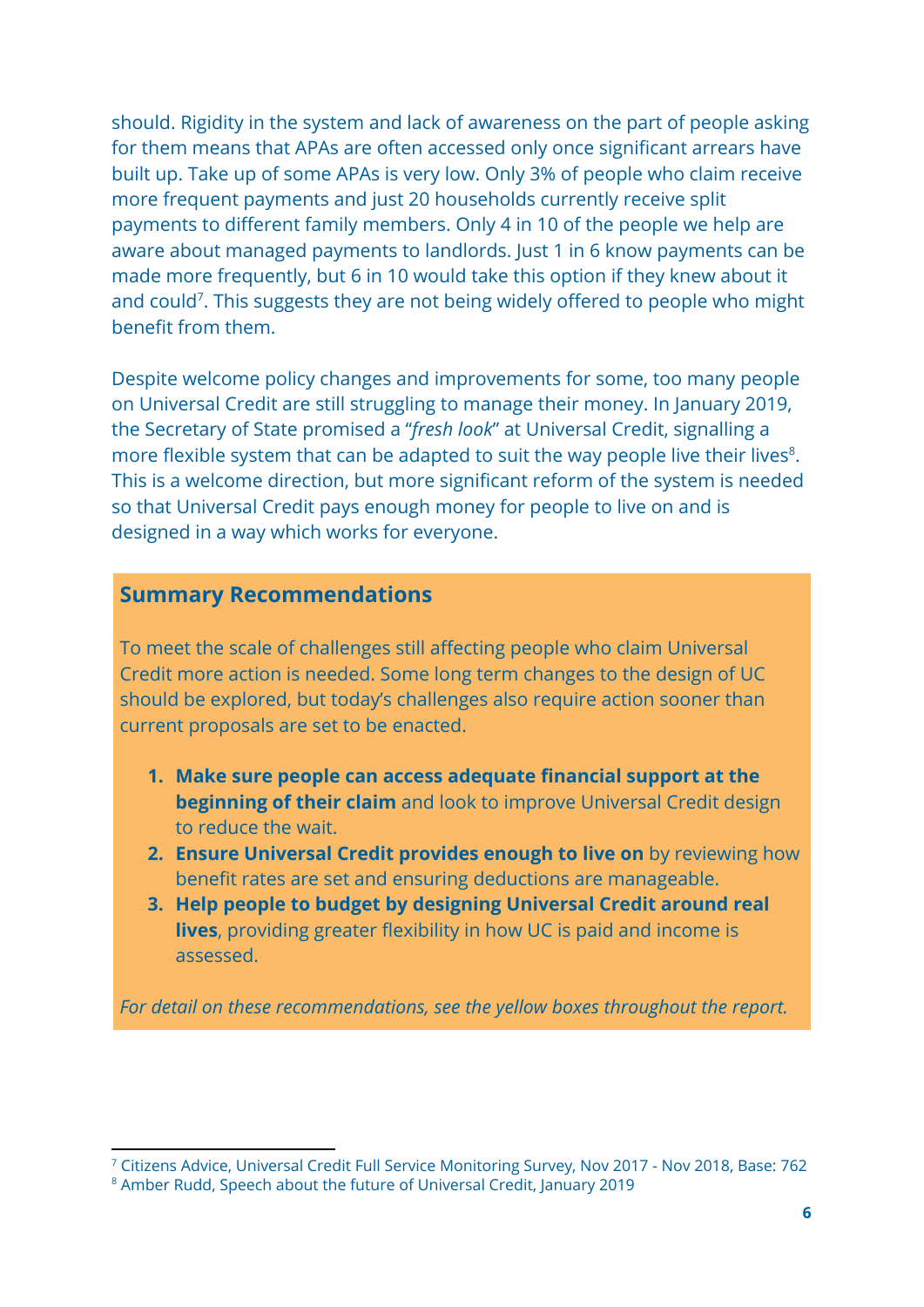# **Research method**

To understand the financial issues the people we help face, we used a range of quantitative and qualitative research methods.

Quantitative research looked at people we help and frontline advisers in England and Wales including:

- Analysing existing client data from our Money Advice Recording Tool (MART)
- Surveying people who come to us about Universal Credit
- Surveying our frontline advisers

Our MART collects in depth data on debts, creditors, incomes, expenditures and demographic information. For this report, we analysed data from April to June 2018, including 1,551 debt clients claiming UC and 5,178 claiming legacy benefits.

Our survey of the people we help with UC asked about experiences of debt and other financial coping mechanisms during the wait for first UC payments. It reached 1,193 people who came into 57 offices in England and 5 offices in Wales from July to September 2018. We also surveyed 111 advisers in March and a further 179 in November 2018 to ask them about experiences helping people with deductions issues. In August, we included questions on Universal Credit on a survey of the 2,034 adults in Great Britain carried out by ComRes.

Qualitative research involved interviewing advisers and people we help in England during the spring and summer of 2018. We interviewed 8 frontline advisers in full service areas about their experiences working with people about debt and deductions, who were receiving UC. We also interviewed people from 8 households from a spread of English regions who had deductions taken from their UC payments. These households had deductions ranging from only repaying advance payments to multiple deductions up to the 40% cap on what can be taken. In addition, we analysed 520 case studies with casenotes provided by local Citizens Advice Advisers between November 2017 and November 2018.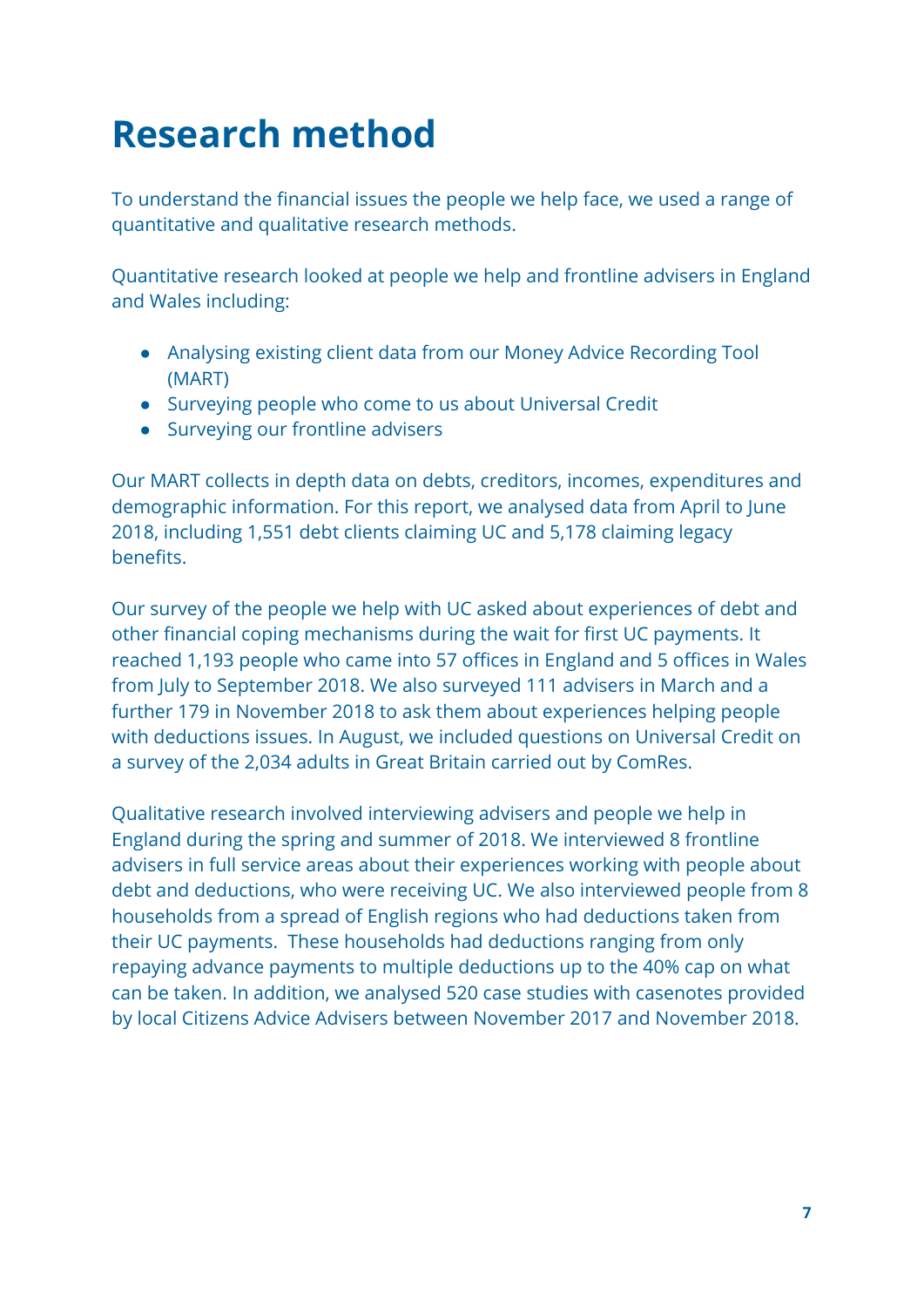# **Chapter 1 - How people on Universal Credit are managing money**

# **What is different in Universal Credit**

Universal Credit (UC) represents the biggest change to the modern welfare system since its post-war inception. It brings together 6 different benefits, often called *'legacy benefits'*, into a single monthly payment. By the planned end of rollout in 2023, over 7 million families will receive it - nearly 3 in 10 (28%) of all working-age households. Citizens Advice had helped over 190,000 people with UC since rollout began.

For many households, whether they have previously been in receipt of legacy benefits or are entirely new to the benefits system, the way they manage their money will probably have to change.

One of the biggest changes under UC is that people receive single monthly payments in arrears - designed to mimic work with a monthly salary. This will be new to many people used to claiming legacy benefits, which are generally paid more frequently and separately from one another. Recent analysis also shows the majority of people claiming UC as a result of leaving employment (58%) were previously paid weekly or fortnightly.<sup>9</sup> In addition to that basic monthly payment structure, UC has several design and delivery features that can help, or make it harder, for people to manage their money:

- The five week wait for a first payment after applications are made.
- Repayable Advance Payments (APs) during the wait for a first payment.
- Paying support for housing costs directly to claimants, rather than to landlords.
- A system of automatic deductions that can be made from monthly payments to repay certain debts, some at higher rates than in legacy benefits.
- Alternative Payment Arrangements (APAs) such as direct payments to landlords, more frequent payments and split payments between members of the household.

<sup>9</sup> Resolution Foundation, 'Universal Remedy: Ensuring [Universal](https://www.resolutionfoundation.org/app/uploads/2017/10/Universal-Credit.pdf) Credit is fit for purpose', October 2017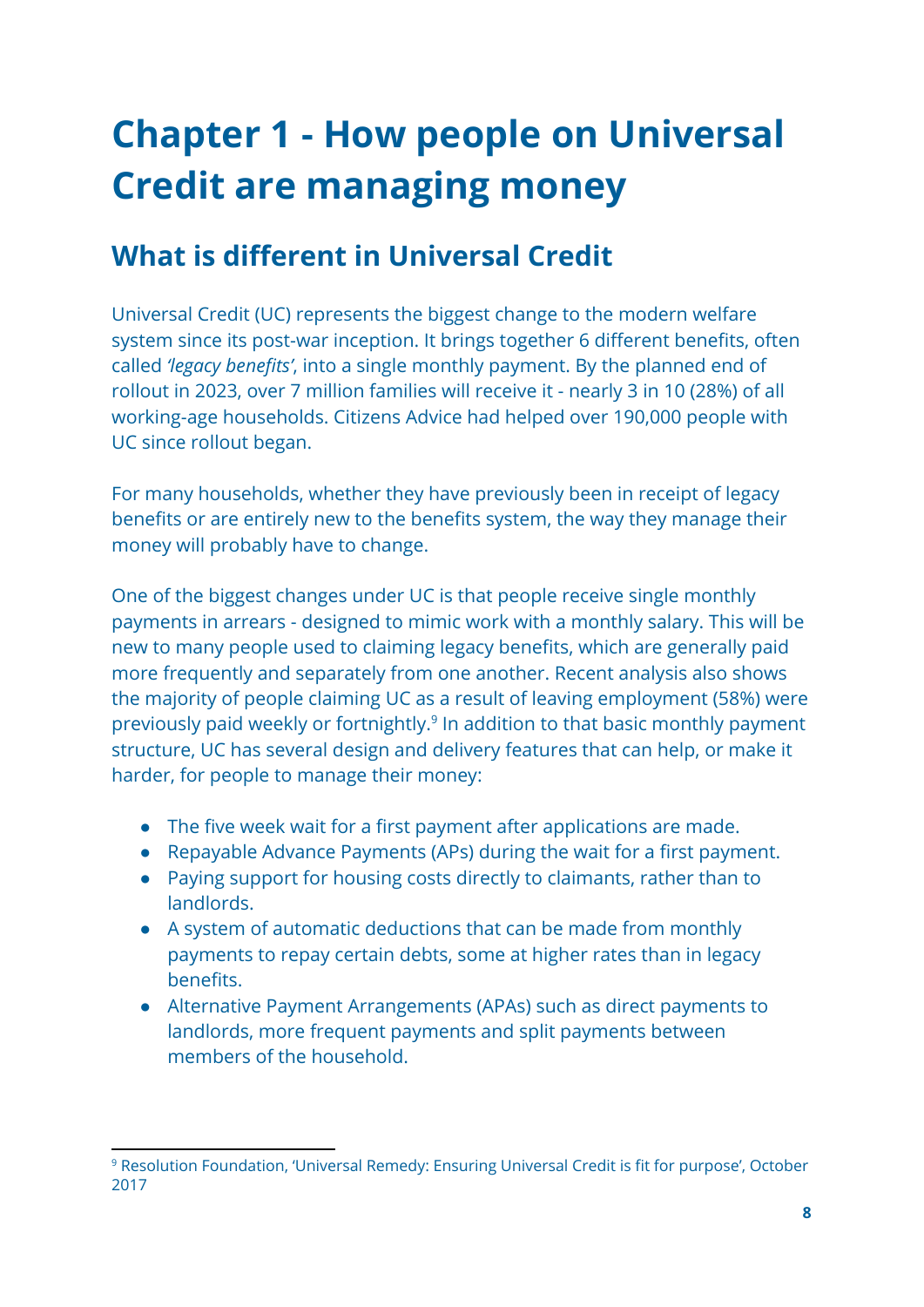UC is now available in every part of the country, and evidence of how it works is continuing to emerge. A welcome part of the *'test and learn'* approach is that the Government has already taken some action where problems are occurring.

In this report we use new evidence from the people we help to explore how effective these policies and changes have been to date, as well as examining how other features of UC are affecting people's ability to manage their money.

# **Changes have made some improvements during the wait for a first payment**

A number of changes to UC were announced in the November 2017 budget, costing around £1.5 billion over five years. These changes were primarily aimed at addressing some of the problems people were experiencing early in their claim. Between January and April 2018:

- Advance payments, which can be requested as soon as a claim is made, were increased from 50% of the estimated final award to up to 100%, and repayment periods were extended from 6 to 12 months.
- 7 'waiting days' were removed, reducing the wait for those paid on time from 6 weeks to 5 weeks.
- A Housing Benefit run-on of 2 weeks was introduced, meaning those who were in receipt of of Housing Benefit receive an additional 2 weeks of payment as they move onto UC which doesn't have to be repaid.

Citizens Advice welcomed these changes as a start to addressing the problems people were facing with the original 6 week wait.<sup>10</sup>

# **What our data tells us**

From our latest evidence it appears these changes have had an impact reducing financial difficulties and material hardship for some people during the wait for payment.

Over the summer of 2018, we conducted research with some of the people we helped with their UC claim.This shows some improvements for some people, though too many are still struggling.<sup>11</sup> As Figure 1 shows, before changes began in January 2018, 7 in 10 people we help with UC (69%) were borrowing from family and friends, and 3 in 5 (58%) were falling behind on bills or were going

<sup>&</sup>lt;sup>10</sup> The government also stopped charging for the UC helpline in November 2017,

<sup>&</sup>lt;sup>11</sup> Source: Citizens Advice UC client survey, July to September 2018. Base: 1,194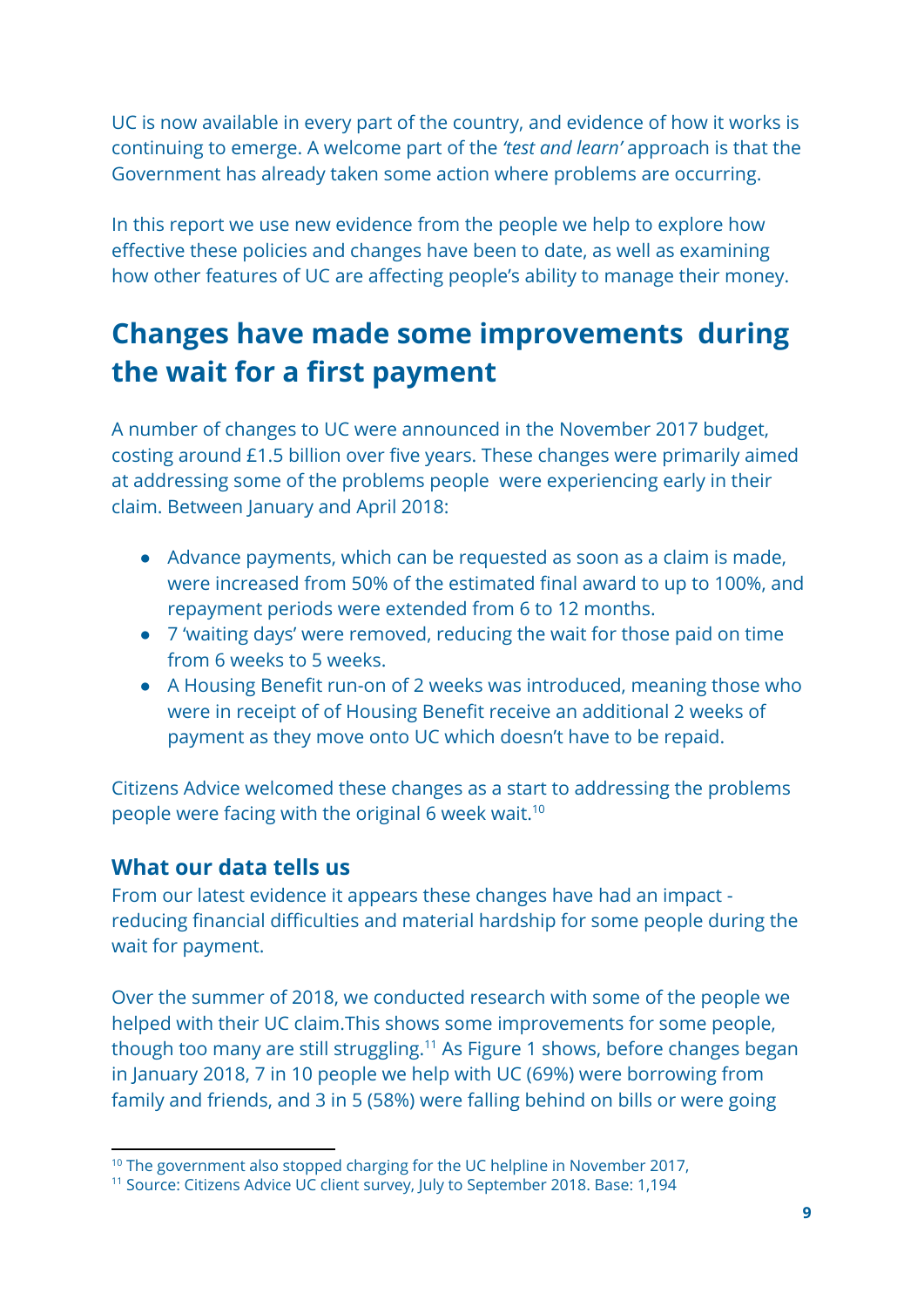without essentials (60%). All of these figures have fallen to around half of those who claimed after the budget changes had all come into effect (54%, 48% and 46% respectively).

# **Figure 1: How people we help coped with the wait for their first payment before and after budget changes**



*Source: Citizens Advice, survey of UC clients (all those due a payment), July to September 2018. Base: 459. \*Indicates a statistically significant difference.*

Improved payment timeliness accounts for some of these changes. Matching findings from earlier in 2018 $^{12}$ , if you are paid late you are still more likely to struggle than if you are paid on time.<sup>13</sup> By August 2018, 84% of new claimants were paid in full and on time, up 10 percentage points from a year earlier.<sup>14</sup> However, our analysis shows that these outcomes have improved even looking only at people who are paid on time.

Related to these improvements, the proportion of people we help taking out advances has risen (by 10 percentage points), reflecting wider promotion and

<sup>&</sup>lt;sup>12</sup> Citizens Advice, Making a [Universal](https://www.citizensadvice.org.uk/about-us/policy/policy-research-topics/welfare-policy-research-surveys-and-consultation-responses/welfare-policy-research/making-a-universal-credit-claim/) Credit Claim, July 2018

 $13$  Citizens Advice, survey of UC clients (all those due a payment), July to September 2018. Base = 824

<sup>14</sup> DWP, [Universal](https://assets.publishing.service.gov.uk/government/uploads/system/uploads/attachment_data/file/755723/universal-credit-statistics-to-11-october-2018.pdf) Credit statistics, October 2018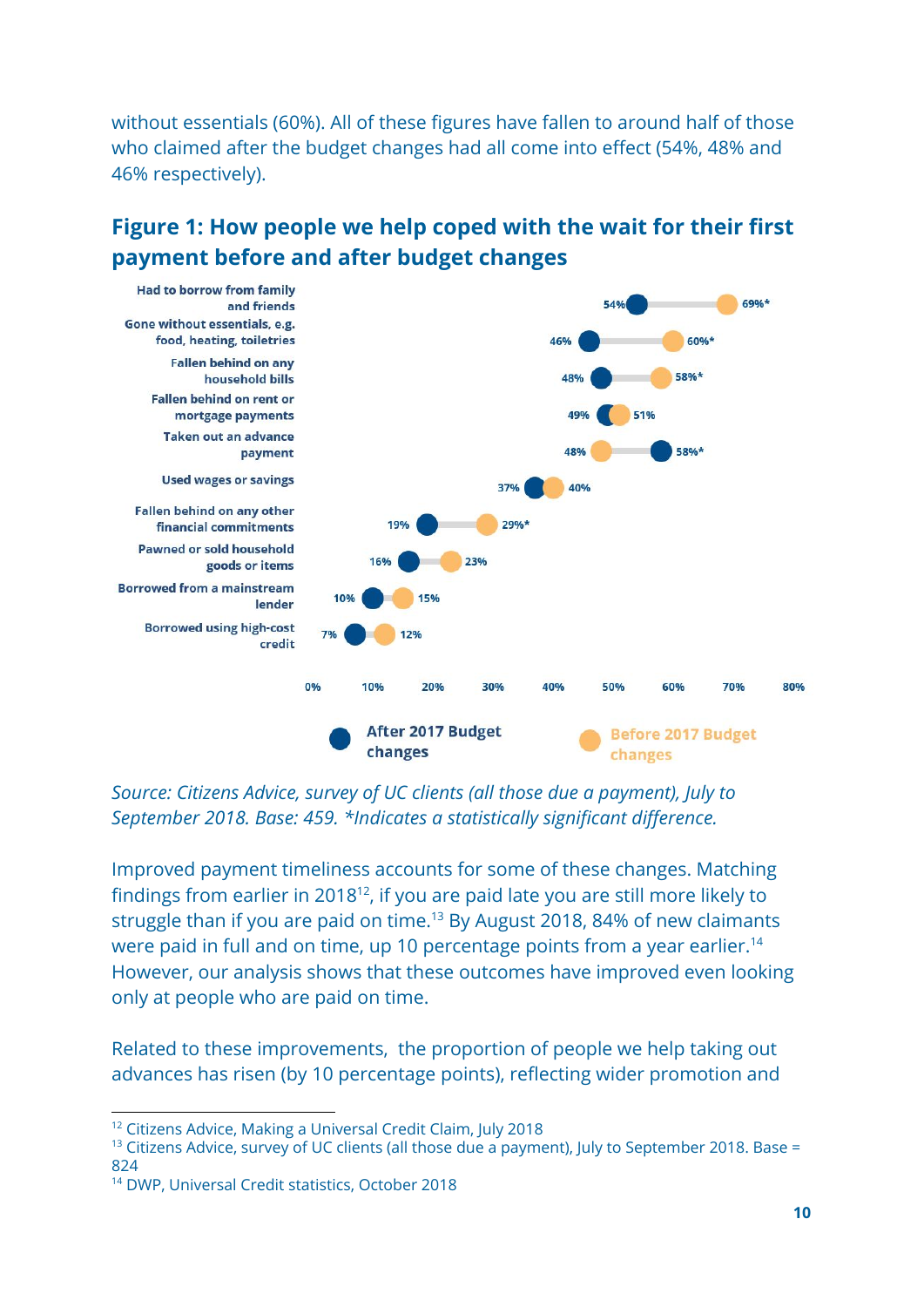size of advances. The largest falls have been to borrowing informally from friends and family and to the proportion of people going without essentials. These are positive developments, and suggest that the changes are starting to have an impact on the experiences some people have claiming UC.

Last Autumn the Government was right to accept rent arrears are a problem and provide people moving from a Housing Benefit claim with a further 2 weeks payment at the start of their UC claim. Although advisers we interviewed told us it was too early to fully assess the effect of the run-on, housing arrears can have severe consequences such as threats of homelessness and eviction. So, providing this additional income is welcome. However, despite improvement in other areas during the wait, the proportion of the people we help who are on UC and falling behind on rent or mortgage payments has remained consistent during this period (at around 50%).

It is clear that despite improvements significant proportions of the people we help continue to struggle during the wait for first payment. **With nearly half of people struggling to pay for essentials or getting behind on bills and rent Government must take further action quickly as more and more people move on to Universal Credit.**

# **Upcoming changes to the five week wait**

One of the welcome reforms to UC introduced in the 2017 budget was the Housing Benefit run-on, which gives people in receipt of housing support an additional fortnight of payment, overlapping with the first weeks of their UC claim.

In the November 2018 budget, it was announced that this run-on policy will be extended to most out-of-work benefits<sup>15</sup>. This will include Jobseekers Allowance (JSA), Employment and Support Allowance (ESA) and Income Support (IS), though not Tax Credits. This means that more people will have additional money to manage the wait for a first payment. However, this policy is not due to be implemented until July 2020, 18 months after the announcement, meaning the hundreds of thousands of people who move onto UC during this time can not benefit from this change.

Extending the run-on to all out of work benefits will get more money into the hands of people during the initial claim, when we know despite the improvements that significant proportions of people are still struggling. For someone moving from Jobseeker's Allowance, this could mean an additional

<sup>&</sup>lt;sup>15</sup> Excluding Child Tax Credits which can be paid to parents who are not working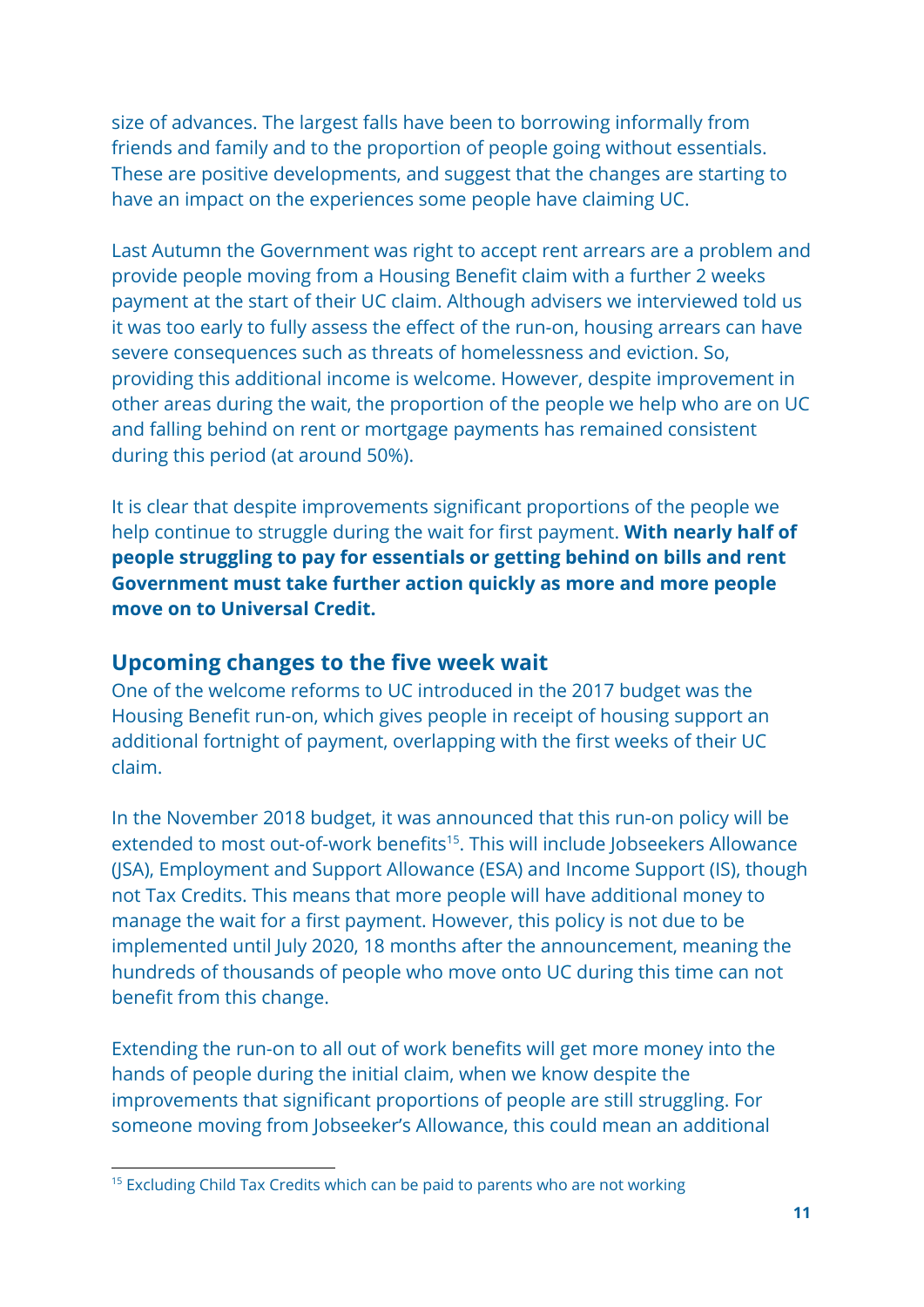£146.20 during the wait for first payment. Crucially, this is not repayable, so will not leave people with a reduced income over the long term. However, not including Tax Credits in this run-on will exclude many families with children from the benefits of this policy. This is a particular concern as Child Tax Credit is the main form of means-tested support for many families with children and supports those both in and out of work. For example, a lone parent on Income Support with two children will typically receive Income Support of £73.10 per week, but £117.40 a week of Child Tax Credit.

# **Make sure people can access adequate financial support at the beginning of their claim**

The government has already taken some welcome action to help people manage the wait for a first payment. However more is needed to ensure the wait for a first payment doesn't have a detrimental impact on people. This could include:

#### *In the long term*

The 5 week wait for a payment is a result of UC's current income assessment and payment cycles - a one month assessment period and a week long processing period, with a payment made once those are complete. In the long term, the Government should explore more flexible assessment periods. This could allow shorter assessments and therefore a first payment sooner (and greater flexibility over the long term<sup>16</sup>).

#### *In the shorter term*

Without shifting away from the current monthly assessments the DWP could also explore medium term changes to ensure people get the money they need earlier:

- Move the start date of the claim to the point when someone sets up a UC account as opposed to when a claim is submitted.
- For the many people who do not complete a claim as soon as they are entitled to do so, or have gone without income for weeks before submitting a claim, their assessment period could be backdated to before the current entitlement period begins. This would work similarly to awards that are backdated in legacy benefits today and allow the first payment to be brought forward.
- For those moving from employment or legacy benefits who have recent income, the Government could encourage timely UC applications and

<sup>16</sup> See more in recommendations to '*Help people to budget by fitting the design of Universal Credit to lives'*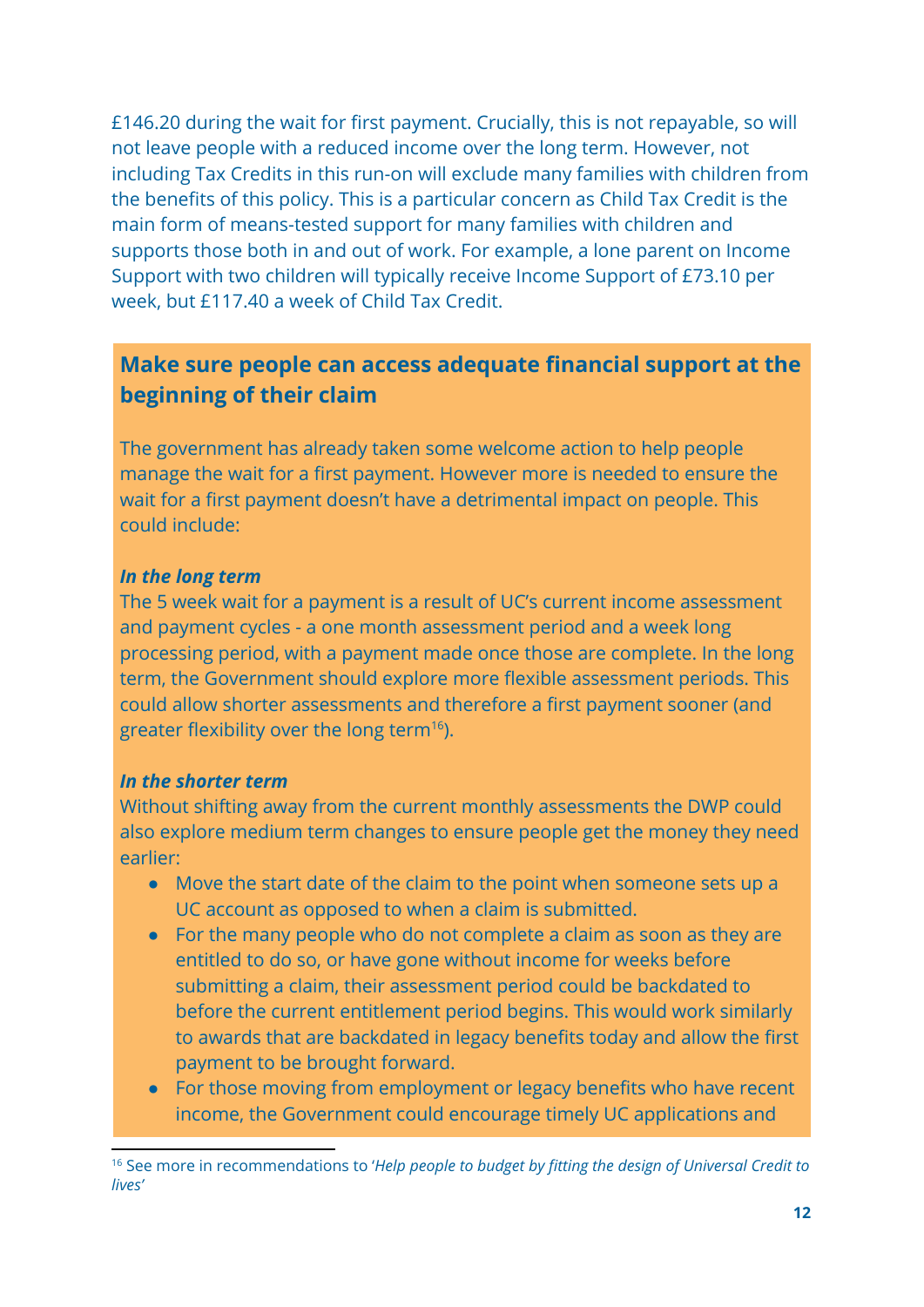backdate payments to the beginning of eligibility for UC.

Within the current design of UC, problems could be addressed by providing **additional financial support during the five week wait.** Our data shows that many people need additional resources during the wait for a payment as soon as they claim UC, and that advances and Housing Benefit run-on are not meeting the full problem. Some of these challenges would persist even if assessment periods were changed.

- In recognition of the additional support needed during the move onto UC, run-ons are set to be expanded from 2020. This should be brought forward to address current need, and the DWP should consider introducing an automatic two-week run-on of all legacy benefits including Tax Credits.
- The repayment terms of advance payments should be revisited to ensure more people can take them out if they are needed.<sup>17</sup> As a minimum the current extension of the repayment period to 16 months should be brought forward from October 2021 and apply to existing claimants.

<sup>17</sup> See more in recommendations to *'Ensure Universal Credit provides enough to live on' p. XX*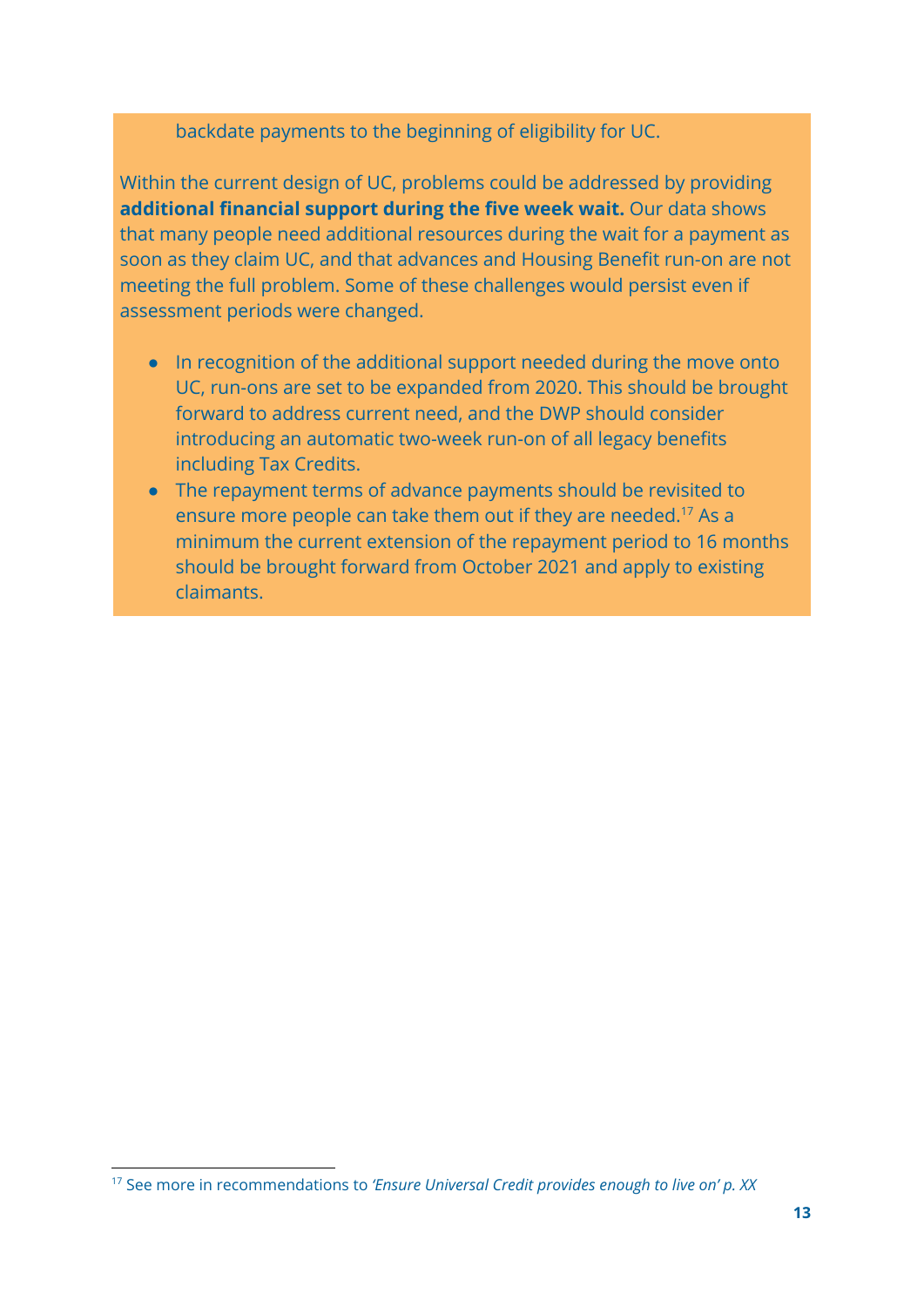# **Universal Credit, legacy benefits and debt**

Beyond the period when people are waiting for their first payment our evidence shows that debt problems are more common for the people we help with UC than for those claiming the legacy benefits it is replacing - continuing a trend we identified in  $2017^{18}$ .



# **Figure 2: People advised on UC also seeking debt advice**

*Source: Citizens Advice data, April 2018 to November 2018 Base: 83,241 Universal Credit clients, 369,536 legacy benefit clients. This is a statistically significant difference.*

Our research in 2017 $19$  and earlier this year showed that the wait for a first payment, and payment delays, were significant factors in people experiencing financial problems and hardship.<sup>20</sup>

This should not be surprising. Nearly half (45%) of all UK adults have no cash savings or savings of less than £2,000 to help them cope with any sudden change of circumstances or income shocks.<sup>21</sup> The trigger for making a UC claim is often a change of circumstances such as losing a job, moving house, becoming ill or having children. Research has shown that life events such as these, particularly when they're unexpected, often reduce people's income and can be common triggers for unmanageable debt.<sup>22</sup> 9 in 10 of those we helped with their

<sup>18</sup> Citizens Advice, [Universal](https://www.citizensadvice.org.uk/about-us/policy/policy-research-topics/debt-and-money-policy-research/universal-credit-and-debt/) Credit and Debt, September 2017

<sup>19</sup> Citizens Advice, [Universal](https://www.citizensadvice.org.uk/about-us/policy/policy-research-topics/debt-and-money-policy-research/universal-credit-and-debt/) Credit and Debt, September 2017

<sup>&</sup>lt;sup>20</sup> Citizens Advice, Making a [Universal](https://www.citizensadvice.org.uk/about-us/policy/policy-research-topics/welfare-policy-research-surveys-and-consultation-responses/welfare-policy-research/making-a-universal-credit-claim/) Credit Claim, July 2018

 $21$  Financial Conduct Authority, The financial lives of consumers across the UK, June 2018

<sup>22</sup> Money Advice Trust, A [decade](http://www.moneyadvicetrust.org/researchpolicy/research/Documents/Money%20Advice%20Trust%2C%20A%20decade%20in%20debt%2C%20September%202018.pdf) in debt, September 2018 (pg 6)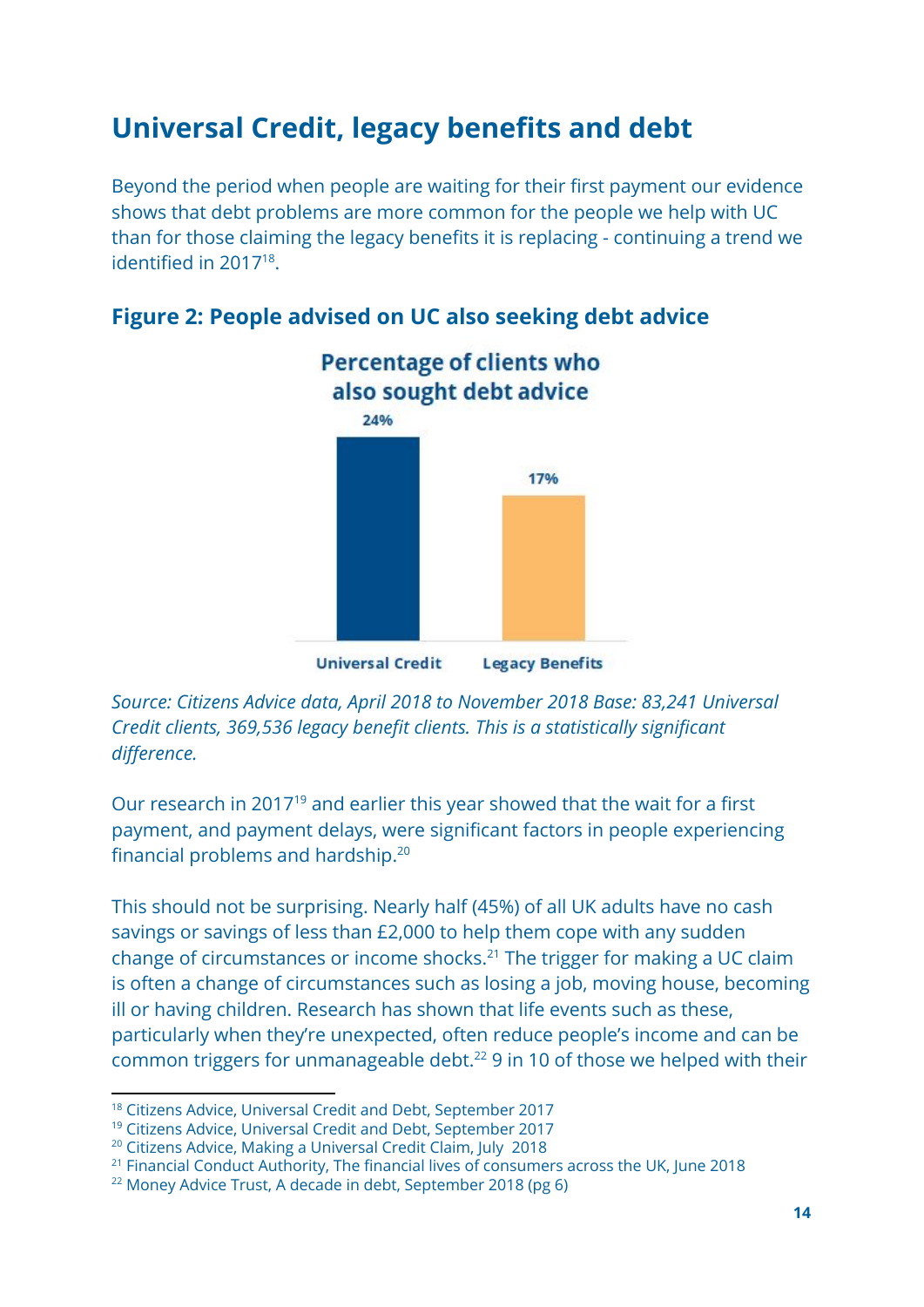debts in 2017 said they had been through a recent change in their lives.<sup>23</sup> So, UC not only serves people who are vulnerable to debt, it does so at a time of particular vulnerability for many.

> *"The government designs UC as if it assumes that people have enough income and savings to live on."* **- Citizens Advice UC Adviser**

Department for Work and Pensions (DWP) figures also show more than half of people claiming UC are in rent or other housing payment arrears or are not keeping up with financial commitments. $24$  These widespread experiences continue a trend where households have experienced growing levels of arrears as well as debts to the government over the last decade, even as consumer credit issues have declined.<sup>25</sup>

# **Higher levels of priority debt**

Priority debts such as rent arrears and council tax debts have the greatest consequences if you don't pay them, including eviction, bailiff visits and enforcement action through the courts.<sup>26</sup> In our 2017 *'Universal Credit and Debt'* report we highlighted how people who come to us about debt and are claiming claiming UC were 10 percentage points more likely to have priority debts than those claiming legacy benefits.<sup>27</sup>

Analysis of our data in 2018 shows this divide has stayed about the same, with 82% of people we help with debt who are claiming UC holding priority debt.<sup>28</sup> As Figure 3 shows, they are significantly more likely than those on legacy benefits to owe money to their landlords - 44% had rent arrears which could expose them to eviction risks. Over half (56%) have Council Tax debts which can be referred to bailiffs, exposing people to bad practices and additional costs.<sup>29</sup>

Many of the most common debts for the people we help do not result from money they have borrowed, but from bills they have fallen behind on and debts to the government. This suggests that some people are often not planning their

<sup>&</sup>lt;sup>23</sup> Citizens Advice, [Walking](https://www.citizensadvice.org.uk/Global/CitizensAdvice/Debt%20and%20Money%20Publications/Walking%20on%20thin%20ice%20-%20full%20report.pdf) on thin ice, 2018

<sup>&</sup>lt;sup>24</sup> DWP Universal Credit Full [Service](https://assets.publishing.service.gov.uk/government/uploads/system/uploads/attachment_data/file/714842/universal-credit-full-service-claimant-survey.pdf) Survey, June 2018

<sup>&</sup>lt;sup>25</sup> Citizens Advice, [Hidden](https://www.citizensadvice.org.uk/Global/CitizensAdvice/Debt%20and%20Money%20Publications/Hidden%20Debts%20report.pdf) Debts, August 2018

<sup>&</sup>lt;sup>26</sup>Priority debts can include Court fines, Council Tax, TV Licence, Child maintenance, Gas and electricity bills, Income Tax, National Insurance and VAT, Mortgages and rent arrears <sup>27</sup>Citizens Advice, [Universal](https://www.citizensadvice.org.uk/about-us/policy/policy-research-topics/welfare-policy-research-surveys-and-consultation-responses/welfare-policy-research/universal-credit-and-debt/) Credit and Debt, September 2017

<sup>&</sup>lt;sup>28</sup> Source: Money Advice Recording Tool, April to June 2018. Base: 21,085 clients, including 1,551 UC clients and 5,179 legacy benefits clients

 $29$  Citizens Advice, A law unto [themselves:](https://www.citizensadvice.org.uk/about-us/policy/policy-research-topics/debt-and-money-policy-research/a-law-unto-themselves-how-bailiffs-are-breaking-the-rules/) How bailiffs are breaking the rules, November 2018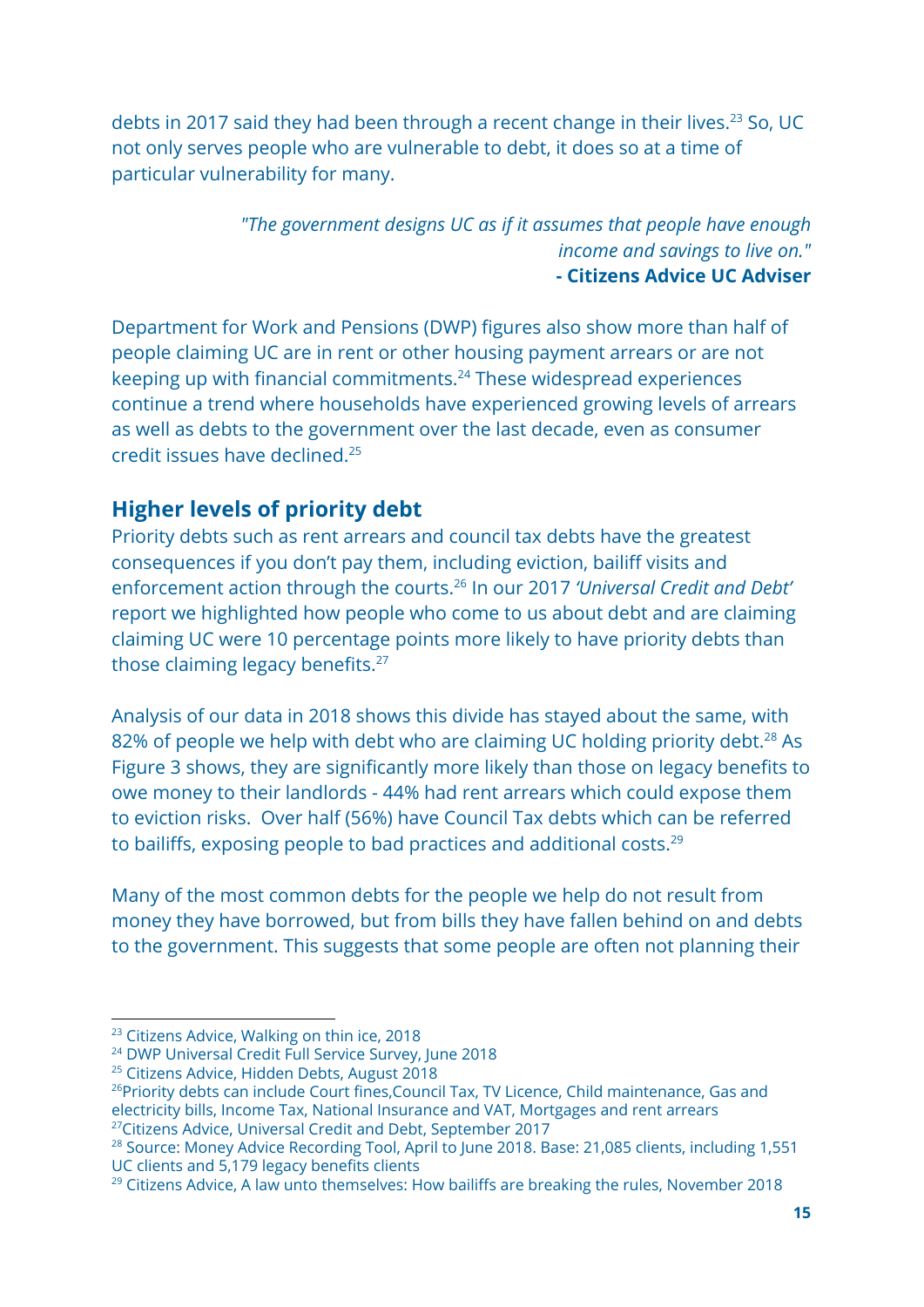borrowing, but falling into debt when they are unable to cover essential expenses - reflecting the changing nature of debt in recent years.<sup>30</sup>



**Figure 3: Types of debt held by people claiming UC and legacy benefit**

*Source: Money Advice Recording Tool, April to June 2018. Base: 21,085, including 1,551 UC clients and 5,179 legacy benefits clients. \*Indicates a statistically significant difference.*

# **People on UC have less income available**

People who claim means tested benefits have low incomes, and policies such as the benefits freeze have meant significant real terms squeezes on incomes for the poorest families. $31$  This often leaves little financial wriggle room to deal with debts or financial shocks.

*"[UC] is fine for people who've recently been made redundant, who are used to being employed, who have savings and capital... The vast majority of clients don't fit that model." -* **UC adviser in the South East**

Analysis of data from the debt advice we give also shows most people have limited money to pay back creditors. On average, the people we saw had £14 left over each month to pay creditors after their essential living costs<sup>32</sup>. Those who claim working age benefits are in slightly tighter circumstances than the average person, with those on legacy benefits having £12 left over. The situation for people who claim UC is much tighter still, with **only £2 slack left** in their average budgets.

<sup>&</sup>lt;sup>30</sup> Citizens Advice, [Hidden](https://www.citizensadvice.org.uk/Global/CitizensAdvice/Debt%20and%20Money%20Publications/Hidden%20Debts%20report.pdf) Debts, August 2018

<sup>&</sup>lt;sup>31</sup> Resolution Foundation, Budget [Response](https://www.resolutionfoundation.org/app/uploads/2018/10/How-to-spend-it-RF-Report.pdf), p3, 2018

<sup>&</sup>lt;sup>32</sup> Essential living costs include food, housing, bills, health and care, communications, transport, pensions and insurance, personal and professional costs and other essential costs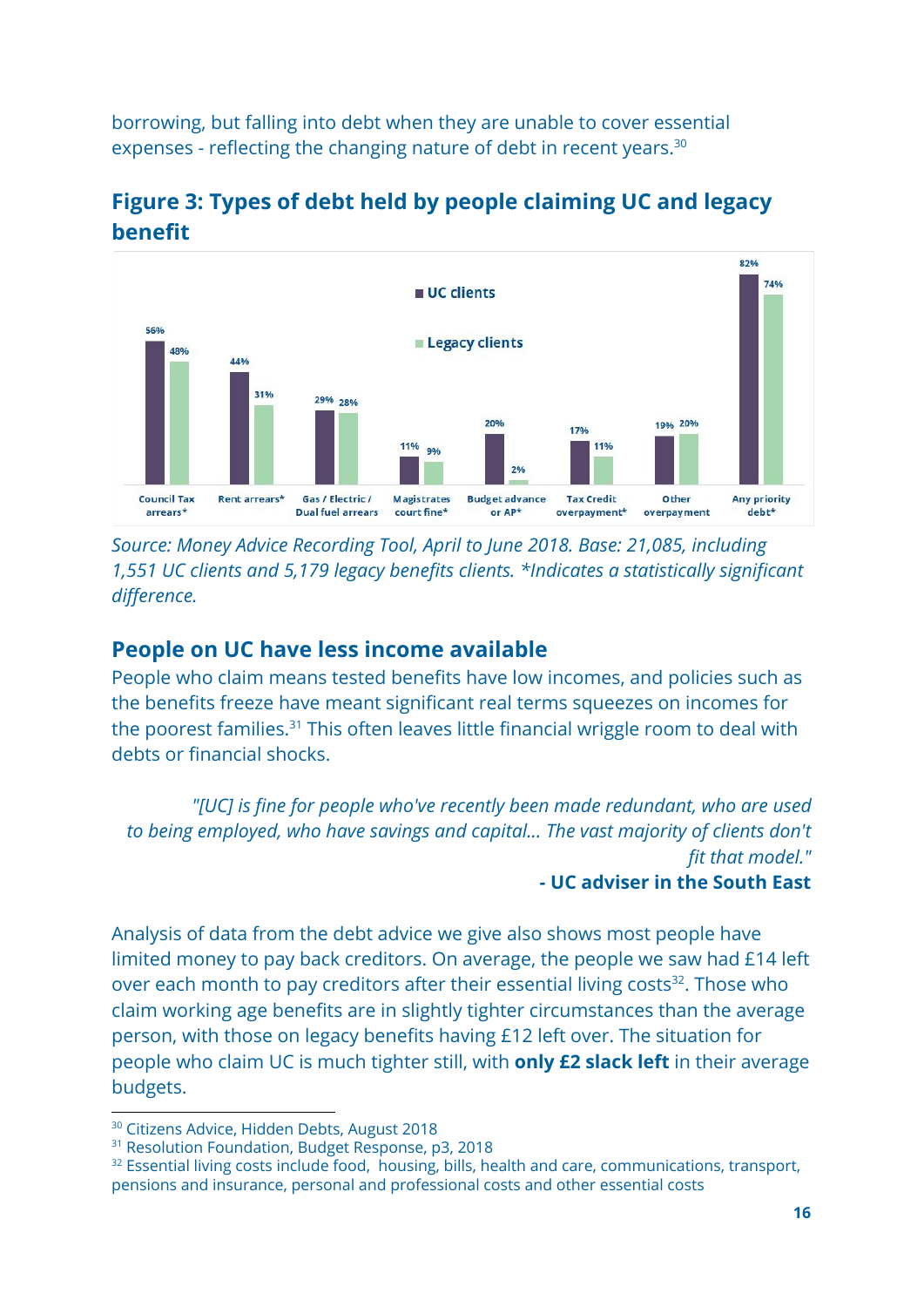# **Figure 4: Median monthly available income to pay creditors after essential living costs**



*Source: Money Advice Recording Tool, April to June 2018. Base: 21,085, including 1,551 UC clients and 5,179 legacy benefits clients.*

Nearly half (47%) of all those getting help with debt and claiming UC have no money left to pay creditors, or are running negative budgets. This is significantly higher than the 36% of people we help with debt who receive legacy benefits and do not have any money left over, suggesting many people who claim UC are in a worse financial position overall and face particular difficulties repaying debts.<sup>33</sup>

# **Larger work allowances announced in the 2018 budget**

In November 2018, work allowances were increased, meaning many budgets won't be further squeezed as people move on to UC, and some people will be better off. Under UC a '*work allowance*' is the amount of money you're able to earn before your benefit payment starts to be reduced. They can provide improvements in financial work incentives, particularly for those working the fewest hours. They are currently available to people who have responsibility for a child or those the government defines as having a limited capability for work or work related activity due to a health problem or disability.

<sup>&</sup>lt;sup>33</sup> Source: Money Advice Recording Tool, April to June 2018. Base: 21,085 clients, including 1,551 UC clients and 5,179 legacy benefits clients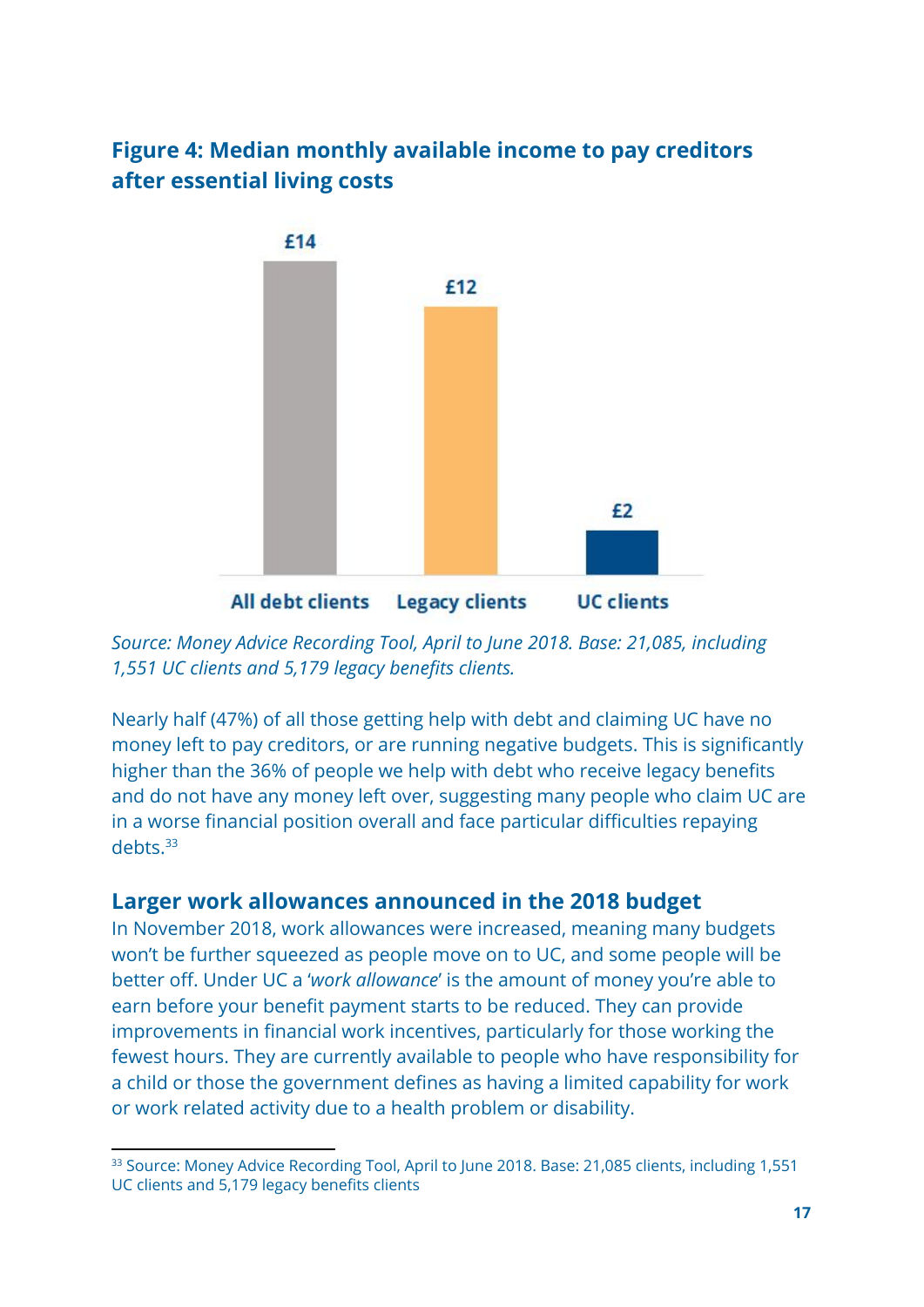Increasing work allowances is the most significant additional investment in Universal Credit since cuts were made in 2015. Before this several groups of people stood to lose income that would have left them in difficult budgeting situations, struggling to make ends meet and vulnerable to income or spending shocks. For working families with children the number expected to be better off under UC now matches the 1.5 million that are expected to be worse of  $f^{34}$ . Examples of people who still face losses are disabled people including those who are not eligible for the work allowance, single parents who own their homes and self employed people.

These losses are in addition to continued downward pressures to real terms benefit levels coming from policies like the changes to Local Housing Allowances (LHAs) and the freeze on this and other working age benefits.

<sup>&</sup>lt;sup>34</sup>Resolution Foundation, Back in Credit? [Universal](https://www.resolutionfoundation.org/publications/back-in-credit-universal-credit-after-budget-2018/) Credit after Budget 2018, November 2018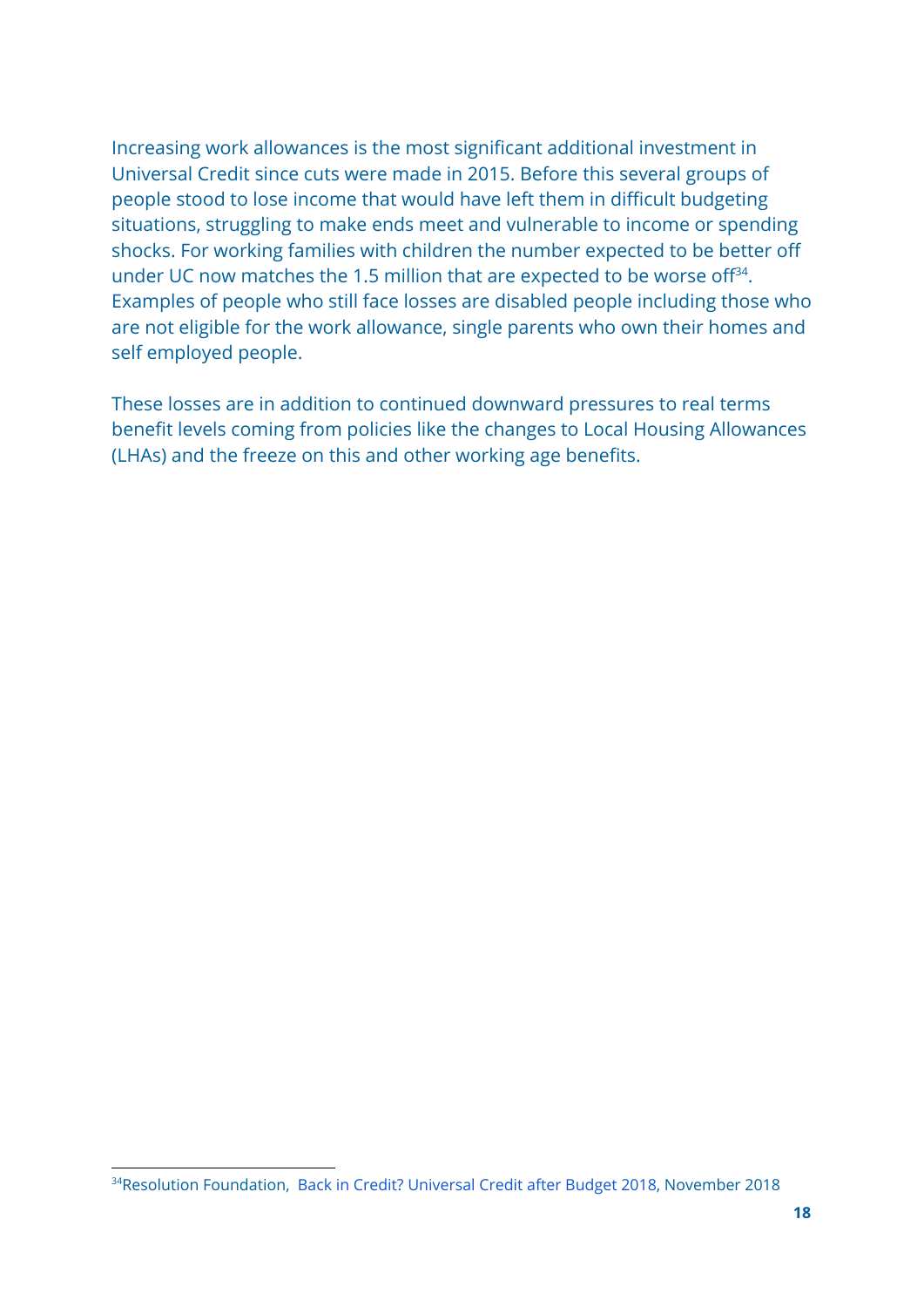# **Chapter 2 - How UC design works for people's money management?**

Universal Credit aims to simplify the experience of receiving benefits with single monthly payments as opposed to the multiple claims to different benefits seen in the legacy system. In theory, this should allow people claiming UC to better understand and engage with the system. To supplement its basic design, features such as advance payments, direct deductions to pay debts, and alternative ways of being paid can be offered to help people stay on top of their budgeting.

In this chapter, we explore evidence of how these features of UC are working for people's money management.

# **Advance payments during the five week wait**

The period before people receive their first UC payment, now around five weeks if they are paid on time, is a period of significant adjustment for many people. As explored above, a large proportion of the people we help are struggling with the wait. Providing money, via new claim advance payments, in the days immediately after a claim is made has ensured people have access to some income to help get through those weeks. Though the department does not technically define advance payments as loans, they have to be repaid in the same way as budgeting advance loans and are treated in the same way as benefit overpayments if a UC claim ends before they are paid back.

From January 1st 2018, advance payments were more actively promoted and provided up to 100% of estimated final awards. People now also have up to 12 months to repay them - doubling the amount and repayment time compared to what used to be on offer. As a result, advance payments were taken up by 60% of new claimants by October 2018.<sup>35</sup>

Our research, however, finds that people who take out advances are more, not less, likely to have to borrow in other ways.

7 in 10 (70%) of the people we see on UC who take out advances are also getting into arrears on bills, compared to half of those (53%) who do not take out an

<sup>&</sup>lt;sup>35</sup> Parliamentary Question [190996](https://www.parliament.uk/business/publications/written-questions-answers-statements/written-question/Commons/2018-11-13/190906/), November 2018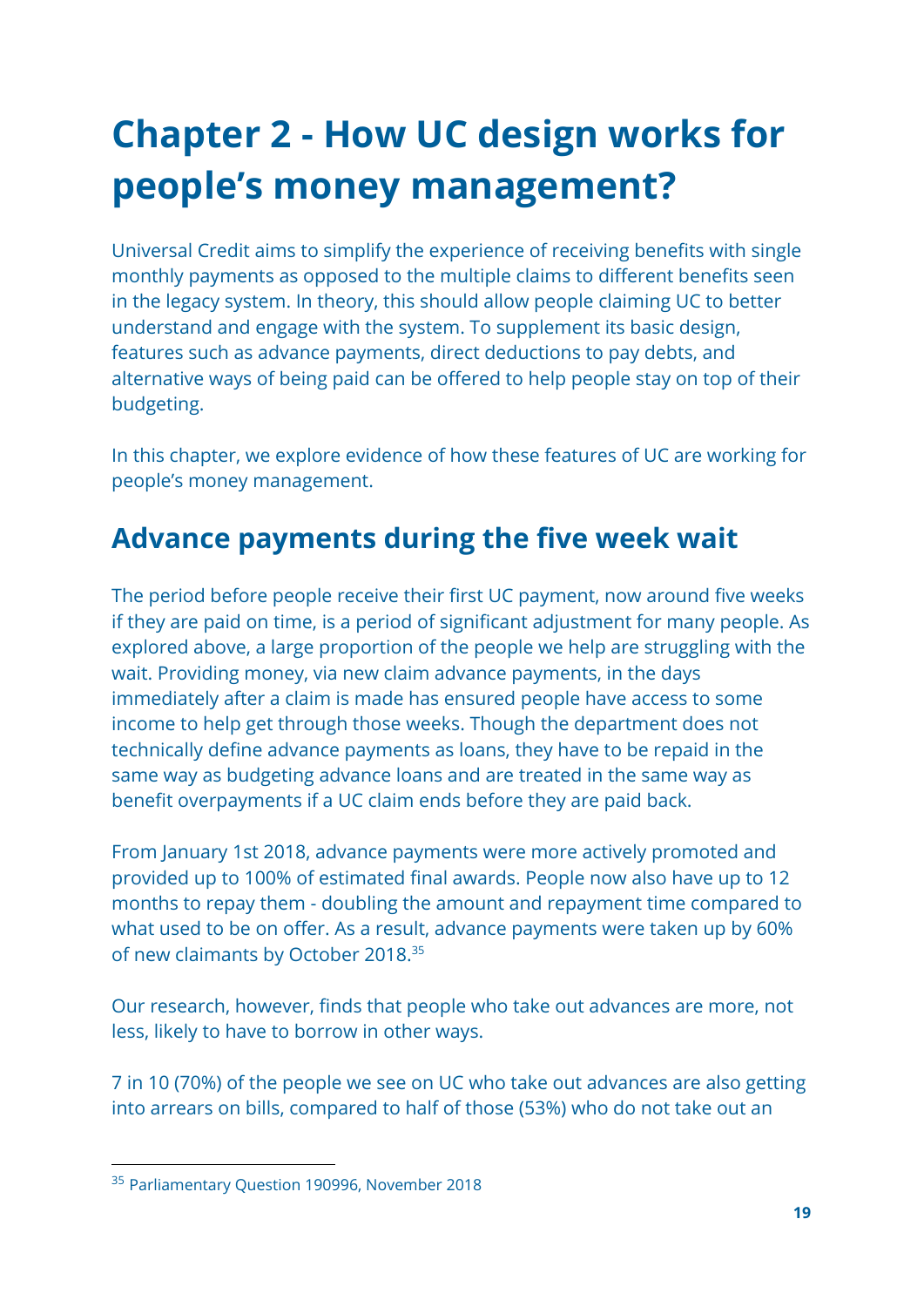advance. Two thirds are borrowing from friends and family during the wait for a first payment, compared to half of those who did not.



# **Figure 5: How UC advance payments relate to other debts**

*Source: Citizens Advice, survey of UC clients, July to September 2018. All clients due a payment: Base: 824. \*Indicates a statistically significant difference.*

This evidence does not mean that advances don't help. Both the people claiming UC we spoke to and our advisers agreed that advances are welcome and have helped people through periods that they otherwise would have found far more difficult. However, it does point to financial problems during the wait for a first payment that are not solved by advances, and that a significant number of the people we help are likely to already be in very difficult financial circumstances when they are making their claim for Universal Credit.

## *"I've noticed the changes with advances, though lots [of clients] don't want to borrow" -* **Citizens Advice UC Adviser**

Our survey data does not explain why those who take out advances are more likely to be struggling with the wait. But our advisers observe financial disruption around changes of circumstances (like a relationship breakdown), delays in making a claim as people think they can cope, problems completing claims causing delays, and people struggling with budgeting in the first months of UC even when they have taken out advances.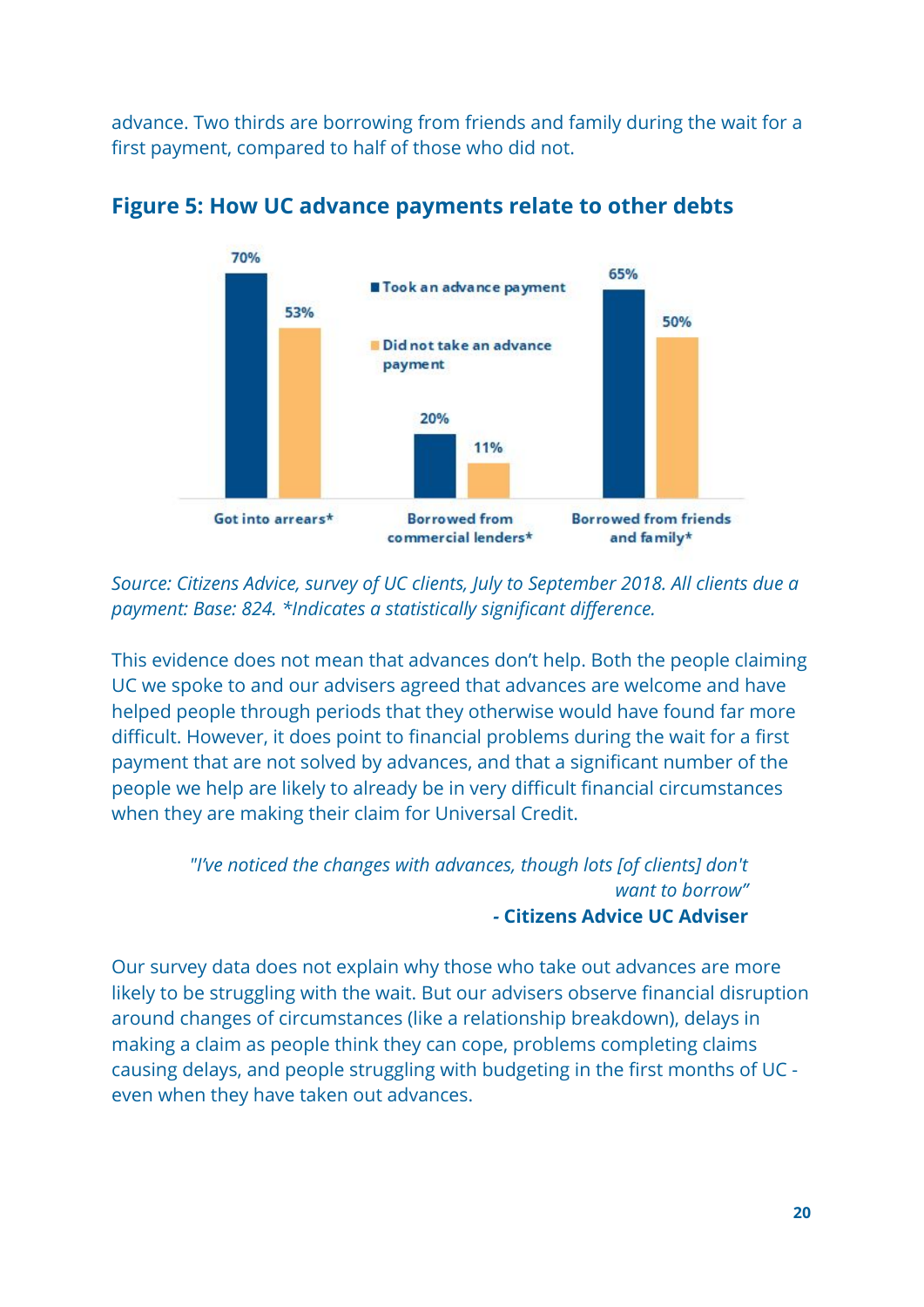# **Deductions leave many with reduced incomes**

To repay advance payments, and a range of other debts and costs, deductions can be made directly from people's benefits, including UC. More than half of all UC payments in September 2018 - 53% (474,000 claims) - had a deduction applied. 7% of all payments had 40% of the standard allowance deducted, and 24% had more than 20% taken<sup>36</sup> - £127.12 or £63.56 a month for a single person over 25.

# **Deductions Explainer**

#### **What deductions can be taken under Universal Credit?**

Not all debts are deductible. Debts and costs that can be included are priority debts, money you owe the government and child maintenance.

#### **How much is taken?**

Each individual deduction has a set rate or range. Most are calculated as a percentage of the standard allowance (£317.82 for a single person over 25). Common ones include $37$ :

| Deduction type <sup>38</sup>              | As percentage of standard<br>allowance | <b>Monthly sum for</b><br>single person over 25 |
|-------------------------------------------|----------------------------------------|-------------------------------------------------|
| <b>Housing arrears or</b><br><b>costs</b> | 10%-20%                                | £31.78 - £63.56 <sup>39</sup>                   |
| <b>Each utility arrear</b>                | 5%                                     | £15.89                                          |
| <b>Benefit</b><br>overpayments            | 15%<br>25% if earning (40% if fraud)   | £47.67<br>£79.45 (£127.13)                      |
| <b>Council tax arrears</b>                | 5%                                     | £15.89                                          |
| <b>Advance Payments</b>                   | Up to 12 monthly<br>installments       | Dependant on size of<br>advance                 |
| <b>Court fines</b>                        | Between 5% and £108.35                 | £15.89 to £108.35                               |

<sup>36</sup> Parliamentary Question [196809](https://www.parliament.uk/business/publications/written-questions-answers-statements/written-question/Commons/2018-11-28/196809/), November 2018

<sup>&</sup>lt;sup>37</sup> All figures based on the standard allowance for a single person over the age of 25

<sup>&</sup>lt;sup>38</sup> Deductions can also be taken for child maintenance, integration loans, other eligible loans, social fund and budgeting advances

<sup>&</sup>lt;sup>39</sup> In-work claimants will only have housing deductions if their earnings are below the work allowance. If they earn more than the Work allowance for 3 months, deductions stop.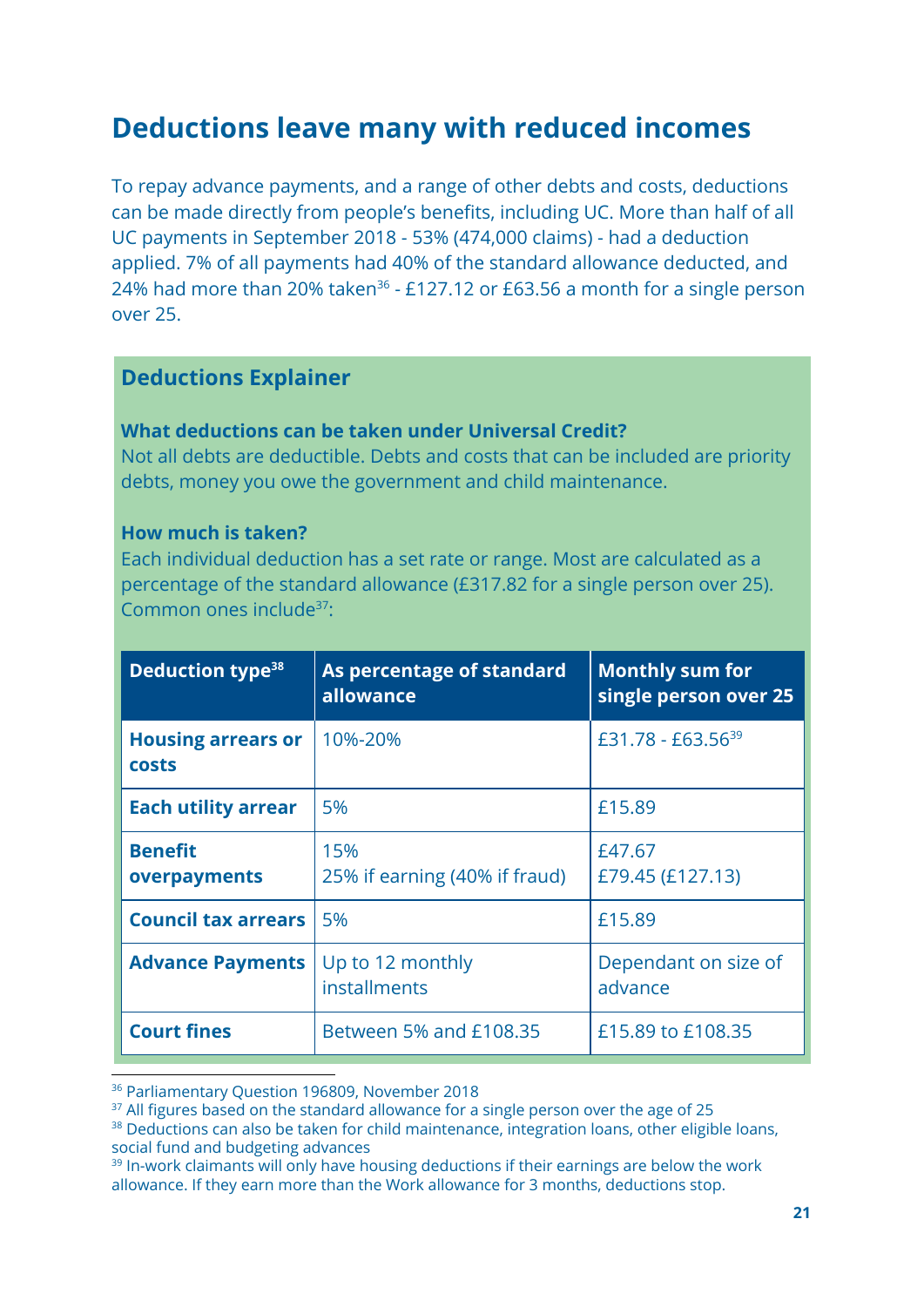#### **Is there a cap on what can be taken?**

There is a cap on what can be taken of 40% of your standard allowance, though this can be exceeded if decision makers believe it's in your best interests. This cap will be reduced to 30% from October 2019. Under current rules, fraud and sanctions can always be recovered, even if this exceeds the 40% cap. Regulations allow advance payments to be taken in addition too, though in practice they tend to be treated as falling within the cap.

# **What happens if you don't have enough UC to cover deductions?**

If there is not enough money left over in your award, or your deductions would be more than can be taken within the rules, the DWP will apply a '*priority order*' which decides the debts which will be taken first.

Sanctions, fraud penalties and advance payments are taken *before* the priority order is applied, then:

- 1. Housing and utility debts
- 2. Council Tax debts
- 3. Social obligations like fines and child maintenance
- 4. Benefit debts like Tax Credit and Housing Benefit overpayments

Debts higher up the priority order will be taken first, deferring repayment of others.

# **Is there flexibility?**

Initial decisions to apply deductions follow rigid rules and rates and do not include an affordability test. To challenge this, people can appeal some individual deductions on the basis of hardship or error, or seek to negotiate with the DWP. However, advisers report that the process is complicated and each debt repayment rate has to be negotiated individually.

The issues that result from deductions affected 6% of people Citizens Advice helped with UC from April to November 2018.<sup>40</sup> The three most frequent deduction types we helped people with were advance payments (24% of deductions clients), benefit overpayments (21%) and housing costs or arrears (10%).

Under UC, rules are prescriptive and some deductions are taken at higher rates than under legacy benefits. As a consequence of their high rates and prevalence,

<sup>40</sup> Citizens Advice client data, April to November 2018, Base: 86,584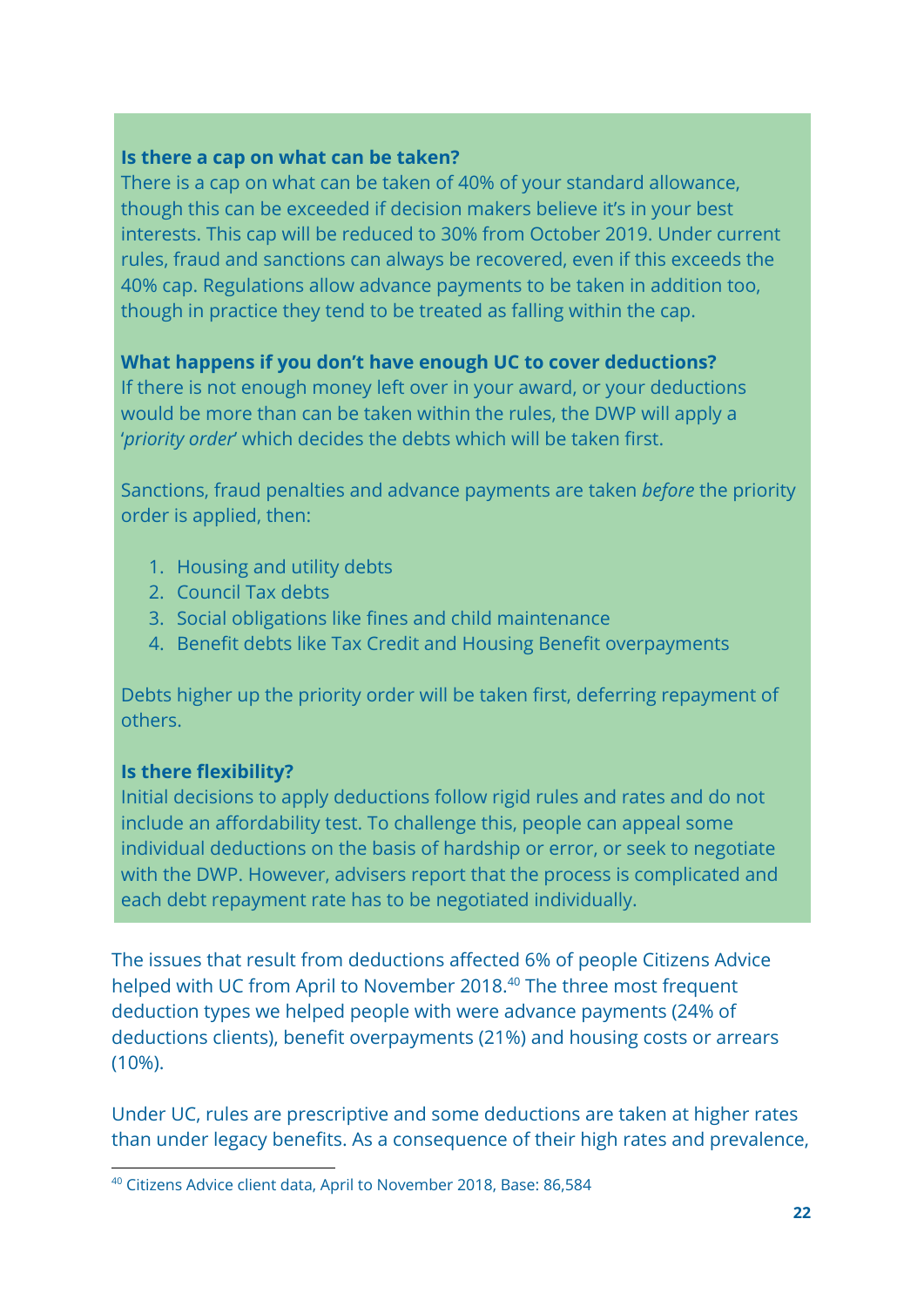advisers have been pointing to the hardship deductions are causing since UC began to roll out. Around 5 in 6 advisers tell us that the affordability of deductions and people's understanding of how they work is worse in UC than in legacy benefits.<sup>41</sup>

Research from February 2018 showed that only 17% of in-work UC and Tax Credit claimants are regularly able to put money aside.<sup>42</sup> The DWP's own data shows that more than 7 in 10 people claiming UC struggle to keep up with bills and credit commitments at least sometimes.<sup>43</sup> In this context of tight finances, any money taken from people's monthly payments is likely to place them in difficult financial circumstances.

*"Money is really tight but it just about stretches when we get the whole payment. Once they took money away, it didn't add up"* - **In-work couple claiming Universal Credit in the South West**

# **Repayment of advances drives the prevalence of deductions**

Advances may be improving the immediate financial situation that people face during the wait, but they have also **resulted in deductions for 41% of all payments** in September 2018 - 370,000 households in total.<sup>44</sup> These monthly repayments are repaid over a period of up to a year. This means a twelfth of the total monthly award, including housing costs and any additional support for children or disabled people, will be taken if the full advance is taken out.

Evidence from our interviews suggests that, even where deductions for other debts are not being made, repayment of advances can create severe financial challenges for some. Because, as we show, people who take out advances are more likely to be getting into other forms of debt, the 12 month burden of repayment will be particularly difficult. Those we interviewed for this report told us they took advances because they felt they had no other option, and for some the knock on consequences in reduced income have been difficult.

*"Sometimes the advance payment can lead to further problems… some people don't understand what it's for, or what the consequences will be. So it works both ways… it doesn't help those worried about [taking on] more debt."*

**- Universal Credit adviser in the North East**

<sup>41</sup> Survey of advisers, October 2018, Base: 179

<sup>&</sup>lt;sup>42</sup> Citizens Advice, UC and Modern Employment, February 2018

<sup>43</sup> DWP, Universal Credit Full [Service](https://assets.publishing.service.gov.uk/government/uploads/system/uploads/attachment_data/file/714842/universal-credit-full-service-claimant-survey.pdf) Survey, June 2018

<sup>44</sup> Parliamentary Question [195128](https://www.parliament.uk/business/publications/written-questions-answers-statements/written-question/Commons/2018-11-23/195128/), November 2018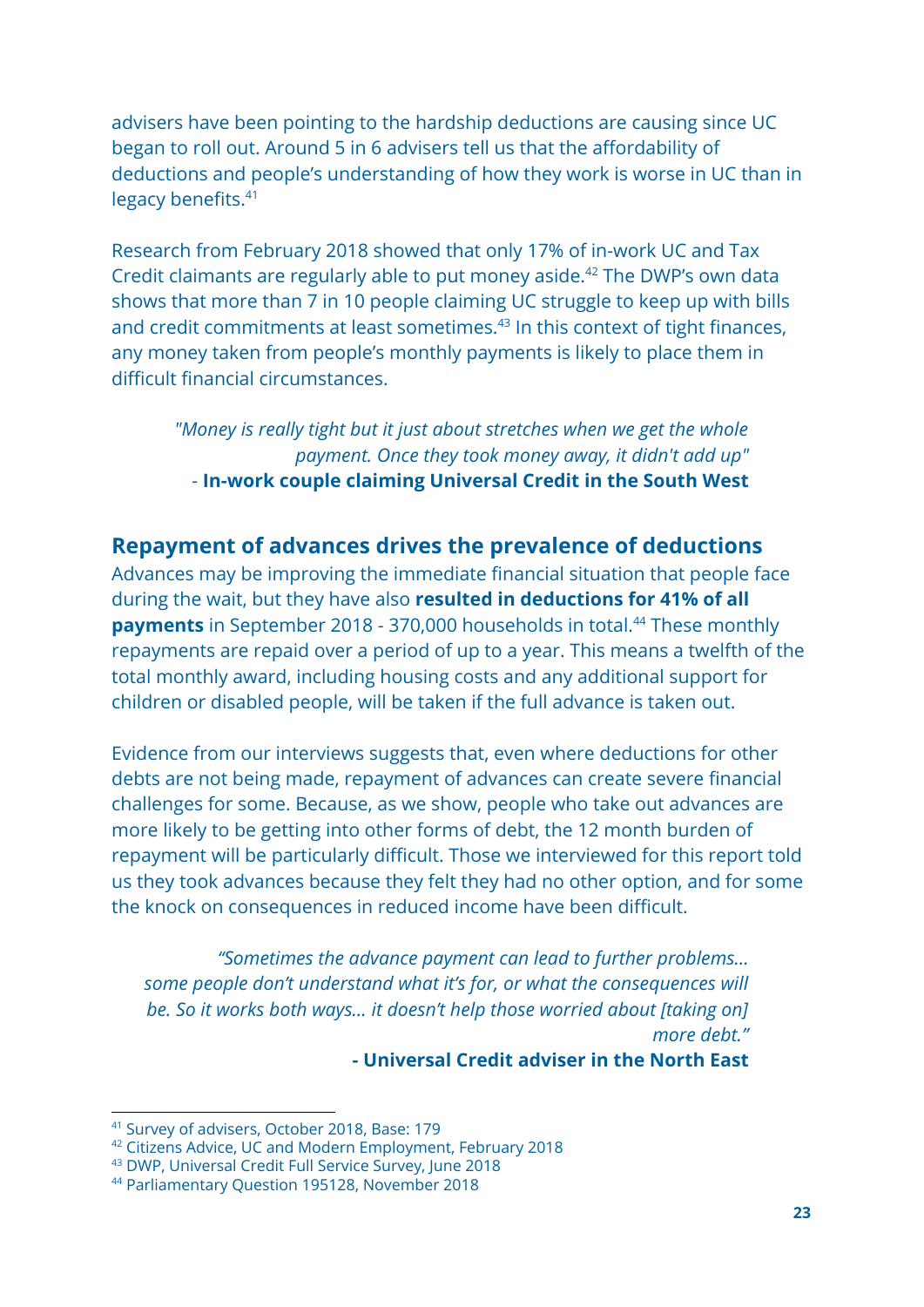Where people are struggling with their repayments, they can seek a 3 month deferral of payment, but currently this is only available if they can demonstrate that they face an unforeseen circumstance.

# **Other debts result in large deductions, particularly early in claims**

Analysis of case studies provided by our advisers suggest people who have large proportions of their standard allowance deducted are often those who have multiple deductions $45$ .

On top of the 2 in 5 people repaying an advance payment in September 2018, figures provided by the DWP show 10% of UC households (92,760) faced a recovery for a benefit overpayment and 5% (45,000) had a deduction for housing arrears or costs in October 2018<sup>46</sup>.

These can, and do, overlap to result in larger deductions - the rules mean that the 13% of households claiming UC who are having more than 30% of their standard allowance (£95.43 $47$ ) taken from their monthly payment will usually have multiple deductions.<sup>48</sup>

Commonly, interviewees did not understand the impact that deductions resulting from taking out advances, or falling behind on rent and bills, would have. Most did not realise that historic Tax Credit overpayments might begin to be deducted when they received their UC payments. The prevalence of high deductions in the first few months of Universal Credit prolongs the period of financial strain for many into the months beyond their first payment.

*"We knew about the Tax Credit overpayment and had been sent letters by HMRC suggesting we pay back £100 a month. We said we could not afford that and thought they would offer a lower rate. We heard nothing for a long time then suddenly it started coming out of our UC" -* **Citizens Advice interviewee in the South**

# **Financial hardship and knock on effects**

A large majority of our advisers report that people who we help are experiencing knock on effects and hardship as a result of deductions.<sup>49</sup> Those we interviewed

<sup>&</sup>lt;sup>45</sup> Analysis of 520 evidence forms (client case studies with casenotes) provided by local Citizens Advice Advisers between November 2017 and November 2018

<sup>46</sup> Parliamentary Question [195129](https://www.parliament.uk/business/publications/written-questions-answers-statements/written-question/Commons/2018-11-23/195129/), November 2018

<sup>47</sup> For a single person over 25

<sup>&</sup>lt;sup>48</sup> Unless they took out a very large advance or have a recovery for a fraud related overpayment

<sup>49</sup> Surveys of advisers, March and November 2018. Base: 111 and 179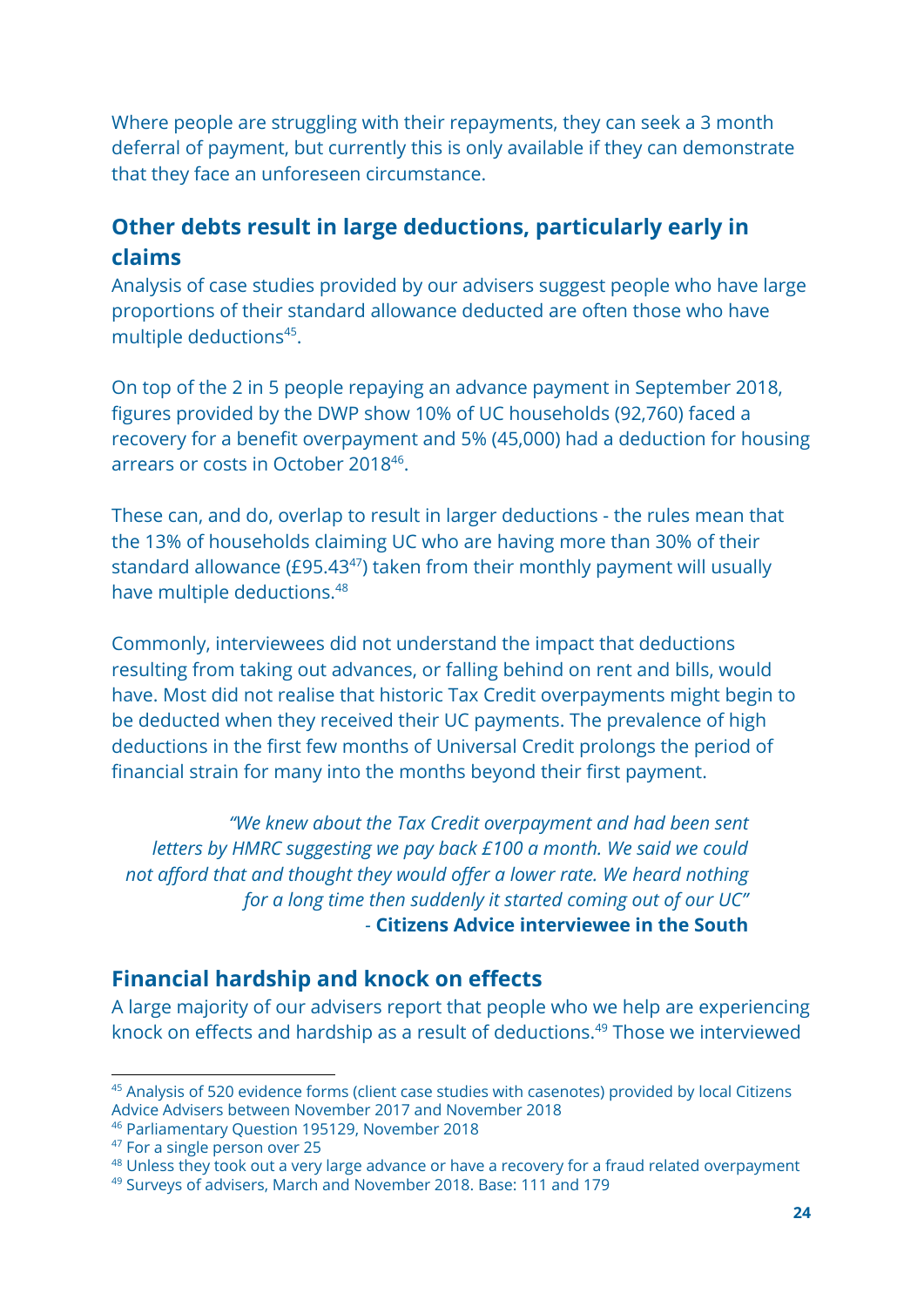also reported multiple consequences of living on a reduced income caused by deductions including:

- Cutting back on essentials such as food and heating
- Selling or pawning personal possessions
- Building up further debts, falling into additional arrears, using credit and borrowing from family or friends

Beyond this, interviewees also reported an impact on their mental health such as stress and depression. Some also said strains were put on their relationships and that they had no money in their budget to travel, leaving them trapped at home and reducing their independence.

*"The financial strain means a drastic decline in [my clients'] mental health. Some start drinking - some people in recovery relapse because they can't cope."*

# *-* **Universal Credit and homelessness adviser**

# **Client case study - Repayment of an advance contributes to unmanageable deductions**

Zainab is currently repaying three different debts through deductions - her advance payment, some council tax arrears and a historic Tax Credit overpayment. These deductions mean that Zainab has been receiving a lot less than the payment she thought she was entitled to.

The severity of these deductions means that she isn't able to meet her daily living costs, despite cutting back on essentials. She told us that she doesn't drink or smoke, has stopped putting the heating on to save money and sometimes only eats one meal a day. She rarely leaves the house unless she really has to. Despite all these efforts, Zainab still relies on a credit card to buy food.

When asked how automatic deductions from UC had helped them to repay debts, the people we spoke to recognised that they had been useful in some circumstances. However, most said they would like to have been involved in the decisions to apply deductions and that lack of foreknowledge exacerbated the budgeting problems.

*"They knew we only had just about enough to live, but still took money away"* **- Citizens Advice interviewee in the South West**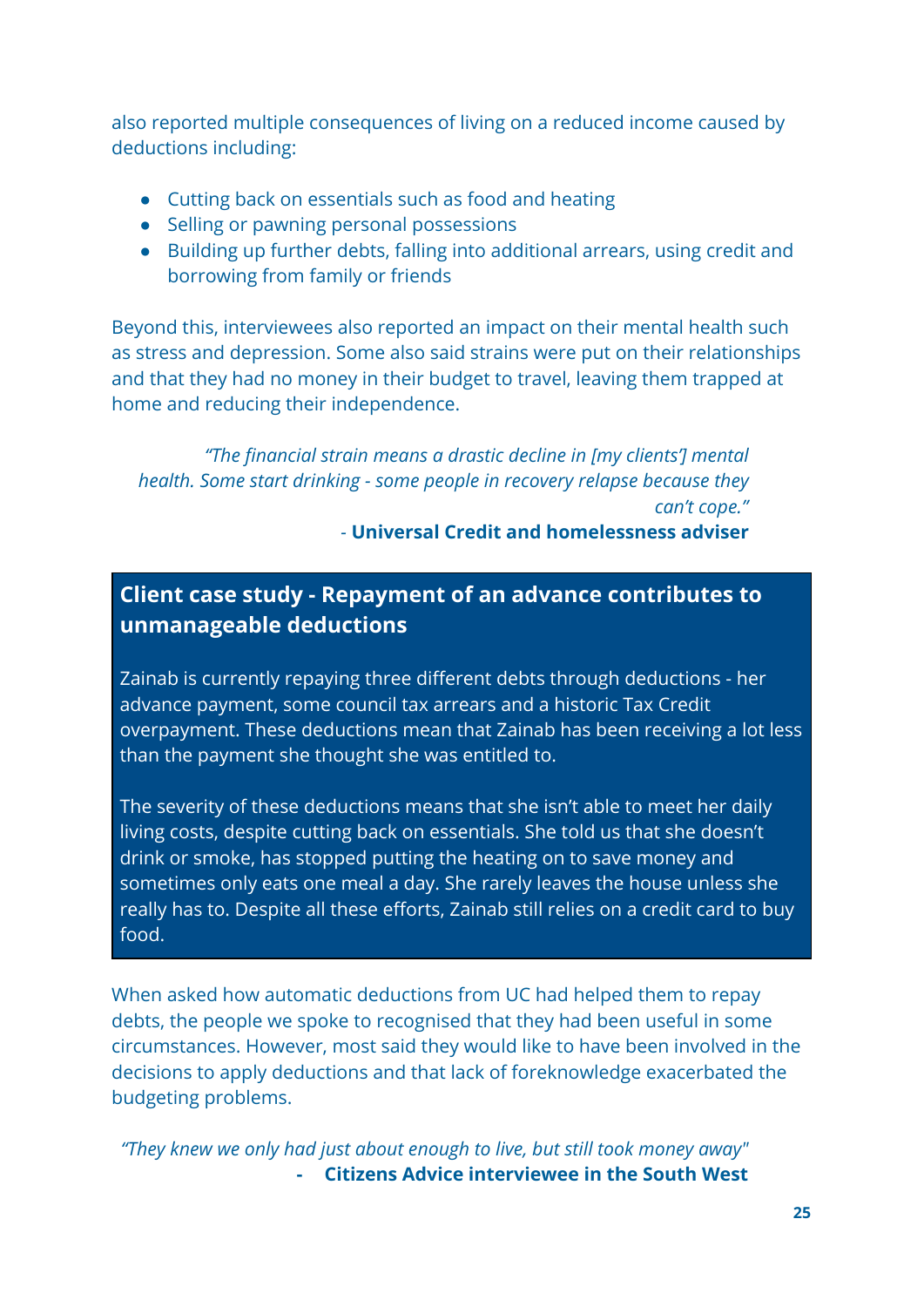More than four in five of our advisers felt deductions did not strike the right balance between helping people to pay bills and ensuring they have enough to live on. $50$  When unaffordable amounts are taken, it risks people getting behind on bills and into further debt.

# **What people think it's fair to take?**

The government has argued that the aim of deductions is to protect people from being made homeless or having their fuel disconnected - but these should be taken at a manageable level. The current cap on deductions for a single person over 25 is £127.12 a month, and will be reduced to £95.43 in October 2019.

When asked to consider a fair maximum amount to deduct each month to repay debts such as rent arrears and government loans, 7 in 10 people across Great Britain believed that  $E$ 40 or less should be the limit.<sup>51</sup> Only one in 20 respondents believe that £120 or more (close to the actual cap) is a fair amount to take.



# **Figure 6: Maximum deduction rate considered fair by Britons 52**

<sup>50</sup> Surveys of advisers, March and November 2018, Base: 111 and 179

<sup>&</sup>lt;sup>51</sup> ComRes interviewed 2,034 adults in Great Britain online between 8th and 9th August 2018.

<sup>52</sup> Question: *'People who claim benefits can have money taken directly from their monthly payments to repay certain debts, such as rent arrears and government loans. If a single person receives £317.82* in basic benefit a month to cover their essential costs (such as food, household bills and travel costs), *how much do you think is a fair maximum amount to take each month to repay these debts?'*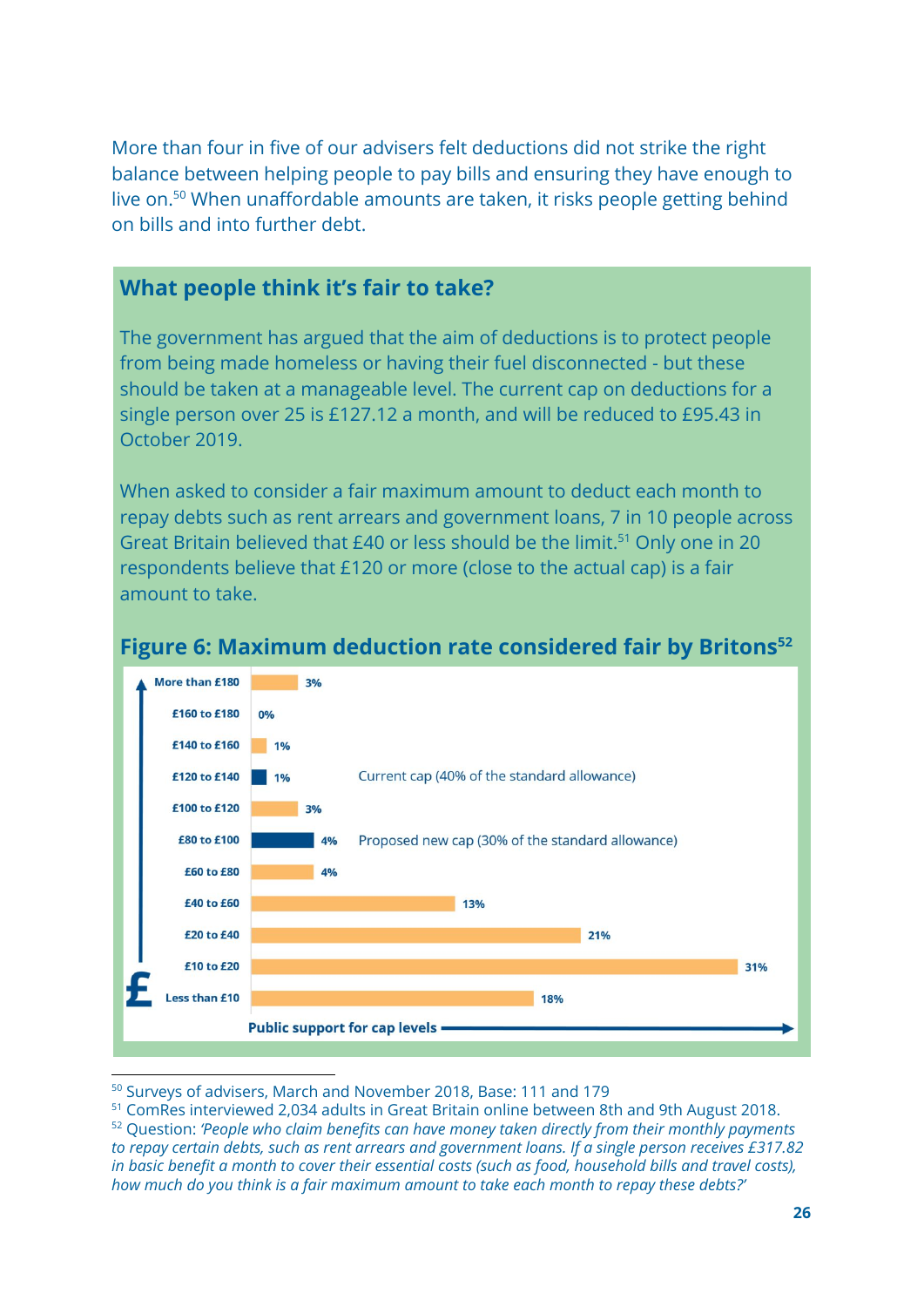*Source: ComRes interview of 2,034 adults in Great Britain aged 18+ online between 8th and 9th August 2018*

# **Wider debts fall outside the cap if they are not deducted directly**

The problem of multiple debts goes beyond direct deductions from UC. Many who have deductions have other debt obligations. All of the people we interviewed had additional debts that DWP did not consider in the calculation or administration of deductions. These could be:

- Non-deductible debts such as consumer credit
- Deductible debts such as housing or utility arrears for which repayments have been directly agreed with the provider
- Debts to friends or family members

Some of these were priority debts which had not been considered in deductions calculation, but were being deducted by other means. For instance, Council Tax debts can be collected through bailiffs<sup>53</sup>.

*"We have a debt management plan and set up a plan to pay back money we owed for bills... this was not anything to do with [the] Universal Credit [system]"*

# **- Citizens Advice interviewee in the South**

*"I've got direct debits set up for my debts to the gas and electric, so that all comes out too"* **- Citizens Advice interviewee in the North West**

Even where these are deductible debts, they fall outside the calculation of any cap if they are not being deducted through UC payments. People with debts will often repay directly to lenders and providers such as landlords or utility companies on a repayment schedule. But this can then disadvantage them as these repayments are part of the cap. It is important that UC considers these and supports people with their repayments and budgeting across their financial commitments.

# **DWP discretion and people's understanding of deductions**

People are told how much they will be paid each month, including their deductions, 7 days before their payment date. Those we spoke to felt like deductions *"happened to them"* and did often not involve them in decision

<sup>53</sup> Money Advice Trust, Stop the [Knock](https://www.stoptheknock.org/), November 2017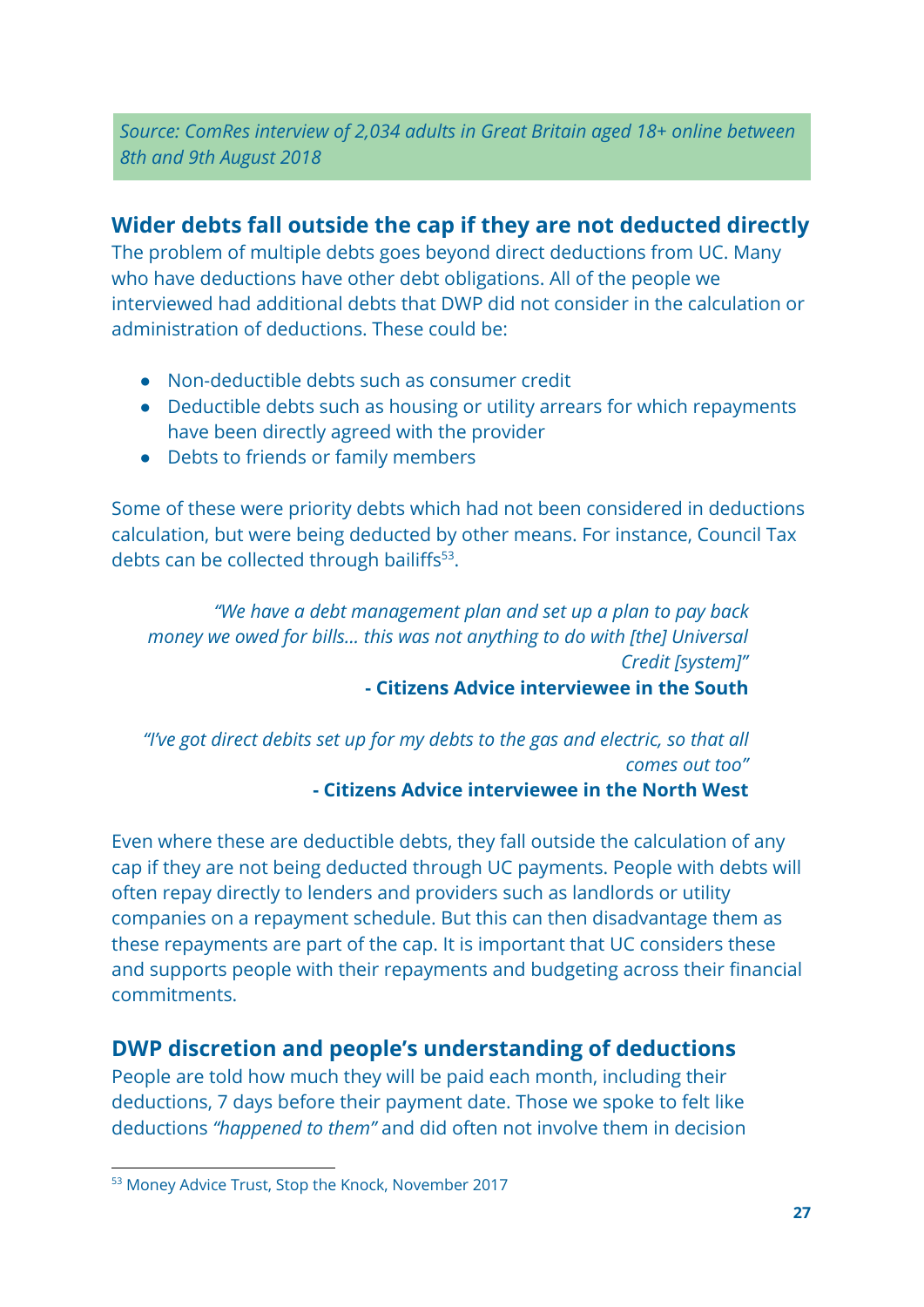making or seek their agreement. Advisers report that many of those we help do not fully understand why deductions happen, how they are calculated, or how long they will continue. Because finances are tight, budgeting across the month is difficult and unexpected deductions can worsen things. Advisers describe the deductions process as confusing, unclear and unpredictable, and report that the people they help often feel out of control and helpless, reducing their financial independence.

# *"Deductions are a massive issue. It's not just the loss of money, it's that it's really difficult to know how much deductions will be in advance"* **- Universal Credit adviser**

People are not asked whether they are able to afford deductions. Most people we interviewed didn't know about them before they happened, beyond some being aware of advance payment repayments. Those we spoke to often found out about their deductions either by realising they had received less than they expected, or when they were told by an adviser or third party.

Deductions can cause particular confusion for those who are in work. Although some deductions do not apply to those earning more than their work allowance, remaining deductions are set as a prescribed percentage of the standard allowance or a fixed amount. This means even where earnings mean UC payments are reduced, deductions can remain at the same level and result in a greater proportion of the remaining award being deducted.

One couple with a fluctuating income told us that having deductions when their UC income already varied monthly due to earnings added to their confusion. This is despite the fact that UC aims to stabilise the income of people who earn different amounts each month.

# **Client case study - deductions for wages and other debts not factored into calculations**

Deductions can be particularly difficult for people in work like Paula. Each deduction is *calculated* as a proportion of the standard allowance people get, but if you receive 40% or less of that allowance because you work and earn enough, the money will be taken from other elements. This happened to Paula, who received £1.25 in UC in July 2018.

Her UC award is made up of £317.82 standard allowance and a £273.16 housing element. She earned £734.29 in June, meaning that her award was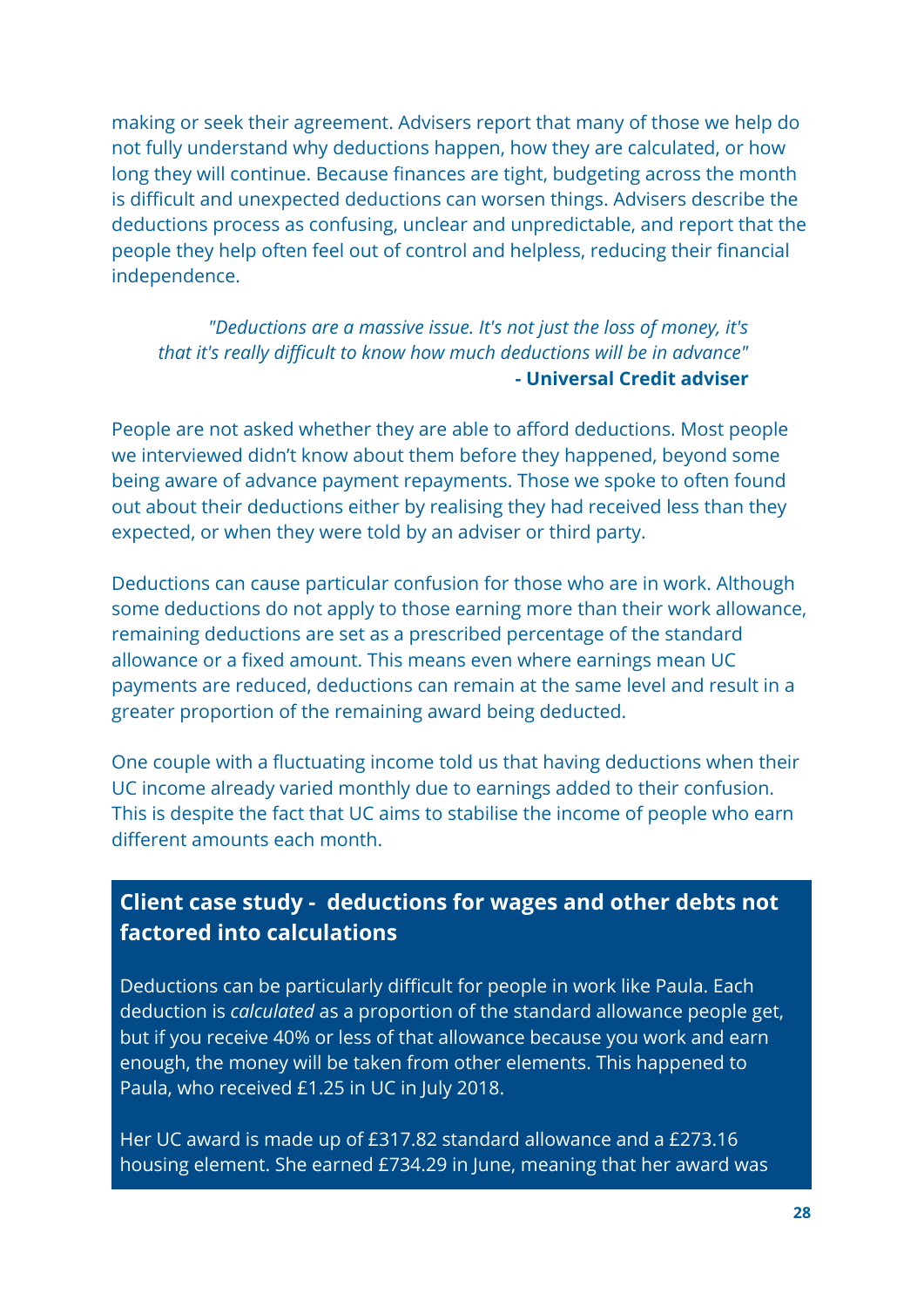reduced by £462.20 to £128.38.

Deductions are being made for a Tax Credit overpayment, Advance Payment and social fund loan that are being deducted at a rate of 40% of her standard allowance, or £127.13 - which comes out of her housing element.

But Paula also had other deductible debts - she owes £850 in rent arrears and £1,000 unpaid council tax. Both these priority debts would supercede Tax Credit and social fund recovery, but neither her landlord or her council has made an application for third party deduction so she is having to try and pay these separately. This means she getting the maximum level of deductions **and** risking eviction.

Our advisers, who regularly ask for deductions to be reduced for the people they help on the basis of hardship, told us they are often frustrated by the lack of flexibility and discretion used by decision makers. Around half have seen cases where the DWP has been asked to reduce repayment rates due to hardship, but has not done so.<sup>54</sup>

*"[The benefit system] isn't fit for purpose. There's so much that goes wrong… You call, negotiate, it's fixed, [then] something else comes up... A new deduction... Sometimes it's like playing whack-a-mole"* **- Citizens Advice adviser**

Some advisers feel frustration at having to challenge individual debts when hardship is being caused by the overall level of multiple deductions. People who have large single arrears such as overpayments or housing debts can negotiate down deductions with DWP on the basis of hardship or error. This becomes more complicated if you have to challenge multiple different debts.

# **Upcoming changes to deductions policy**

In the November 2018 budget, the government announced two major changes to the way that deductions will happen.

• A lower deductions cap - From October 2019, the current cap on what proportion of the monthly standard allowance can be taken in deductions is set to reduce from 40% to 30%. For a single person aged over 25 years this is the equivalent of a maximum monthly deduction being reduced from £127 to £95.

<sup>54</sup> Surveys of advisers, March and November 2018 Base: 111 and 179 respectively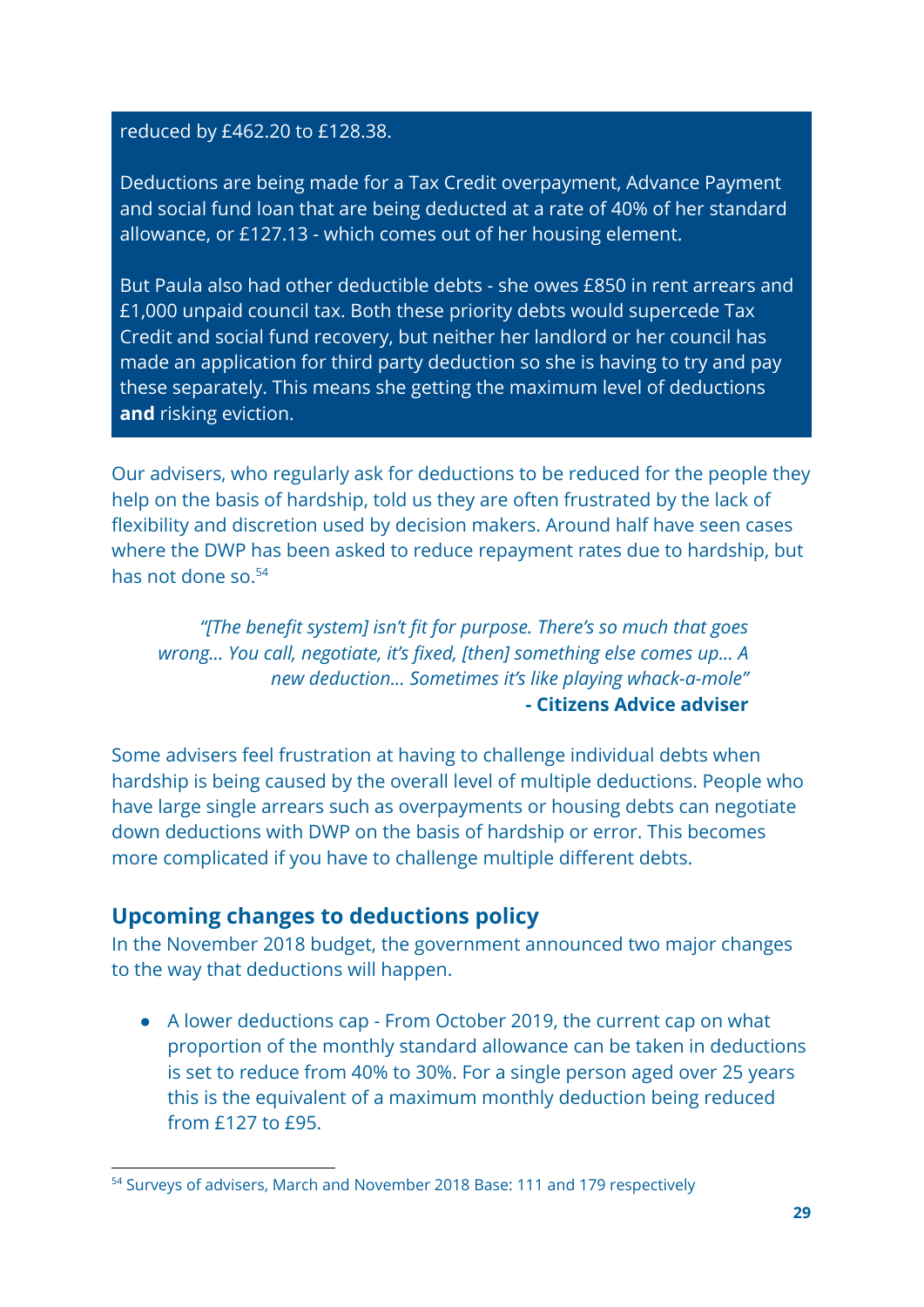● Longer periods to repay advances - From October 2021, new claimants will have 16 rather than 12 months to repay advance payments. The impact of this will vary depending on the size of an award and the sum people choose to borrow. Using the example of the case study on page 25, Zainab's monthly repayments would fall from £61.76 to £46.25.

The difference between a cap of £127 and £95 a month for a single person over 25 is significant and would have helped 13% of families claiming UC in September. However, as explored above, many people claiming UC do not have significant financial resilience or flexibility. People we help are experiencing hardship even where deductions are being taken at less than 30% of the standard allowance, so ,whilst welcome, these changes are likely to mean much of the hardship we have identified in our research will remain. Slowing the rate of Advance Payment recovery will eventually mean most people with deductions have smaller reductions in income. But this change will not take place for nearly three years, so does not help the 2 in 5 families having these deductions now.

# **Ensure Universal Credit provides enough to live on**

The people we see on UC often struggle because the level of income they live on leaves no budget for any unexpected expenses or income shocks. Some simply do not have enough money to live on. Fixing issues in the design and delivery of UC can help with the five week wait and ongoing budgeting issues, but people need to be paid reliably at a level that gives them enough to meet essential living costs. The Government should:

#### *Pay enough UC for people to live on*

- End the benefit freeze and review how benefits rates are set. The freeze on the majority of working age benefits has been in place since 2016, and changes in the way Local Housing Allowance is calculated continues in most areas, significantly reducing the financial support for housing that many people can access. These real terms cuts have put many people in greater financial difficulty and hardship.
- Review levels of award for groups who will currently be entitled to lower payments in UC than legacy benefits. Investment should be focused on work allowances and elements which can be targeted at particular groups who have additional financial needs. In contrast, the taper rate spreads resources across all claimants in work.
- Protect incomes as people move onto UC whether people migrate as a result of a change of circumstances or in managed migration, they should be protected from unmanageable reductions in income.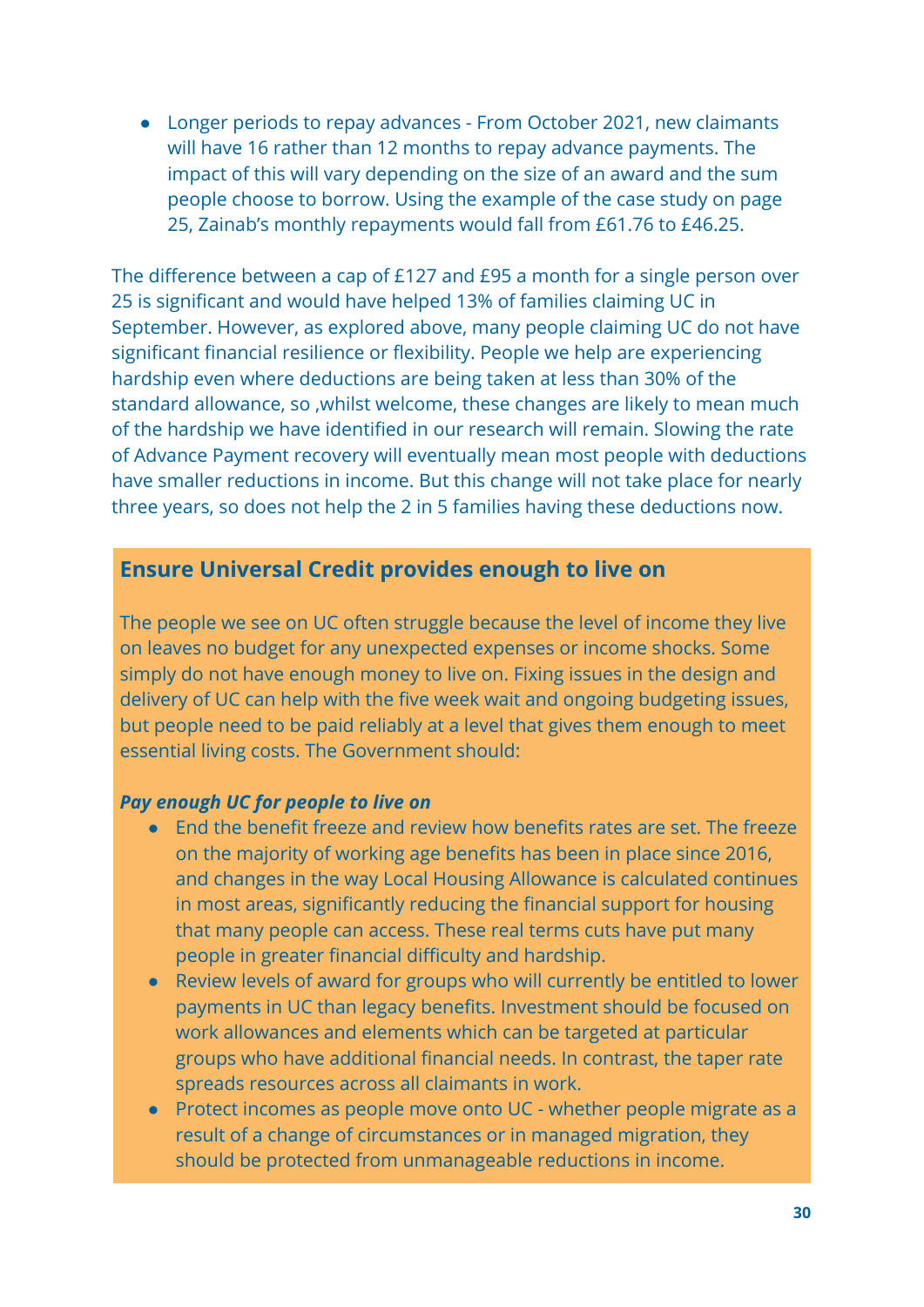#### *Ensure that deductions leave enough UC to live on*

More than half of all UC payments are not made in full because a deduction is applied. In order to prevent the hardship this causes and ensure deductions meet the aim of keeping people in their homes and able to pay their bills, the Government should urgently:

- Address the role Government debts like Advances and overpayments play in producing high rates and levels of deductions. The Government should explore:
	- Changing the way Advance Payments are repaid, including setting a maximum monthly repayment and repayment holidays while other deductions are taken. Eventual write offs after a set period or in cases of hardship should be considered to ensure debts do not loom over people in the long term.
	- Repayment holidays and write offs for people who cannot repay overpayment debt (from UC or legacy benefits), so they no longer apply to so many people in the early months of their claim.
- Evaluate how affordable for individuals a 30% deductions cap is, and look to change individual rates of housing and court fine deductions, which are taken at higher rates than under the legacy system and causing hardship.
- Research and implement improvements to communications around deductions. Budgeting is already a challenge for many people, so people should always have notice before a deduction is taken.
- Protect people from financial hardship and ensure that debts are sustainably repaid where they can be. The Government should:
	- Introduce affordability tests to deductions particularly in cases when more than one deduction is sought ensuring that debts can be repaid and that others collected outside the deductions system are considered.
	- **○** Include debts which can be deducted directly from Universal Credit in the 'breathing space' and Statutory Debt Repayment Plan, including Advance Payments and other deductions that are already being taken. This would protect people who are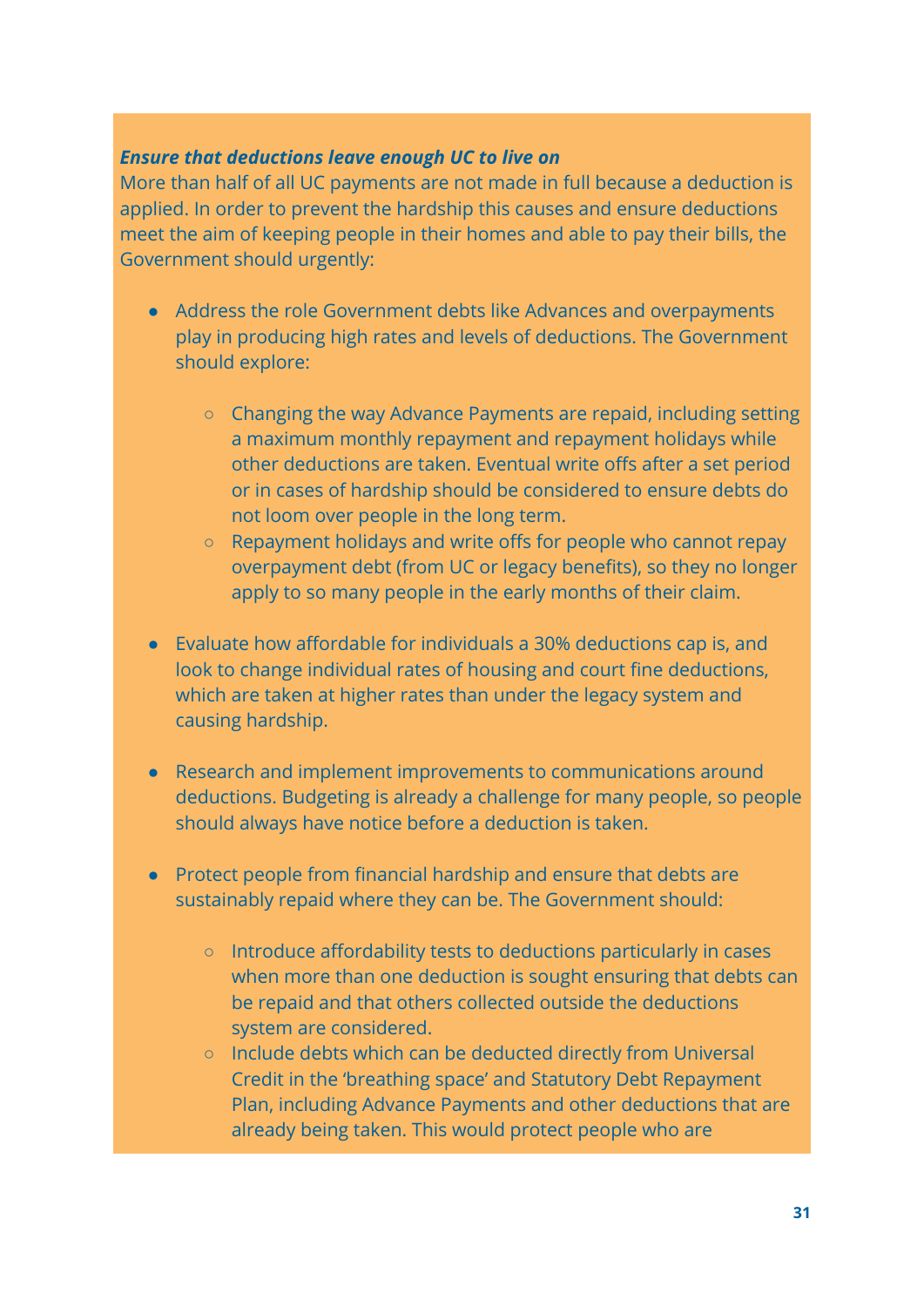struggling financially in the short term and ensure their debts are more likely to be collected in the longer term.

# **Monthly payments are a difficult adjustment**

Many legacy benefits such as Jobseekers Allowance and Employment and Support Allowance are paid fortnightly. A survey of people Citizens Advice helps with UC found that more than half of the people we help are not paid monthly $55$ . Similarly, research from Resolution Foundation looking at bank statements, which found that 58% of people leaving a job and then claiming UC are paid in weekly or fortnightly cycles.<sup>56</sup> The change to a monthly payment schedule, intended to help by mimicking and preparing people for employment, is an important part of the way that UC is designed. But for most people, monthly payments are a change and for many, a challenge.

*"My income has increased, but it doesn't feel that way. I didn't seem to be in as much debt... it could be now that I'm on a monthly payment rather than every fortnight. It just seemed a lot easier to estimate my incomings versus my outgoings [before monthly payment]"* **- Citizens Advice interviewee in the North**

The design choice to have a monthly assessment can cause significant hardship. At the very least, it requires the people affected to adapt to new and difficult budgeting challenges.

Secondly, paying a month's worth of UC at once - and then requiring people to wait a month for their next payment - can cause particular problems for vulnerable people. Advisers we spoke to emphasised the difficulties that people with addiction or substance abuse issues faced. Those with learning difficulties and some mental health conditions are also more likely to struggle to budget larger amounts of money over longer periods of time. For those who are not confident with numeracy or have low financial capability, having to handle large amounts of money and calculate costs over longer periods of time can be intimidating, stressful or impossible. The monthly payment cycle puts all of these groups at serious risk of hardship and poverty at the end of every monthly period.

<sup>55</sup> Citizens Advice, Delivering on Universal Credit, 2017.

<sup>56</sup> Resolution Foundation, Universal Remedy, 2017, p. 6.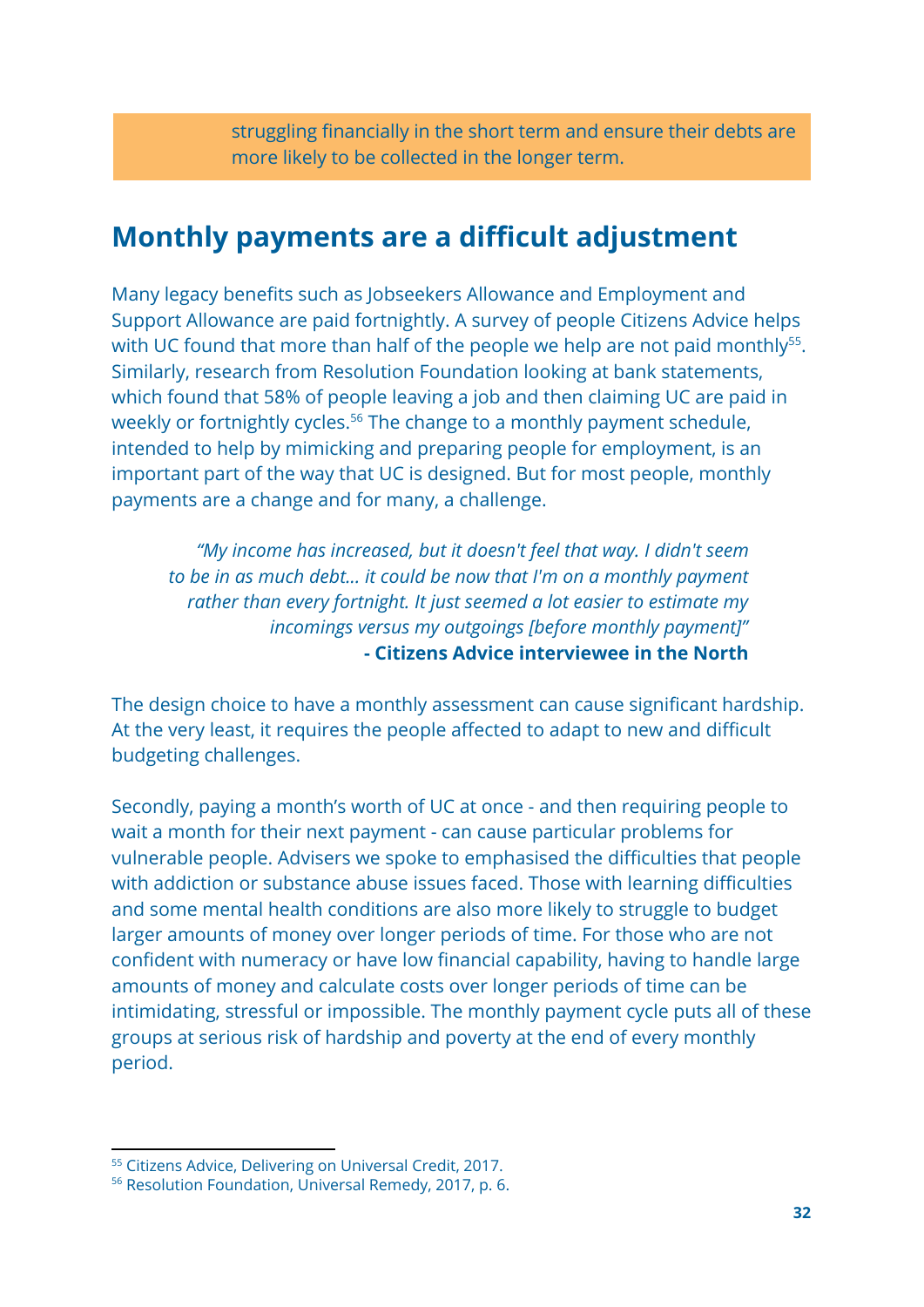*"Defaulting to monthly payment seems to be fueling the debt cycle in order to streamline the payment process… especially for those with addiction or substance abuse issues."* **- Universal Credit adviser**

Additional issues affect people in non-traditional work. Many people get paid weekly, fortnightly or four-weekly by their employer. As we found in our previous work on UC and modern employment, this puts their income from employment on a different schedule to their UC, which means that their payments vary.<sup>57</sup> The income volatility that people who are paid non-monthly experience also reduces the responsiveness of the system to income changes. If you're paid four-weekly by your employer, you'll have a significantly lower UC payment once a year (or no payment at all); if you're paid weekly, you'll have considerably lower UC payments four months in the year.

<sup>57</sup> Citizens Advice, Universal Credit and Modern Employment: Non-traditional work, April 2018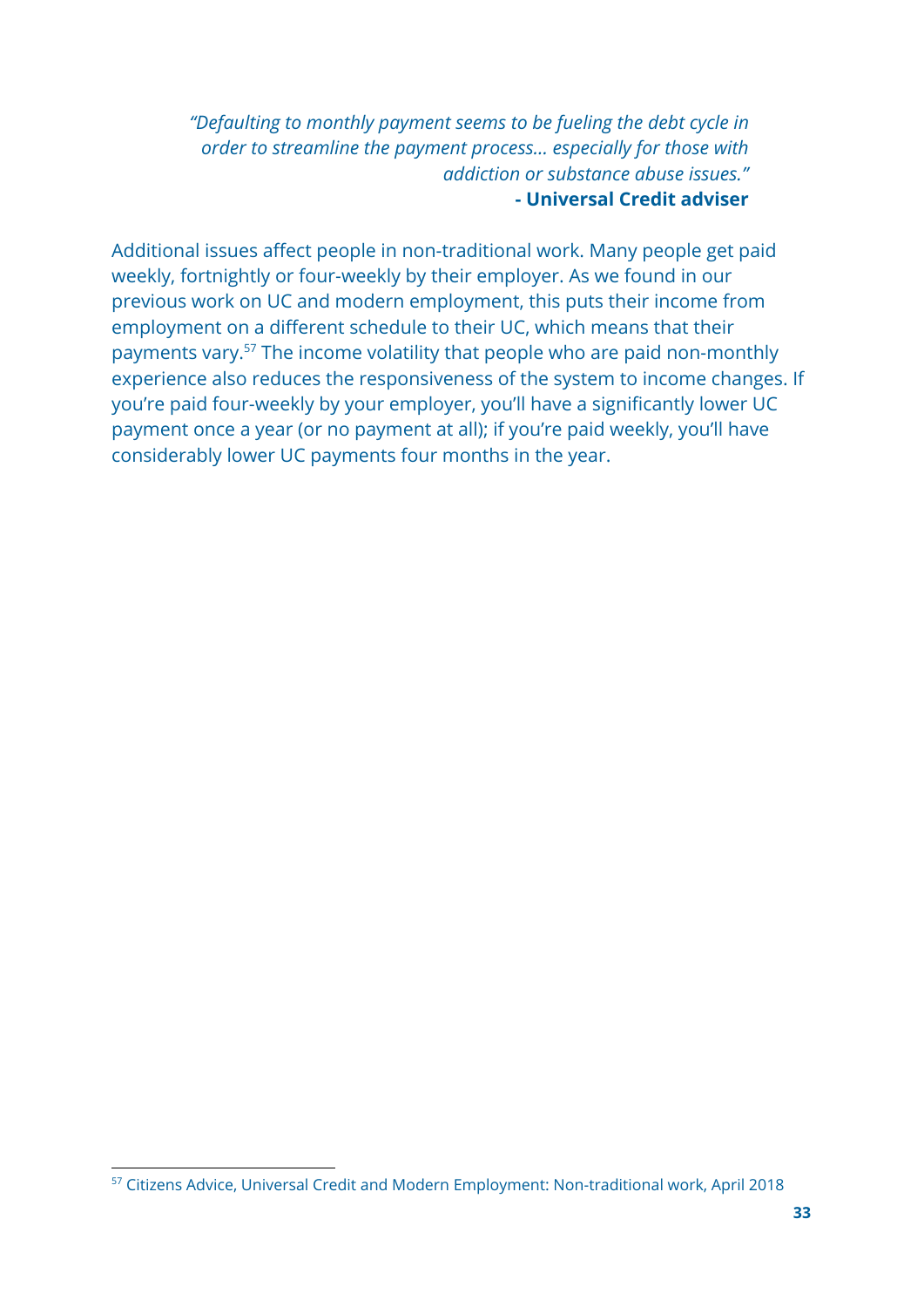

**Figure 9: Increased income volatility from weekly pay dates Paid Monthly vs. Paid Weekly** 

Figure 9 is taken from our Universal Credit and Modern Employment report<sup>58</sup>.

Often people struggle to budget for these changes in their UC award which, even after changes in wages are taken into account, can include drops in income from month to month and changes of eligibility for passported benefits. Over the year some people can find they are worse off whilst others face challenges because the timing of their UC assessment period is linked to the date they made a claim rather than the dates they receive wages or the timing of their essential bills to reflect changeable patterns of income. This design choice can prevent UC smoothing peoples income changes and can actually increase the volatility of their income month to month.

# **Alternative Payment Arrangements are falling short**

Alternative Payment Arrangements (APAs) are intended to help people manage their money and prevent debt, by giving people options about how they receive

<sup>&</sup>lt;sup>58</sup> To illustrate how different payment cycles work, we took the example of two workers with identical circumstances and annual earnings. Sue and Sarah are both single parents with one child , earning £9,750 a year, with housing costs of £150 per week. Sue is paid weekly and Sarah is paid monthly.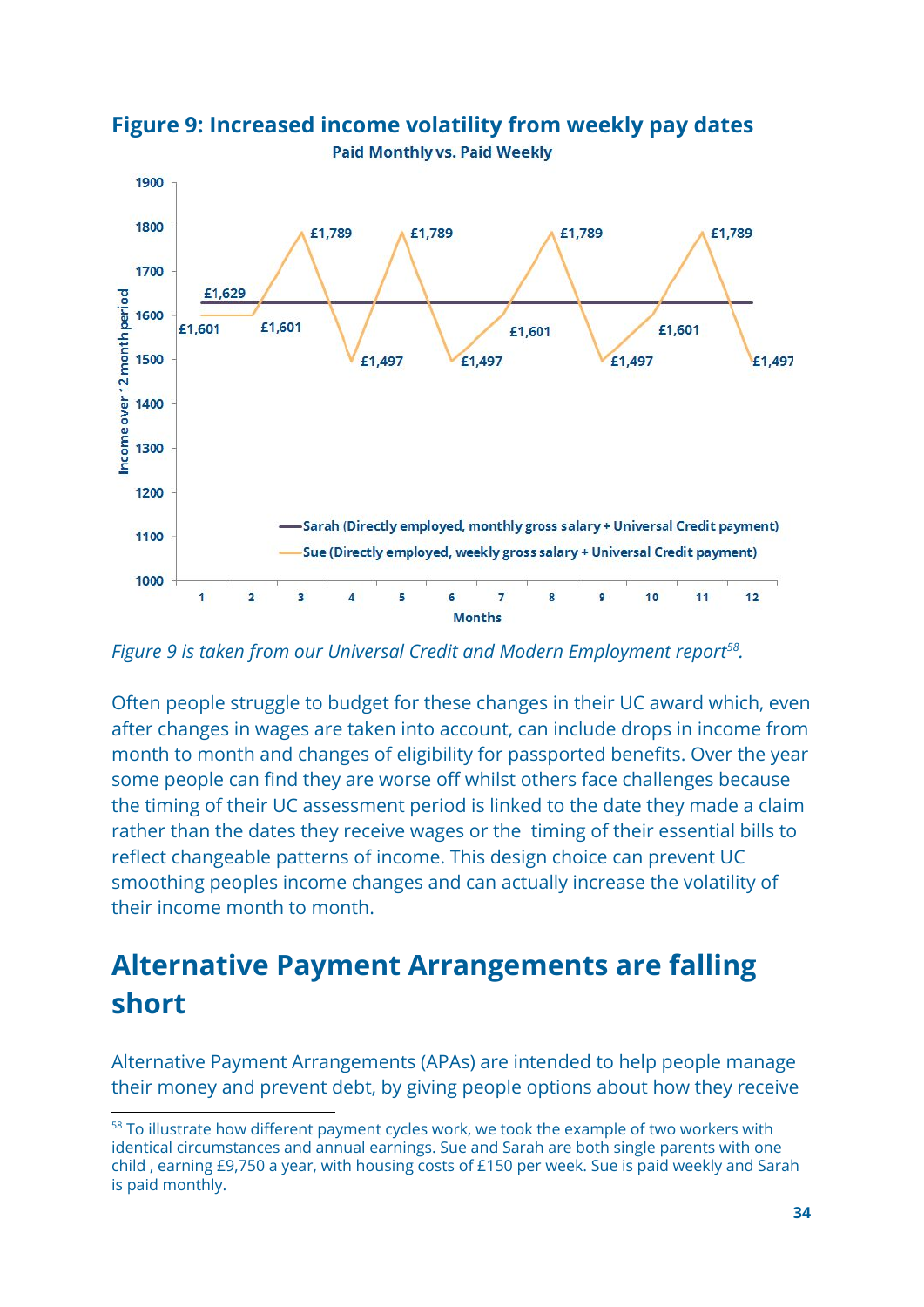their UC payment and how to pay their rent in exceptional circumstances. However, research with the people we help suggests that people claiming UC are not always made aware of APAs so can not ask for them, and they are not always available even to those who want them. Work coaches are expected to assess whether an APA might be helpful for someone based on risk of financial harm, but this requires a clear conversation about what a person finds difficult and whether an APA could help.

Even when APAs are in place, delivery and design issues are undermining their effectiveness. One of the design problems is that there's a priority order in which APAs can be considered by decision makers.<sup>59</sup> This means the right type of support is harder to get, because some support such as more frequent or split payments have to be considered after managed payments to landlords.

*"The system works really well for some people - better than the old one if your life and experiences fit monthly payments and the rest [of the design features]. Compared to legacy benefits, UC seems to be based on white collar people, their levels of savings and kinds of jobs. But that isn't most of the people we see"* **- Universal Credit adviser**

In January 2019, Amber Rudd announced intentions to improve the provision of APAs, making it easier for private renters to have payments made directly to landlords and test ways to make more frequent payments to more people who struggle with monthly budgeting. The current system can cause significant problems and leave people without alternative ways of being paid that they would benefit from. So this new direction is welcome, but issues with the current provision of APA's need to be addressed. In the longer term, the system should be designed to fit the ways that different people organise their lives and budget their money.

# **Managed payments to landlords**

6 in 10 people claiming UC are entitled to support with their housing. Of those, around 20% have a '*managed payment*' which pays their housing element to a landlord directly.<sup>60</sup> These direct payments are designed to safeguard the homes of those who can't manage having to pay their landlord from their single monthly payment. For example, people with addiction issues or particular health

<sup>59</sup> DWP, Personal Budgeting Support and Alternative Payment [Arrangements,](https://assets.publishing.service.gov.uk/government/uploads/system/uploads/attachment_data/file/724449/personal-budgeting-support-and-alternative-payment-arrangements-110718.pdf) April 2018

<sup>60</sup> DWP, [Universal](https://assets.publishing.service.gov.uk/government/uploads/system/uploads/attachment_data/file/755723/universal-credit-statistics-to-11-october-2018.pdf) Credit Statistics, November 2018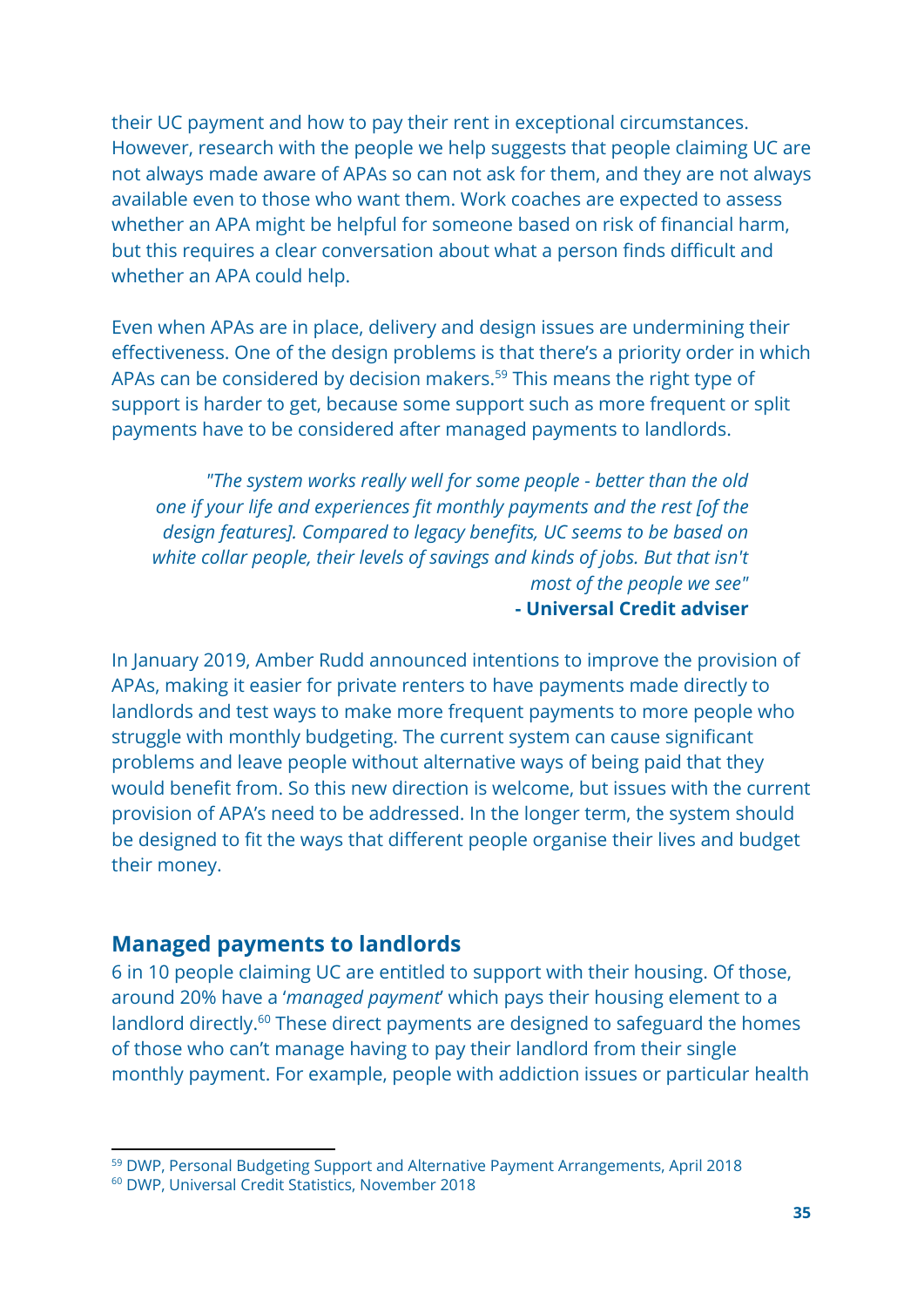conditions may be at risk of eviction because of difficulty budgeting larger sums of money.

The managed payment option can also be particularly useful for those who have moved to UC from legacy benefits. This is because in the legacy system Housing Benefit was automatically paid to social housing landlords, and could be paid direct to private landlords when the claimant was vulnerable, or currently in or at risk of rent arrears. This suggests that many people migrating to UC, especially those who are vulnerable or would struggle to maintain rent payments, won't be used to making rent payments themselves.

However, several of the advisers we interviewed told us that the system of managed payments to landlords do not always work. This can mean that they don't give people the help that they need to stay out of rent arrears and stabilise their housing situation.

Firstly, if someone has managed payments made directly to their landlord for their housing element, then they also might not realise that they will need to pay some or all of the rent themselves if the housing element does not cover their full rent or they receive a lower payment in any given month. This means that people can end up in rent arrears without realising, because they believed their rent was being paid in full by the managed payment.

> *"One of the housing associations in the area has been very clear that they're advising their tenants away from direct payments, even the vulnerable [tenants]… [because] it makes rent timeliness worse."* **- Universal Credit adviser**

Secondly, government guidelines state that the managed payment should only be available when a person is already in significant rent arrears, or when they meet the vulnerability criteria.<sup>61</sup> Landlords can only request a managed payment for their tenants when they're already in significant rent arrears.<sup>62</sup> This is very unlikely to be an option for those moving from legacy benefits who've previously had their Housing Benefit paid directly to their landlord, because they won't usually have rent arrears.

In order for a vulnerable person's Work Coach<sup>63</sup> to know that they meet the vulnerability criteria, it's usually necessary for that person to tell the Work Coach about their difficulties up front. For some kinds of vulnerability, this could be

<sup>&</sup>lt;sup>61</sup> This list includes substance dependency, learning disabilities and mental health conditions

<sup>62</sup> DWP, Personal Budgeting Support and Alternative Payment [Arrangements,](https://assets.publishing.service.gov.uk/government/uploads/system/uploads/attachment_data/file/724449/personal-budgeting-support-and-alternative-payment-arrangements-110718.pdf) April 2018

 $63$  The Jobcentre staff people meet regularly as part of their Universal Credit claims.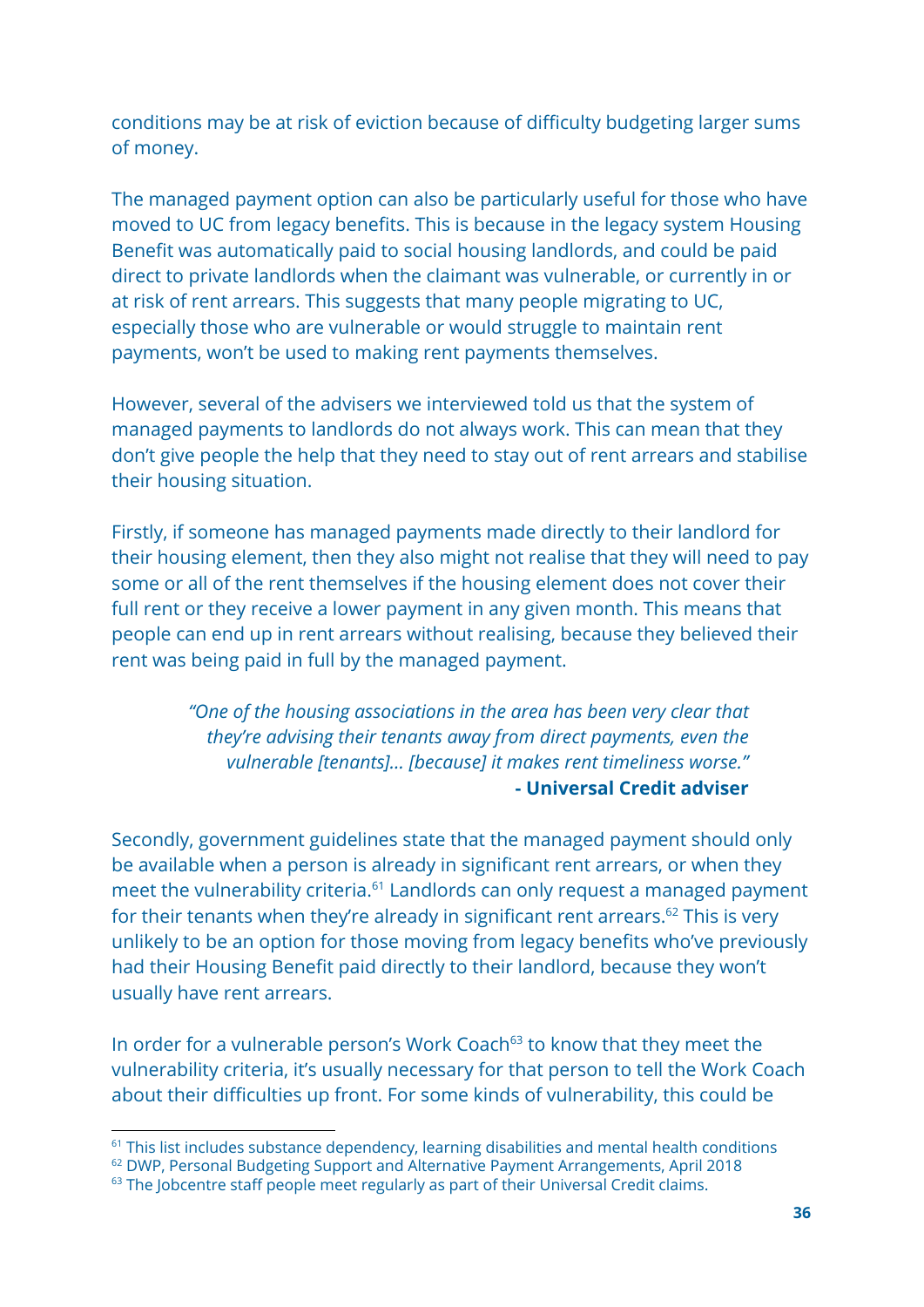embarrassing or problematic - and people with some mental health problems are known to find it difficult to have financial conversations<sup>64</sup>. If someone doesn't know that there might be a benefit to telling the work coach about their difficulties, it's even less likely that they'll do so. It's particularly worrying, then, that less than a third of people we help with UC (31%) know about the possibility of the managed payment.<sup>65</sup>

In these instances, vulnerable people could need to get into unnecessary debt before being offered retrospective support, because they didn't know they had to explain their health or family difficulties in order to get the APA.<sup>66</sup> Our evidence suggests that people are falling through these gaps, as more than two thirds (69%) of those who said they weren't told about the managed payment option would have used it if they'd known.<sup>67</sup>

Thirdly, the managed payment doesn't come into effect immediately. The DWP note that *"the first APA manganged payment to landlord payment... is normally received within 6 to 8 weeks from the date deductions commence, for example, from the end of the assessment period in which managed payments commenced".<sup>68</sup> Since* people must be struggling to pay their rent to be considered for the managed payment APA, and so many of them will have growing rent arrears, this additional delay of up to two months puts people and their homes at significant unnecessary risk.

# **Upcoming changes**

The Government has recently announced a welcome change to the way that the managed payment is paid to some landlords, to be implemented in 2019.<sup>69</sup> For social housing tenants, the managed payments are currently paid in 13 four weekly cycles over a year, in arrears. The amount of housing support people are entitled to is calculated in the assessment period with the rest of the UC award, but the payment to the landlord isn't made on the same date that people are paid their UC. Instead, the landlord is paid on the first payment date in the four-week cycle after the UC payment date, meaning that the rent can be paid up to four weeks after someone has received the rest of their UC.

<sup>&</sup>lt;sup>64</sup> Money and Mental Health, [Vulnerability:](https://www.moneyandmentalhealth.org/vulnerability-experience-debt-advisers/) the experience of debt advisers, November 2018 <sup>65</sup> Citizens Advice, Universal Credit Full Service Monitoring Survey, Nov 2017 - Nov 2018, Base: 762

<sup>66</sup> DWP, Personal Budgeting Support and Alternative Payment Arrangements, April 2018

<sup>67</sup> Citizens Advice, Universal Credit Full Service Monitoring Survey, Nov 2017 - Nov 2018, Base: 762

<sup>68</sup> DWP, Universal Credit and rented housing: guide for landlords, Oct 2018

 $69$  Inside Housing, DWP agrees to change Universal Credit direct [payments](https://www.insidehousing.co.uk/news/dwp-agrees-to-change-universal-credit-direct-payments-schedule-59623) schedule, Jan 2019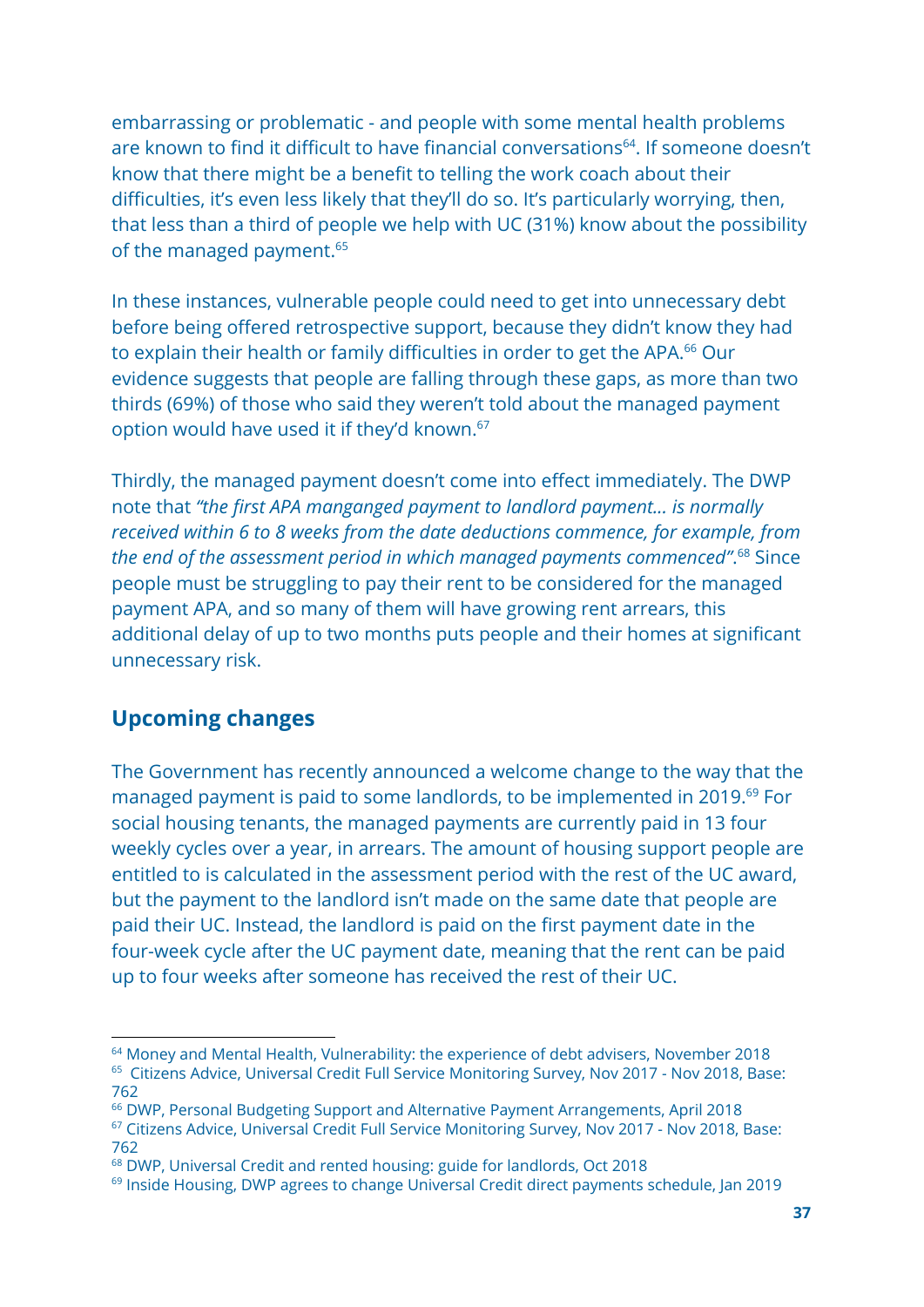If a person's UC payment changes month to month, any delay in the managed payment can make it even more difficult to work out any extra rent they'll need to pay to their landlord, and when it's due. Also, despite the current four-week payment cycle, housing support is still calculated and paid as a monthly amount, which means that there's an eight-week period each year where no rent will be paid to a landlord. This happens when two dates of the four-week payment cycle fall within one UC assessment (one right at the beginning, and one right at the end), which neither person claiming UC nor their work coach are in control of.

The Government is right to recognise difficulties caused by the 4 weekly payment cycle and announce the intention to move to a monthly cycle for the managed payments. However, we're concerned that no firm date has been given for this change. Resources should be allocated to addressing this problem in the shortest viable timescale.

Further, the change to a monthly payment cycle doesn't necessarily address all the problems with the timing of managed payments. If the managed payment is made on the same date as people receive their UC payments, it will be easier for them to understand how UC works - but it will still be paid in arrears when most rent is due in advance, and is unlikely to line up with the date their rent is actually due. In order to protect people direct payments to landlords should be made to the schedule set out in the rental agreement.

# **Client case study - Problems with managed payment to landlord risks eviction**

When they started on UC, Claire and her disabled partner Benjamin didn't realise that their housing support wasn't being paid to their landlord so they ended up in rent arrears. Their landlord started the process for eviction but agreed not to evict if the managed payment was put in place. Claire and Benjamin agreed to this, and the APA was confirmed.

Eight weeks later, no payment had been made to the landlord but Claire and Benjamin hadn't been receiving their housing element either. They were therefore in two more months of rent arrears. Their landlord issued a second eviction notice, and told Claire that they were planning to go through with the eviction because of the escalating arrears.

Some of the advisers that we interviewed told us they'd seen people threatened with eviction as a result of the problems with the managed payment APA, even when the housing provider knew that the arrears weren't the tenant's fault. Even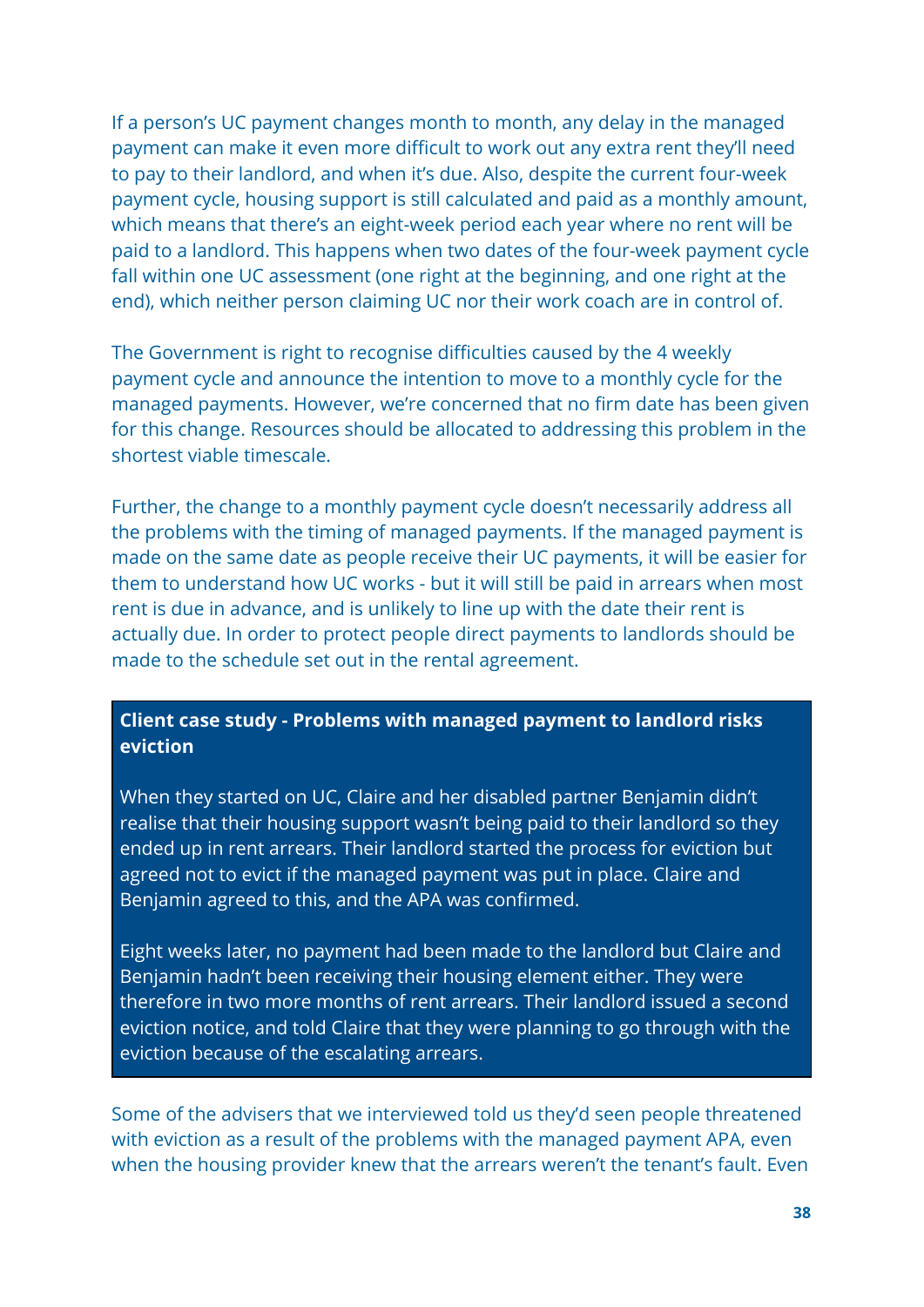if threats of eviction aren't carried out, being threatened with it can cause unnecessary anxiety and uncertainty.

# **Twice monthly payments**

The twice-monthly payment option is designed to support people who have difficulties with the monthly payment cycle of Universal Credit. For those that struggle with budgeting, smaller and more frequent payments help maintain stable finances. Though as the underlying monthly assessment periods remain in place, these can not address the problems caused by non-monthly pay cycles.

In addition, it can be difficult for people claiming UC to set up this arrangement, even if they'd benefit from it. Our survey shows that only 14% of the people we helped over the last year knew more frequent payments were possible, although 80% of those who weren't told about it would have taken the option if they had known.<sup>70</sup> Only around 3% of those claiming UC in August 2018 had more frequent payments in place. $71$ 

Scottish Choices is a system in Scotland that allows people to choose the managed payment and / or split payment without needing to meet any criteria. This gives some early data about wider interest in the more frequent payment option. In August 2018, 26,000 people claiming UC had this APA in place, 17,000 of whom (nearly two thirds) had chosen this via Scottish Choices.<sup>72</sup> Only around a tenth of people currently claiming UC are in Scotland - the apparently higher rate of twice monthly payments there suggests that this APA isn't being made available to as many people in England and Wales as would want it.<sup>73</sup>

More frequent payments are unavailable to those who want to pay their housing element to their landlord themselves - making it harder for people to receive this support, regardless of the type of difficulty they have.<sup>74</sup> The priority order of the adjustments available also means that the issues with the system of managed payments to landlords can mean more frequent payments are harder to obtain.

Placing APAs in a hierarchy suggests that all those who need these type of adjustments will struggle in the same way, and that the same pattern of adjustments will therefore be appropriate in all instances. However, people's

<sup>&</sup>lt;sup>70</sup> Citizens Advice, Universal Credit Full Service Monitoring Survey, Nov 2017 - Nov 2018, Base: 771

<sup>71</sup> DWP, Universal Credit Statistics, November 2018

<sup>72</sup> DWP, Universal Credit Statistics, November 2018

<sup>73</sup> Scottish Government, 2018 Annual Report on Welfare Reform, Oct 2018

 $74$  If they are a householder. See DWP, Personal budgeting support and [alternative](https://assets.publishing.service.gov.uk/government/uploads/system/uploads/attachment_data/file/747989/personal-budgeting-support-and-alternative-payment-arrangements.pdf) payment [arrangements,](https://assets.publishing.service.gov.uk/government/uploads/system/uploads/attachment_data/file/747989/personal-budgeting-support-and-alternative-payment-arrangements.pdf) April 2018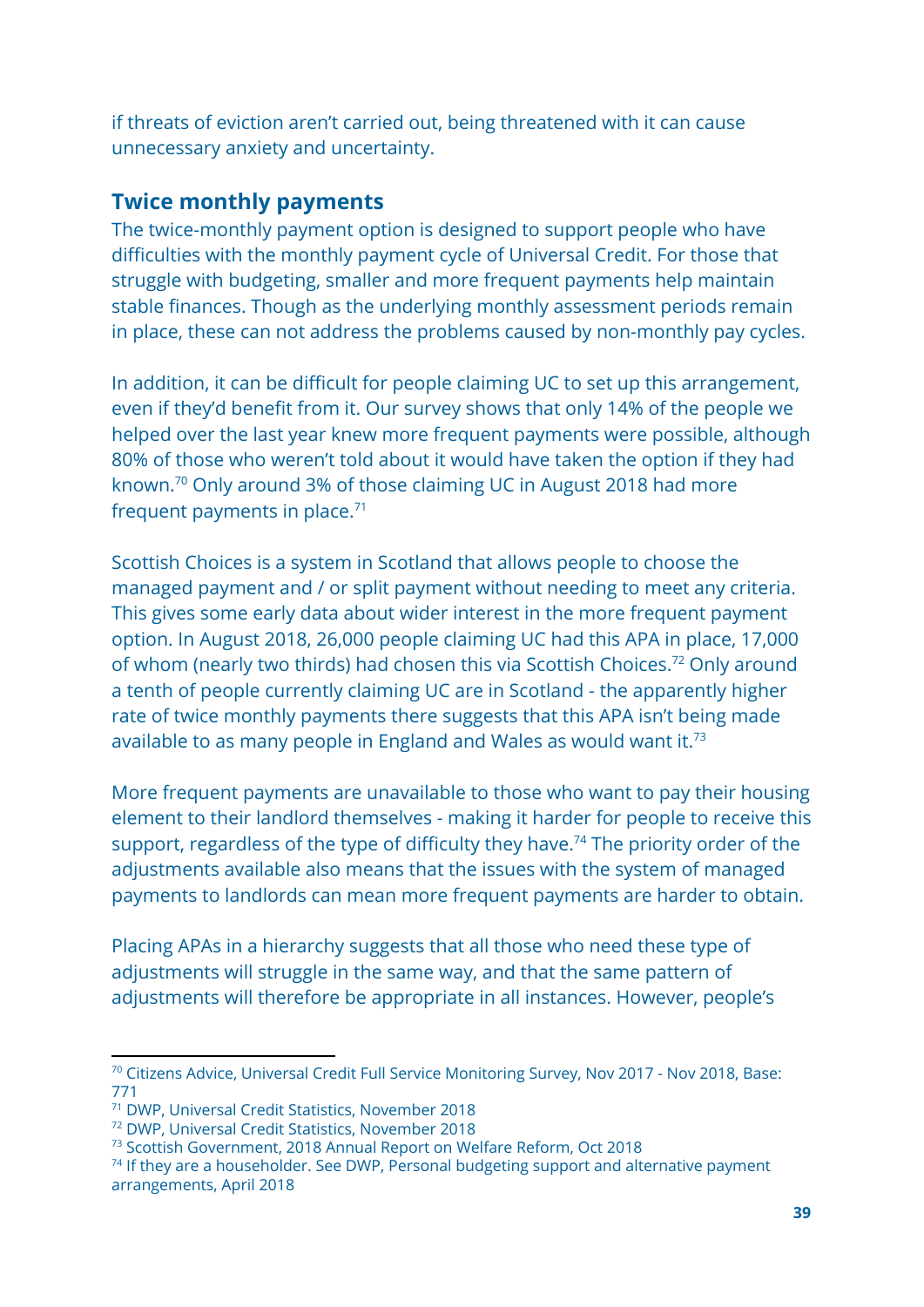circumstances and difficulties can vary hugely, and people who are able to make their own rent payments may still struggle with monthly budgeting.

Both our data and DWP statistics point to the greater takeup of advance payments since changes in the 2017 budget and an awareness drive. A similar promotion of more frequent payments, and making them available independently of the managed payment could help many people manage their money better, and reduce the number of people running out of money between payments.

# **Split Payments**

Universal Credit is paid to households, so one member of a cohabiting or married couple will receive the whole UC payment unless they have a joint bank account. Though this is not new to people who have previously claimed legacy benefits, the single monthly payment concentrates the risks of paying one household member.

Because of these issues, the third APA available is a split payment system which allows a couple "*in very exceptional circumstances*" to divide their UC between them<sup>75</sup>. This split is designed to protect people who experience domestic violence or other partner abuse such as financial coercion or emotional abuse.

Although the existence of split payments is welcome, evidence suggests that it doesn't meet the needs of many of those in domestic abuse situations. Out of one million people claiming UC in August 2018, just 20 households were receiving the split payments.<sup>76</sup> Annual data from the Crime Survey for England and Wales suggests that 4.5% of adults experienced partner abuse in the year ending March 2018.<sup>77</sup> Although we do not know the figure for people claiming UC specifically, it suggests the number of split payments does not come close to meeting the scale of the issue.

In January 2019, the Secretary of State announced that action will be taken to get more payments directly to the main carer of children in a household<sup>78</sup>. This won't address all of the problems but is a welcome change in response to the concerns that specialist domestic violence and women's charities have highlighted when giving evidence to the Work and Pensions Committee Inquiry

<sup>75</sup> DWP, Personal budgeting support and alternative payment arrangements, April 2018

<sup>76</sup> DWP, [Universal](https://assets.publishing.service.gov.uk/government/uploads/system/uploads/attachment_data/file/755723/universal-credit-statistics-to-11-october-2018.pdf) Credit Statistics, November 2018

<sup>77</sup> ONS, Domestic abuse in England and Wales: year ending March 2018, Nov 2018

<sup>78</sup> Amber Rudd, Speech about the future of [Universal](https://www.gov.uk/government/speeches/universal-credit-personal-welfare) Credit, January 2019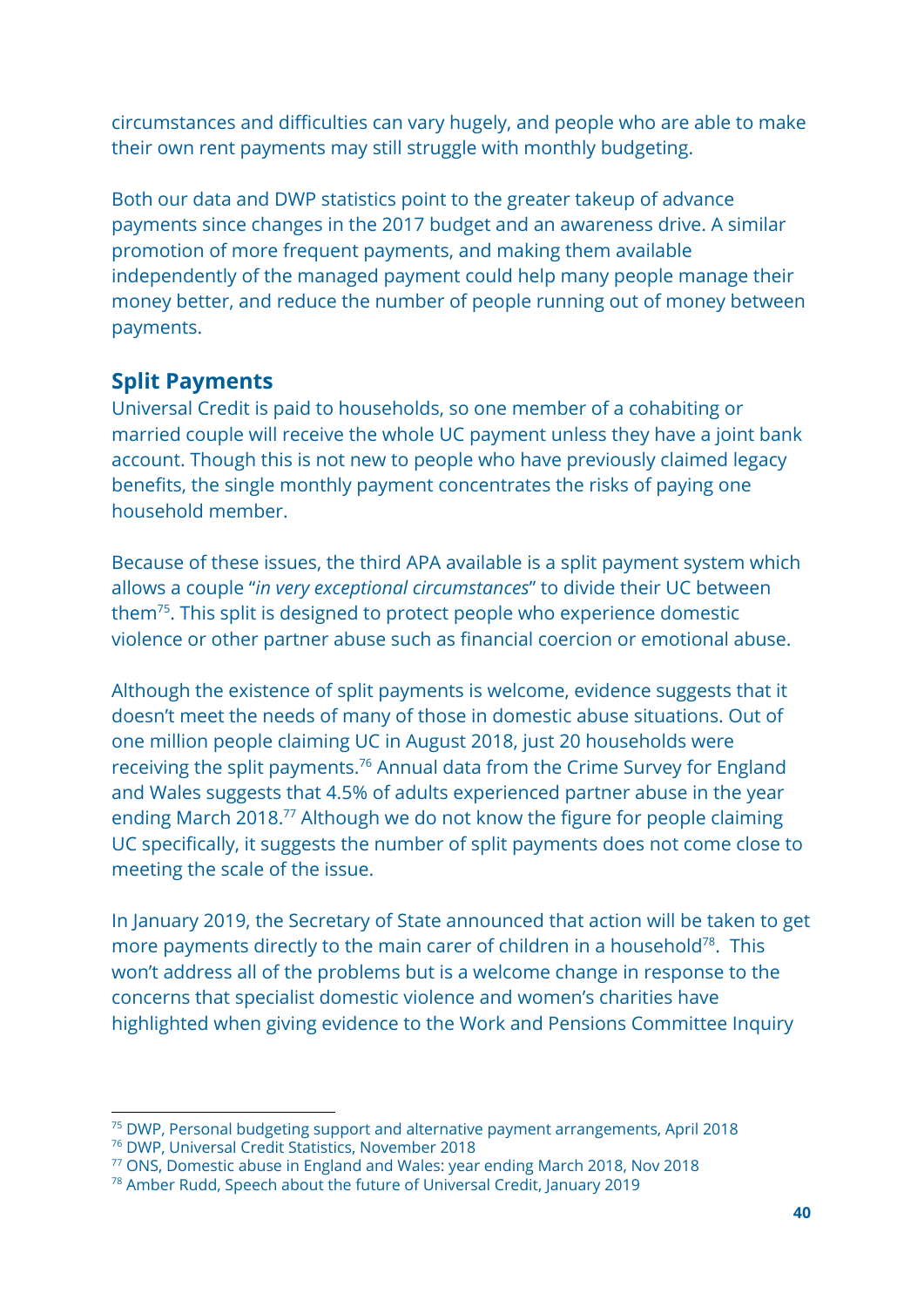into UC and domestic abuse. The inquiry concluded in July that the current way UC is paid can put some survivors of domestic abuse at increased risk.<sup>79</sup>

# **Help people to budget by designing Universal Credit around real lives**

In order to be able to offer people the support they need, the UC system should be designed to fit the ways that different people organise their lives and budget their money. The current design leaves large groups of people facing additional budgeting challenges and changes to this would support more people to budget effectively.

#### *In the long term*

The Government should explore a redesign of assessment and payment cycles in UC to establish flexibility as an integral part of the system. This would allow people to build stable finances around the various ways they live their lives (and could help improve the wait for a first payment $80$ ).

- People should be able to choose a UC payment schedule that best matches the way their household budgets. To build a flexible system, the Government should explore aligning assessment periods, including payment dates, to wages and/or rental or mortgage payments. This would ensure UC meets its aim of responding to real-time changing circumstances and reflecting the variety of ways people actually work in the modern labour market.
- DWP should also look at flexibility in assessment *start dates*. Currently for new claims, your first assessment period begins in relation to the date that you file your claim, regardless of when and how you are paid. This does not reflect many people's wage payments and other bills, reducing the potential for UC to help them smooth their income, rather than increase fluctuations.

## *In the shorter term*

There are some changes that would significantly improve the flexibility within the current monthly assessment and payment structure. These could either be built permanently on top of the current design of UC, or provide transitional flexibility on the path to a wider redesign. They include:

<sup>&</sup>lt;sup>79</sup> Work and Pensions Select Committee, Universal Credit and Domestic Abuse, July 2018 <sup>80</sup> See more in recommendations to *'Make sure people can access adequate financial at the beginning of the claim'*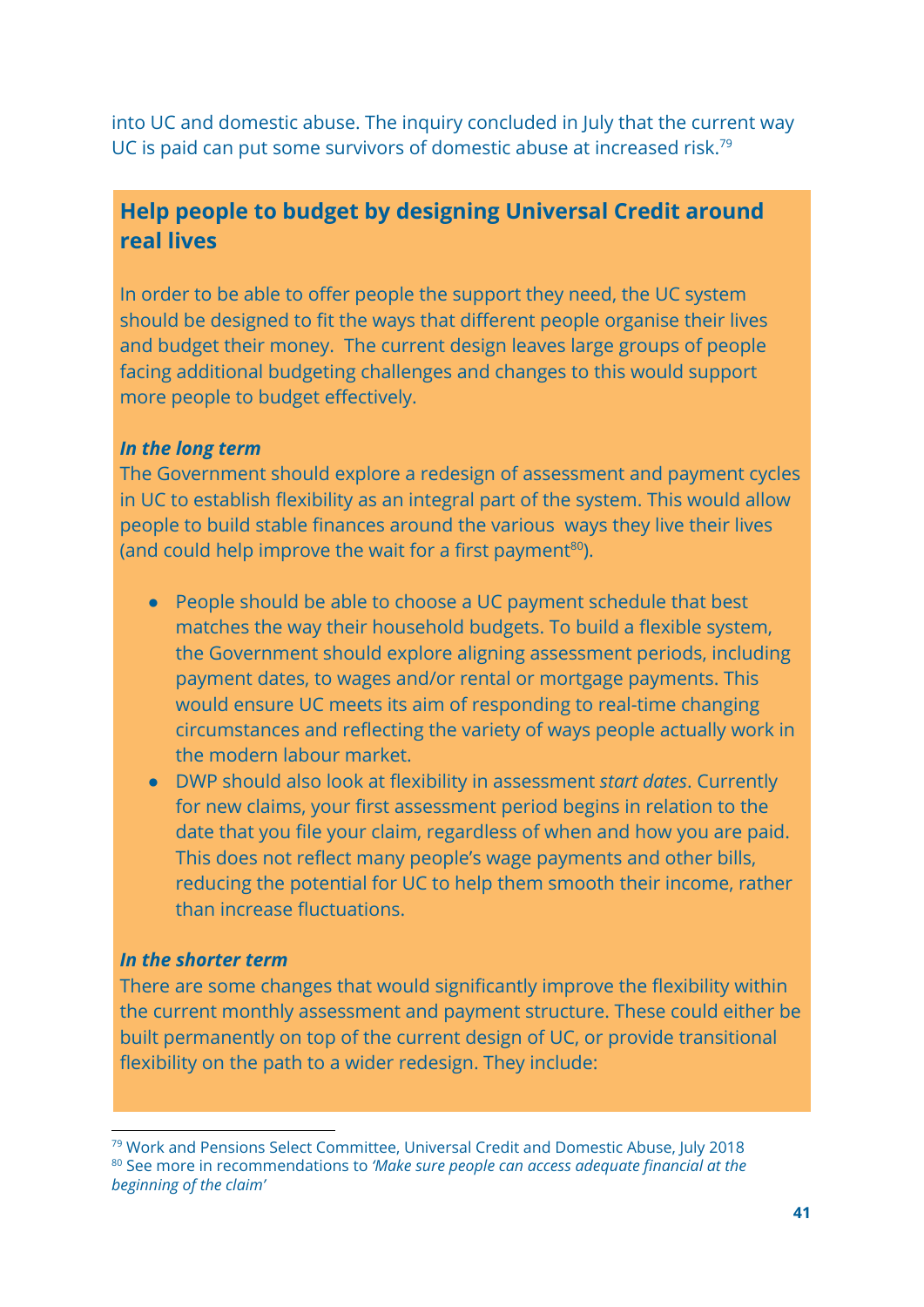- Work quickly on plans to expand access to all three APAs. Many claimants say they would benefit from all three APAs and should be able to choose the types of payment that suit them when they make a claim or at any point while they are in receipt of UC.
- Addressing delivery problems with managed payments to landlords so that they fit around actual rent payment cycles as quickly as possible
- Ensuring UC is paid to primary caregivers in households by default.
- A disregard should be considered for small changes to income at a similar level to the current Tax Credit system. This would make UC income more predictable for those who have fluctuating or non monthly pay, could make budgeting simpler and could incentivise people to take on more hours.